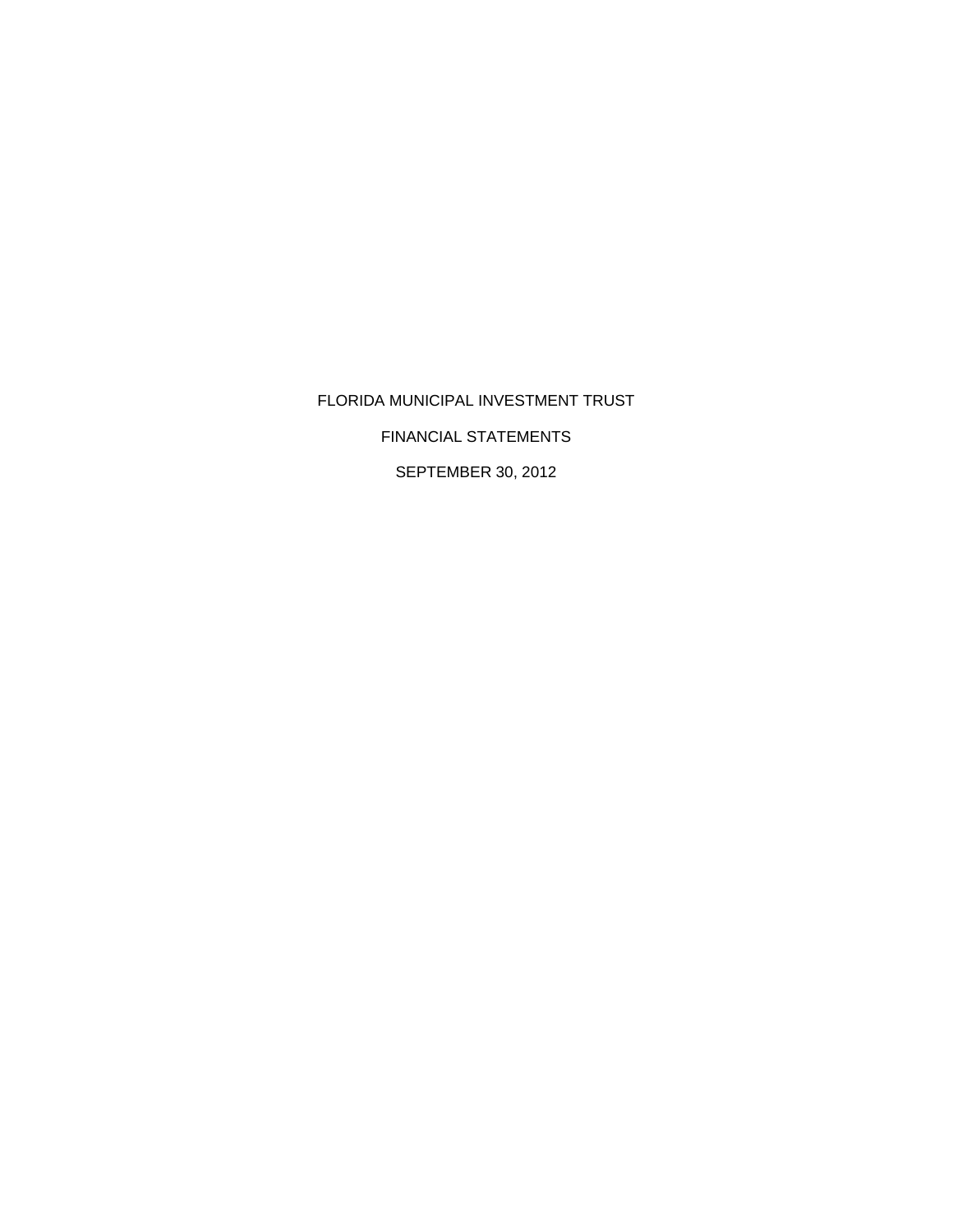## FLORIDA MUNICIPAL INVESTMENT TRUST Financial Statements September 30, 2012

# TABLE OF CONTENTS

| <b>Title</b>                                                                                                          | <b>Page Number</b> |
|-----------------------------------------------------------------------------------------------------------------------|--------------------|
| Independent Auditors' Report                                                                                          | 1                  |
| Management's Discussion and Analysis                                                                                  | $2 - 6$            |
| <b>Combined Statement of Net Assets</b><br>Combined Statement of Changes in Net Assets                                | 7<br>8             |
| 0-2 Year High Quality Bond Fund<br><b>Statement of Net Assets</b><br>Statement of Changes in Net Assets               | 9<br>10            |
| 1-3 Year High Quality Bond Fund<br><b>Statement of Net Assets</b><br>Statement of Changes in Net Assets               | 11<br>12           |
| Intermediate High Quality Bond Fund<br><b>Statement of Net Assets</b><br>Statement of Changes in Net Assets           | 13<br>14           |
| Broad Market High Quality Bond Fund<br><b>Statement of Net Assets</b><br>Statement of Changes in Net Assets           | 15<br>16           |
| <b>Expanded High Yield Bond Fund</b><br><b>Statement of Net Assets</b><br>Statement of Changes in Net Assets          | 17<br>18           |
| <b>High Quality Growth Portfolio</b><br><b>Statement of Net Assets</b><br>Statement of Changes in Net Assets          | 19<br>20           |
| Diversified Small to Mid Cap Equity Portfolio<br><b>Statement of Net Assets</b><br>Statement of Changes in Net Assets | 21<br>22           |
| Russell 1000 Enhanced Index Portfolio<br><b>Statement of Net Assets</b><br>Statement of Changes in Net Assets         | 23<br>24           |
| International Equity Portfolio<br><b>Statement of Net Assets</b><br>Statement of Changes in Net Assets                | 25<br>26           |
| Large Cap Diversified Value Portfolio<br><b>Statement of Net Assets</b><br>Statement of Changes in Net Assets         | 27<br>28           |
| Notes to Financial Statements                                                                                         | 29 - 42            |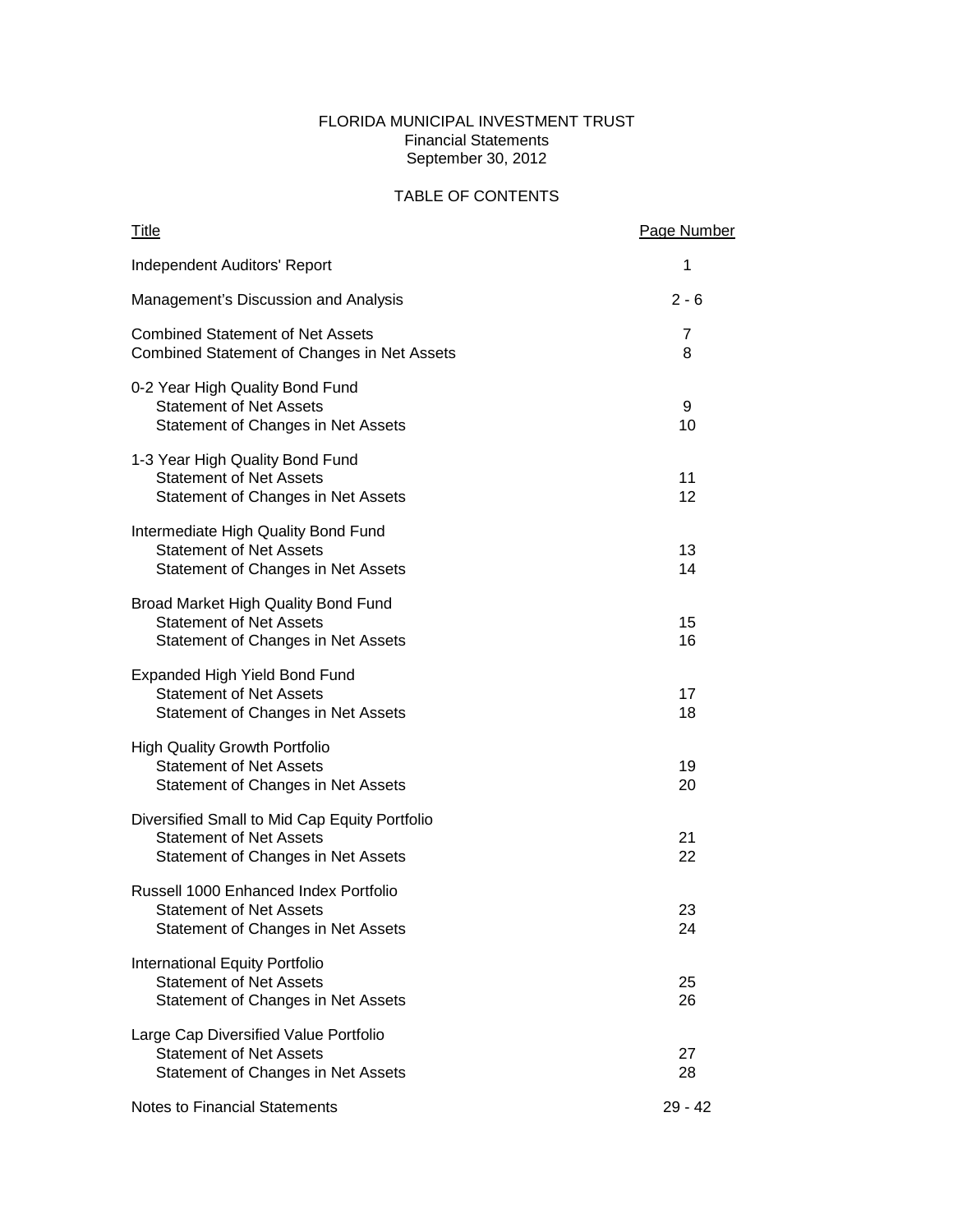#### SHORSTEIN & SHORSTEIN, P.A.

**CERTIFIED PUBLIC ACCOUNTANTS** 8265 BAYBERRY ROAD JACKSONVILLE, FLORIDA 32256

JACK F. SHORSTEIN, C.P.A., J.D. SAMUEL R. SHORSTEIN, C.P.A. MARK J. SHORSTEIN, C.P.A. MICHAEL K. PARRISH, C.P.A. BARBARA J. HOUSTON, C.P.A. O.J. YOUNG MARGARET R. CONOVER, C.P.A. JOAN B. MOELL, C.P.A. WALTER L. HUNTER, C.P.A. H. DAN HOOPER

**TELEPHONE**  $(904) 739 - 1311$ FACSIMILE (904) 739-2069 **WEBSITE** WWW.SHORSTEINCPA.COM

February 26, 2013

#### Independent Auditors' Report

To the Board of Trustees of the **Florida Municipal Investment Trust:** 

We have audited the accompanying combined statement of net assets of the Florida Municipal Investment Trust as of September 30, 2012 and the related combined statement of changes in net assets for the year then ended. We have also audited the financial statements of the ten individual portfolios which comprise the Trust as listed in the table of contents. These financial statements are the responsibility of the Trust's management. Our responsibility is to express an opinion on these financial statements based on our audits.

We conducted our audits in accordance with U.S. generally accepted auditing standards. Those standards require that we plan and perform the audits to obtain reasonable assurance about whether the financial statements are free of material misstatement. An audit includes consideration of internal control over financial reporting as a basis for designing audit procedures that are appropriate in the circumstances, but not for the purpose of expressing an opinion on the effectiveness of the Trust's internal control over financial reporting. Accordingly, we express no such opinion. An audit also includes examining, on a test basis, evidence supporting the amounts and disclosures in the financial statements, assessing the accounting principles used and significant estimates made by management, as well as evaluating the overall financial statement presentation. We believe that our audits provide a reasonable basis for our opinion.

In our opinion, the financial statements referred to above present fairly, in all material respects, the financial position of the Florida Municipal Investment Trust as of September 30, 2012, and the changes in its net assets for the year then ended in conformity with U.S. generally accepted accounting principles. Also in our opinion, the financial statements of the ten individual portfolios as listed in the table of contents present fairly, in all material respects, the financial position of each portfolio as of September 30, 2012 and the changes in each portfolio's net assets for the year then ended in conformity with U.S. generally accepted accounting principles.

Accounting principles generally accepted in the United States of America require that the management's discussion and analysis on pages 2 through 6 be presented to supplement the basic financial statements. Such information, although not a part of the basic financial statements, is required by the Governmental Accounting Standards Board, who considers it to be an essential part of financial reporting for placing the basic financial statements in an appropriate operational, economic, or historical context. We have applied certain limited procedures to the required supplementary information in accordance with auditing standards generally accepted in the United States of America, which consisted of inquiries of management about the methods of preparing the information and comparing the information for consistency with management's responses to our inquiries, the basic financial statements, and other knowledge we obtained during our audit of the basic financial statements. We do not express an opinion or provide any assurance on the information because the limited procedures do not provide us with sufficient evidence to express an opinion or provide any assurance.

Shorten - Shorstein, P.A.

1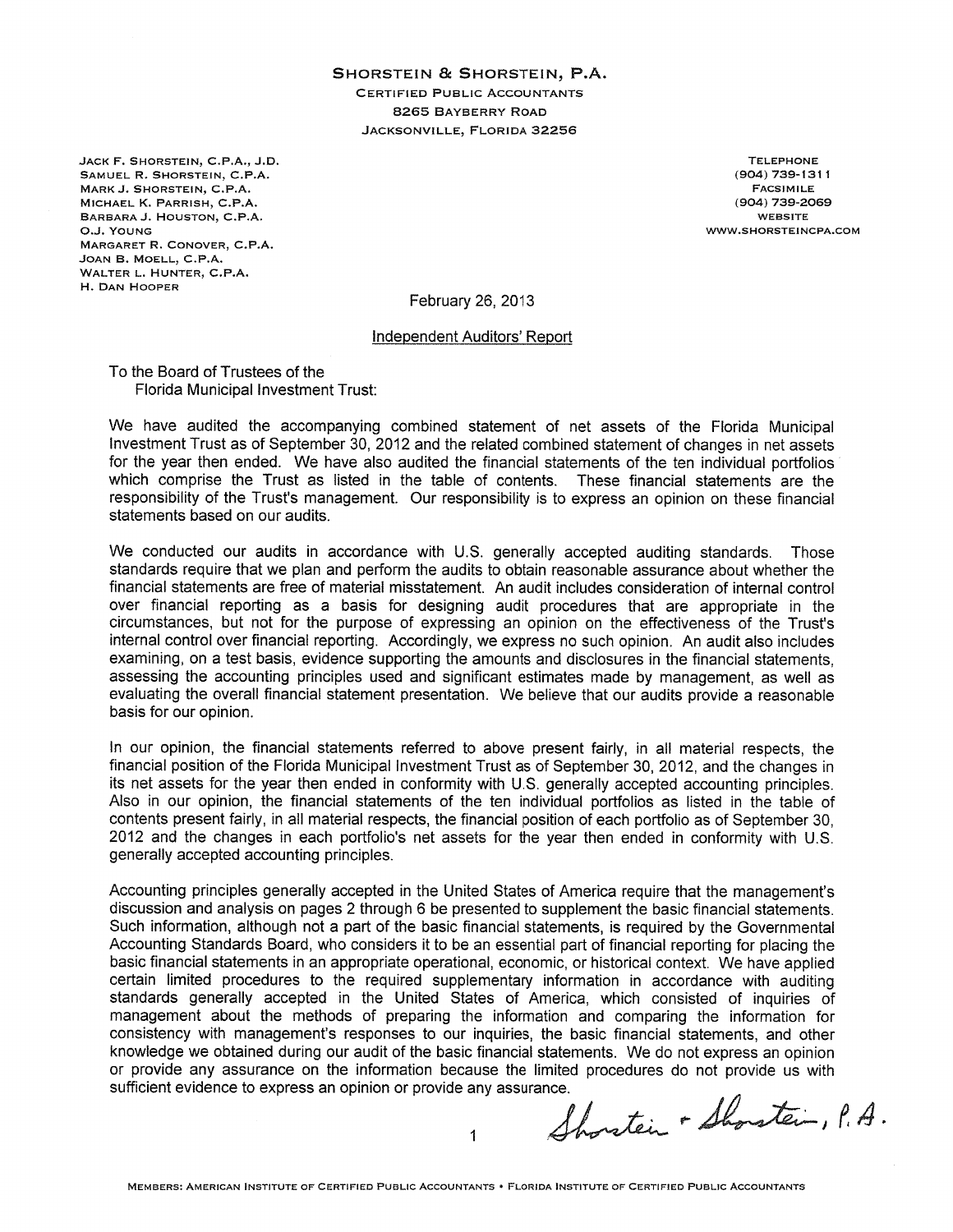The following Management's Discussion and Analysis (the "MD&A") presents an overview of the Florida Municipal Investment Trust's financial activities for the fiscal year ended September 30, 2012. This is to be read in conjunction with the Trust's financial statements following the MD&A.

## **Financial Highlights**

- The Trust's net assets at the close of fiscal year 2012 were \$1.642 billion, compared to \$1.488 billion in 2011, an increase of \$154 million or 10.3%.
- The components of additions to net assets are investment income, investment expenses, and proceeds from sales of shares. Total additions to net assets for fiscal year 2012 were \$378.9 million, compared to \$419.9 million in 2011. This is a decrease of \$41 million, or 9.8%. Total deductions, representing cost of shares redeemed, were \$225 million for fiscal year 2012 compared to \$276 million in 2011, an 18.5% decrease.
- Total investment income for fiscal year 2012 was \$103.6 million compared to \$26.3 million for 2011, an increase of \$77.3 million or 294%. Net investment income was \$99 million for fiscal year 2012, compared to \$22 million in 2011, an increase of \$77 million or 350%.
- Net share transactions increased by \$54.8 million for fiscal year 2012 compared to \$122 million for 2011. Six of the 10 portfolios had a net increase from shares transactions with the Intermediate High Quality Bond Fund having the highest net increase in share transactions of \$41.3 million - a reflection of investors seeking yield, a conservative risk profile and high quality bias.
- Total expenses were \$4.7 million for fiscal year 2012, compared to \$4.5 million for 2011. The increase in expenses of \$199,643 or 4.5% over the previous year was in part due to an increase in assets under management. Additionally, as a result of the growth of the Trust, a broader insurance policy was acquired and contributed to an increase in Trust expenses.
- For fiscal year 2012, the net-of-fee returns of the various portfolios ranged as high as 31.19% for the Diversified Small to Mid Cap Equity Portfolio and as low as .38% for the 0-2 Year High Quality Bond Fund.

### **Overview of the Basic Financial Statements**

This overview is intended to serve as an introduction to the Trust's basic financial statements. The Trust's financial statements comprise: 1) entity-wide or combined financial statements; 2) individual portfolio financial statements; and 3) notes to the financial statements. The Trust operates five fixed-income portfolios and five equity portfolios, for a total of ten investment funds or portfolios.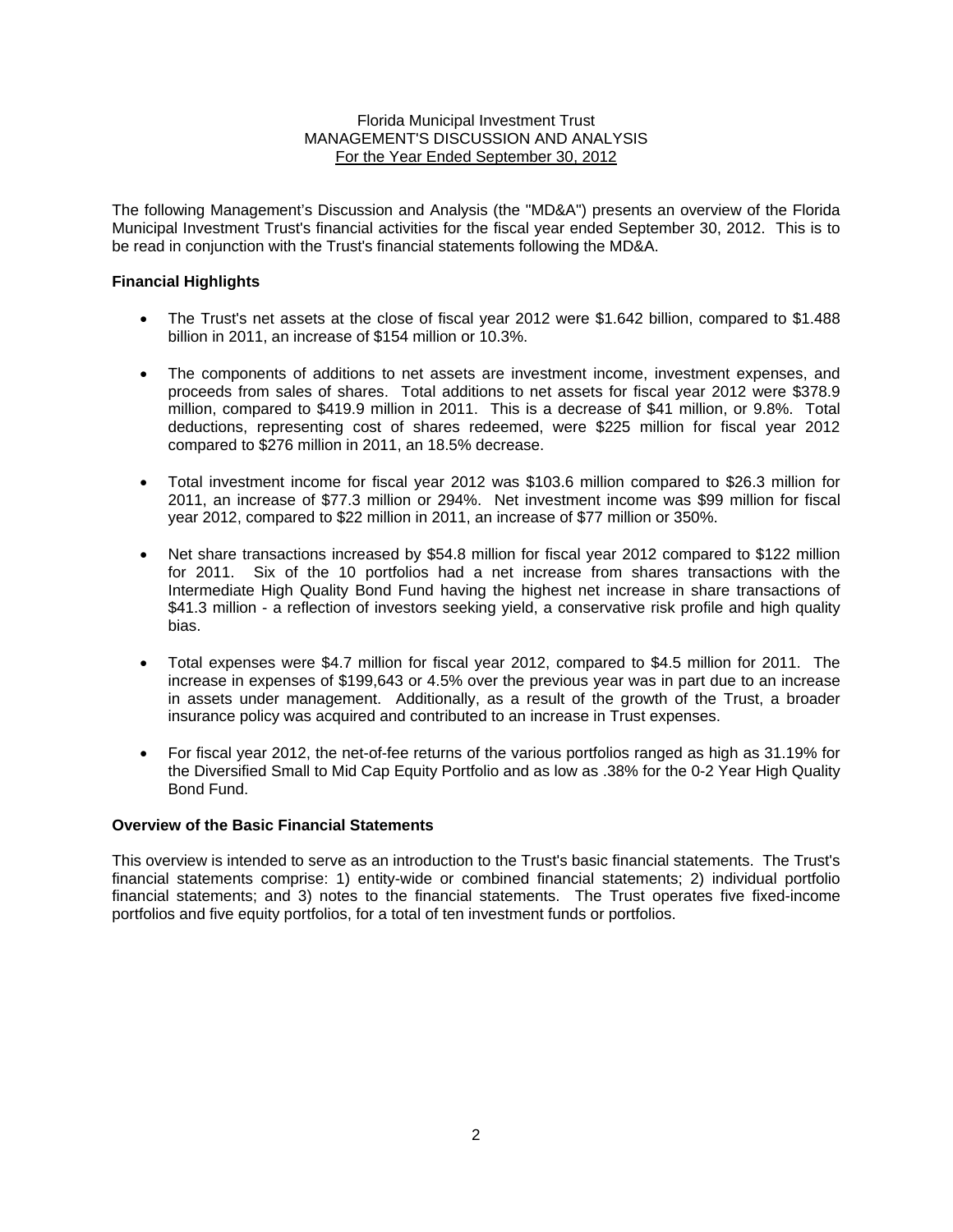### **Overview of the Basic Financial Statements** (Continued)

#### Combined Financial Statements

The Trust operates as a fiduciary trust fund under governmental accounting standards that require the Trust to prepare a series of financial statements. The combined statement of net assets provides information about the assets and liabilities at a specific point in time, in this case September 30, 2012. The combined statement of changes in net assets provides information about revenues, expenses, and sales and redemptions of shares recorded during the entire fiscal year from October 1, 2011 through September 30, 2012.

The accrual basis of accounting was used to prepare the Trust's financial statements. Revenues are recorded when earned and expenses when incurred, regardless of whether or not cash has been received or paid. Investments are recorded at market, as provided by the Trust's Custodian. The fair value of the positions in the Trust's portfolios is the same as the value of the portfolio shares. Information on the specific types of investments owned by each portfolio, as well as total shares sold and redeemed by each portfolio, is detailed in the notes to the financial statements.

### Individual Portfolio Financial Statements

Financial statements for each individual portfolio are included in this report and are prepared using the same measurement focus and basis of accounting as the combined financial statements. The amounts reported in the combined statement of net assets and the combined statement of changes in net assets are the sums of the amounts reported in the financial statements of the individual portfolios.

#### Notes to the Financial Statements

The notes to the financial statements provide additional information that is essential to an understanding of the data provided in the Trust's financial statements. The notes to the financial statements can be found following the individual portfolio financial statements.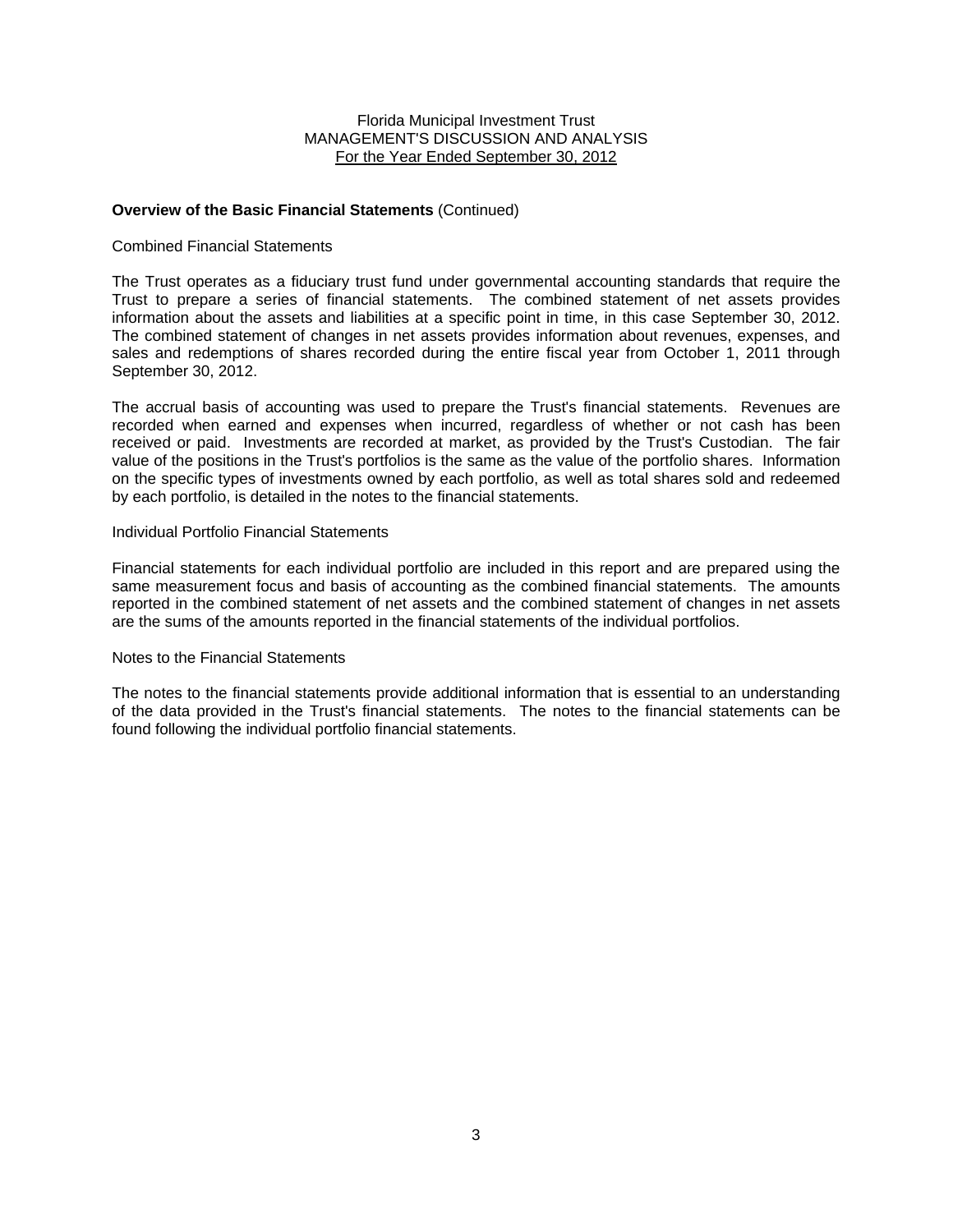## **Financial Analysis of the Trust as a Whole Comparative Financial Information**

|                                                                     |                         | <b>Net Assets</b>       |                      |                  |
|---------------------------------------------------------------------|-------------------------|-------------------------|----------------------|------------------|
|                                                                     | 09/30/12                | 09/30/11                | Change               | %<br>Change      |
| <b>ASSETS</b>                                                       |                         |                         |                      |                  |
| Investments in Securities at Fair Value                             | \$1,625,940,000         | \$1,468,334,000         | \$157,606,000        | 10.73%           |
| Cash and Cash Equivalents                                           | 26,520,000              | 26,207,000              | 313,000              | 1.19%            |
| <b>Receivables</b>                                                  | 44,678,000              | 5,686,000               | 38,992,000           | 685.75%          |
| <b>TOTAL ASSETS</b>                                                 | 1,697,138,000           | 1,500,227,000           | 196,911,000          | 13.13%           |
| <b>LIABILITIES</b>                                                  |                         |                         |                      |                  |
| Payables:<br><b>Securities Purchased</b><br><b>Accrued Expenses</b> | 54,408,000<br>1,209,000 | 11,308,000<br>1,137,000 | 43,100,000<br>72,000 | 381.15%<br>6.33% |
| <b>TOTAL LIABILITIES</b>                                            | 55,617,000              | 12,445,000              | 43,172,000           | 346.90%          |
| NET ASSETS HELD IN TRUST<br>FOR POOL PARTICIPANTS                   | \$1,641,521,000         | \$1,487,782,000         | 153,739,000<br>\$    | 10.33%           |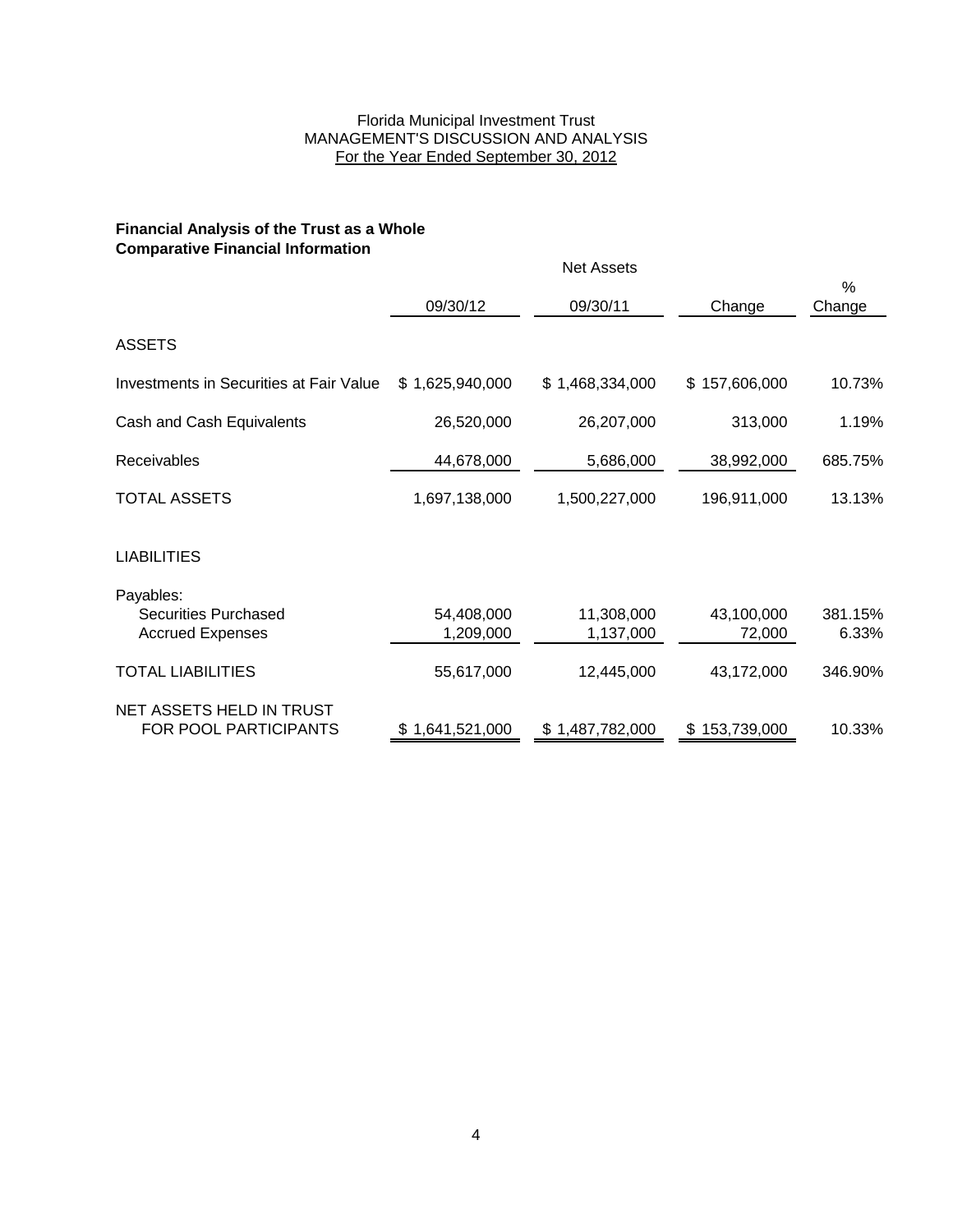## **Financial Analysis of the Trust as a Whole Comparative Financial Information**

|                                                                                                                 |                                | <b>Changes in Net Assets</b>    |                                 |                        |
|-----------------------------------------------------------------------------------------------------------------|--------------------------------|---------------------------------|---------------------------------|------------------------|
|                                                                                                                 | 09/30/12                       | 09/30/11                        | Change                          | $\%$<br>Change         |
| <b>ADDITIONS:</b>                                                                                               |                                |                                 |                                 |                        |
| <b>INVESTMENT INCOME</b><br>Interest and Dividend Income<br>Fair Value Increases and (Decreases)                | \$<br>32,979,000<br>70,661,000 | \$<br>34,956,000<br>(8,610,000) | \$<br>(1,977,000)<br>79,271,000 | $-5.66%$<br>-920.69%   |
| <b>Total Investment Income</b>                                                                                  | 103,640,000                    | 26,346,000                      | 77,294,000                      | 293.38%                |
| <b>INVESTMENT EXPENSES</b>                                                                                      | (4,672,000)                    | (4, 472, 000)                   | (200,000)                       | 4.47%                  |
| Net Investment Income (Loss)                                                                                    | 98,968,000                     | 21,874,000                      | 77,094,000                      | 352.45%                |
| <b>Beneficial Interest Share Transactions</b><br>Proceeds from Sale of Shares<br><b>Cost of Shares Redeemed</b> | 279,963,000<br>(225,192,000)   | 398,019,000<br>(275,884,000)    | (118,056,000)<br>50,692,000     | $-29.66%$<br>$-18.37%$ |
| Net Increase from Share Transactions                                                                            | 54,771,000                     | 122,135,000                     | (67, 364, 000)                  | $-55.16%$              |
| <b>Total Additions</b>                                                                                          | 153,739,000                    | 144,009,000                     | 9,730,000                       | 6.76%                  |
| <b>Net Assets</b><br>Beginning of Year                                                                          | 1,487,782,000                  | 1,343,773,000                   | 144,009,000                     | 10.72%                 |
| End of Year                                                                                                     | \$1,641,521,000                | \$1,487,782,000                 | \$153,739,000                   | 10.33%                 |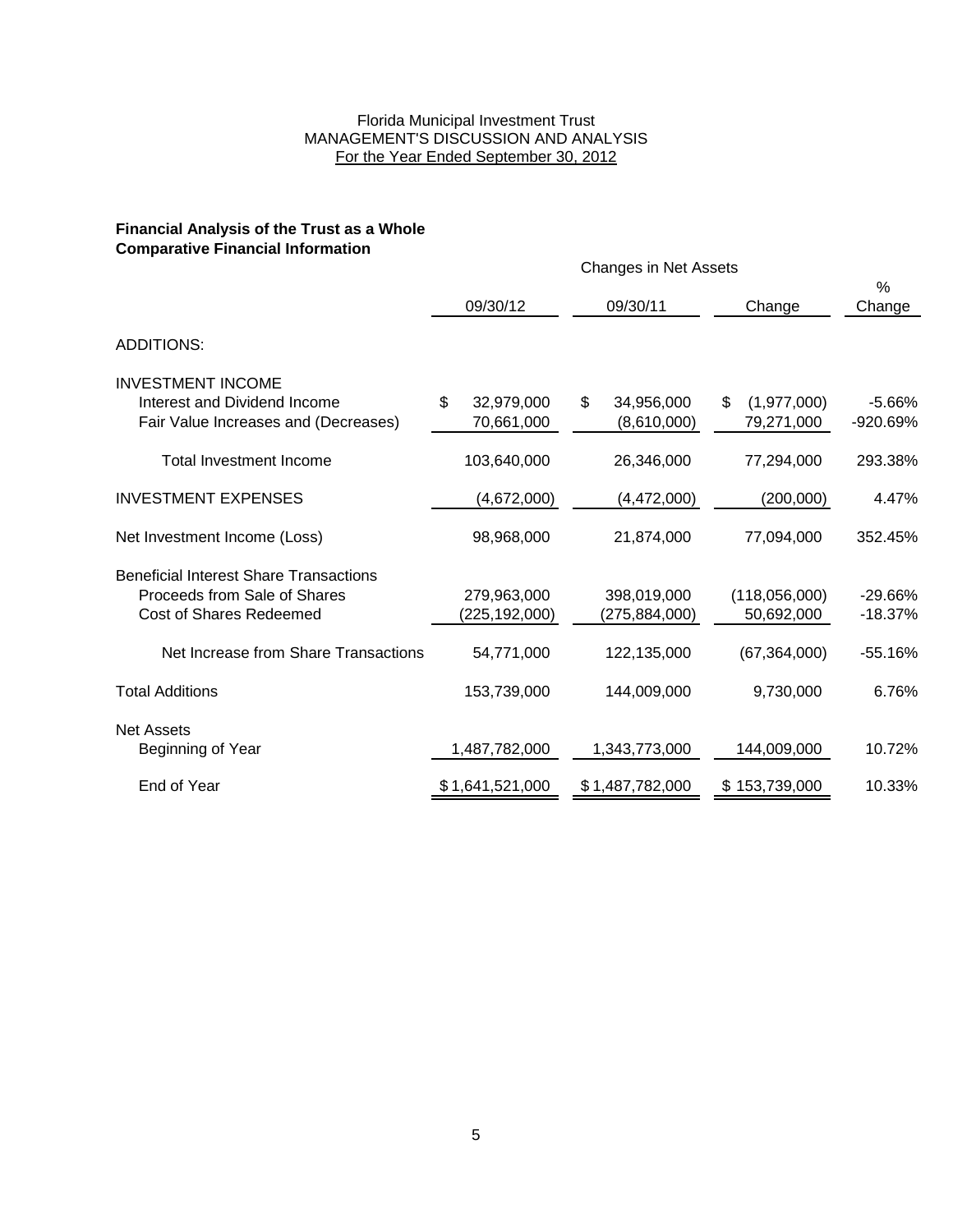## **Capital Asset and Long-Term Debt Activity**

The Trust has no capital assets or long-term debt.

### **Economic Factors**

The Trust's operations are dependent on the financial market conditions and the members' ability to budget surplus funds and pension obligations.

According to the Trust's investment consultant, the U.S. economic activity gained momentum early in 2012 following real GDP growth of 4.1% in the fourth quarter of 2011. The pace of growth slowed over the next two quarters and grew at a rate of 3.1% in the third quarter ending September 2012, more than double the 1.3% rate of the previous quarter.

Treasury yields reached record lows in July 2012 with the 10-Year Treasury at 1.393%. In September, the Federal Reserve announced that it will keep interest rates near zero and launched an open-ended quantitative easing program, QE3, to purchase \$40 billion of agency mortgage-backed securities every month. The global economy continued to lose momentum as the Euro region fell into a technical recession and China's economic growth slowed.

Population growth and tourism have historically been the mainstays of the Florida economy. Population growth is beginning to show signs of strengthening with forecasts of 1.2% growth on average through 2015. Florida is on track to reach 20 million people by 2016, which would make it the third most populous state. Florida's housing market appears to be improving as a result, and tourism appears to be on pace to at least match 2011 figures. Visit Florida indicated through September of 2012, Florida had received 67.5 million visitors. If annualized, 2012 slightly surpasses 2011 numbers and ends up at approximately 90 million visitors.

Unemployment continues to be the biggest hindrance to the improvement in the Florida economy. Based on the U.S. and Florida Economic Outlook 2013 prepared by Professor Rodney L. Clouser of the University of Florida, the unemployment rate dropped from 10.7% in August of 2011 to 8.7% in September of 2012, but it is still higher than the national rate of 7.8%. This may seem like good progress, but economists have stated that approximately 75% of the drop in the unemployment rate can be attributed to people leaving the work force.

In summary, we should be only cautiously optimistic for the near term. If the housing market and population growth continue to improve, property tax and other revenue for local governments across the state should continue to stabilize.

### **Request for Information**

The information contained in this MD&A was designed to provide readers with a general overview of the Trust's existing and foreseeable financial condition. Questions concerning any of the information provided in this report or requests for additional information should be addressed to Michael Sittig, Administrator for the Florida Municipal Investment Trust, 301 South Bronough Street, Suite 300, Tallahassee, FL 32301.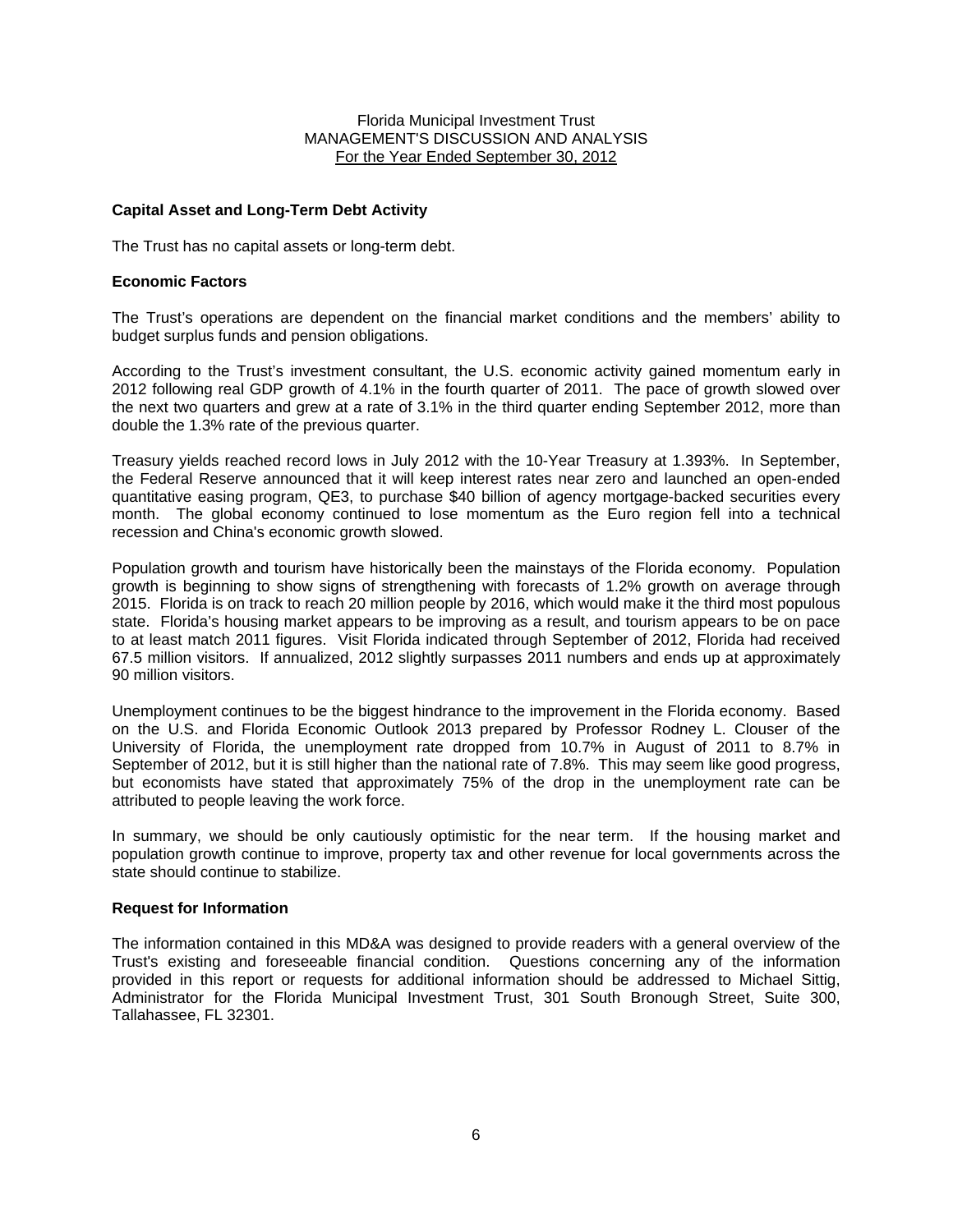## Florida Municipal Investment Trust \*COMBINED STATEMENT OF NET ASSETS September 30, 2012

# **ASSETS**

| <b>Investment in Securities at Fair Value</b>  | \$1,625,939,876 |                 |
|------------------------------------------------|-----------------|-----------------|
| Cash and Cash Equivalents                      | 26,519,878      |                 |
| Receivables:                                   |                 |                 |
| Interest and Dividends                         | 3,681,670       |                 |
| <b>Securities Sold</b>                         | 40,996,258      |                 |
| <b>Total Assets</b>                            |                 | \$1,697,137,682 |
| <b>LIABILITIES</b>                             |                 |                 |
| Payables:                                      |                 |                 |
| <b>Securities Purchased</b>                    | 54,407,662      |                 |
| <b>Accrued Expenses:</b>                       |                 |                 |
| <b>Investment Management Fee Payable</b>       | 589,894         |                 |
| Administrative Fee Payable                     | 474,071         |                 |
| <b>Audit Fee Payable</b>                       | 116,800         |                 |
| <b>Consulting Fee Payable</b>                  | 28,661          |                 |
| <b>Total Liabilities</b>                       |                 | 55,617,088      |
| Net Assets Held in Trust for Pool Participants |                 | \$1,641,520,594 |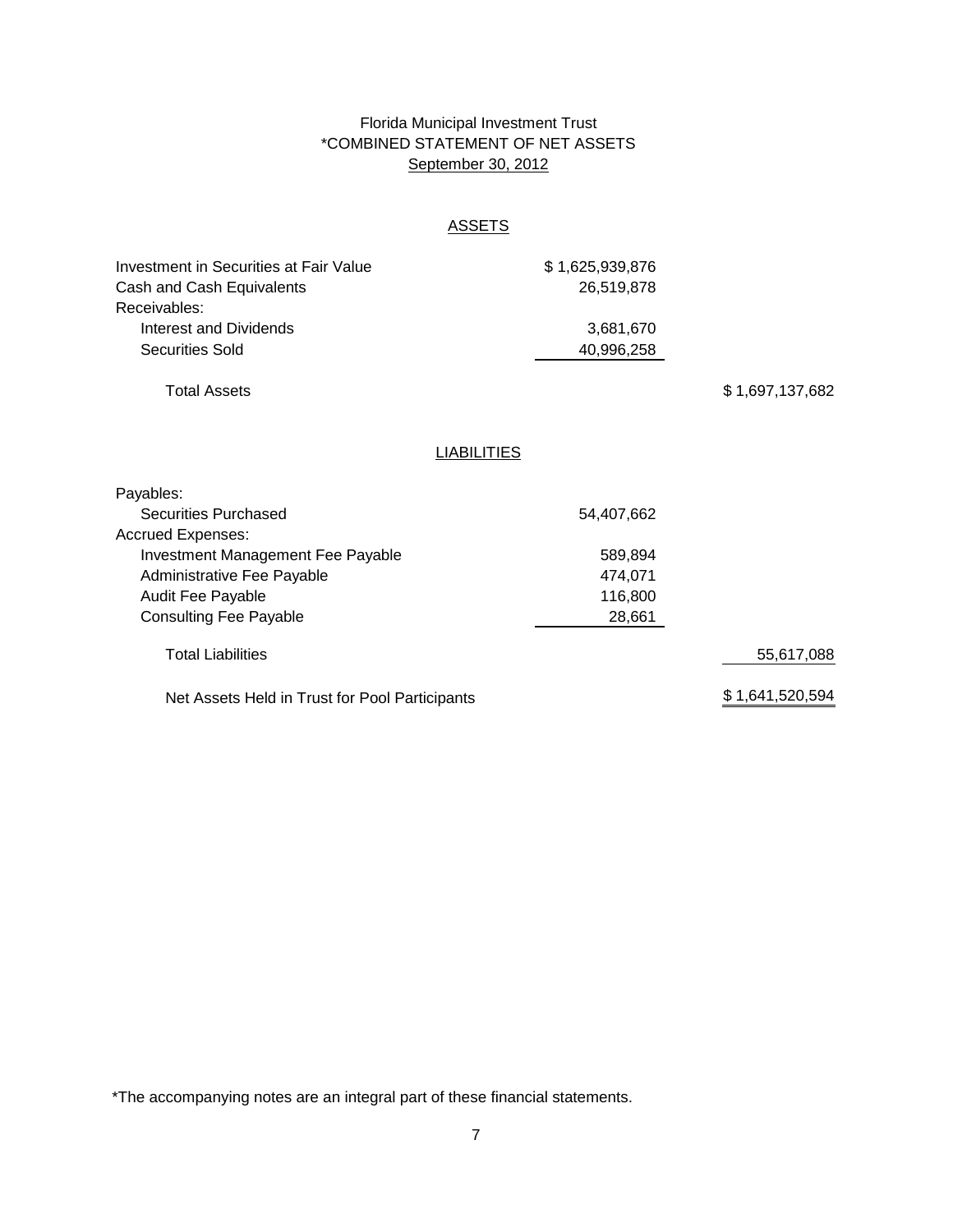## Florida Municipal Investment Trust \*COMBINED STATEMENT OF CHANGES IN NET ASSETS For the Year Ended September 30, 2012

## ADDITIONS:

| Investment Income                             |                  |                   |
|-----------------------------------------------|------------------|-------------------|
| Interest and Dividend Income                  | \$<br>32,979,324 |                   |
| Fair Value Increases and Decreases            | 70,660,836       |                   |
| <b>Total Investment Income</b>                |                  | \$<br>103,640,160 |
| <b>Investment Expenses</b>                    |                  |                   |
| <b>Investment Management Fees</b>             | 2,496,260        |                   |
| <b>Administrative Fees</b>                    | 1,831,589        |                   |
| <b>Audit Fees</b>                             | 119,587          |                   |
| <b>Consulting Fees</b>                        | 113,820          |                   |
| <b>Rating Agency Fees</b>                     | 44,500           |                   |
| General Insurance                             | 51,902           |                   |
| <b>Trustee Fees and Travel</b>                | 9,970            |                   |
| Miscellaneous                                 | 4,432            |                   |
| <b>Total Investment Expenses</b>              |                  | 4,672,060         |
| Net Investment Income                         |                  | 98,968,100        |
| <b>Beneficial Interest Share Transactions</b> |                  |                   |
| Proceeds from Sale of Shares                  | 279,962,896      |                   |
| <b>Cost of Shares Redeemed</b>                | (225,192,214)    |                   |
| Net Increase from Share Transactions          |                  | 54,770,682        |
| <b>Total Additions</b>                        |                  | 153,738,782       |
| Net Assets Beginning of Year                  |                  | 1,487,781,812     |
| Net Assets End of Year                        |                  | 1,641,520,594     |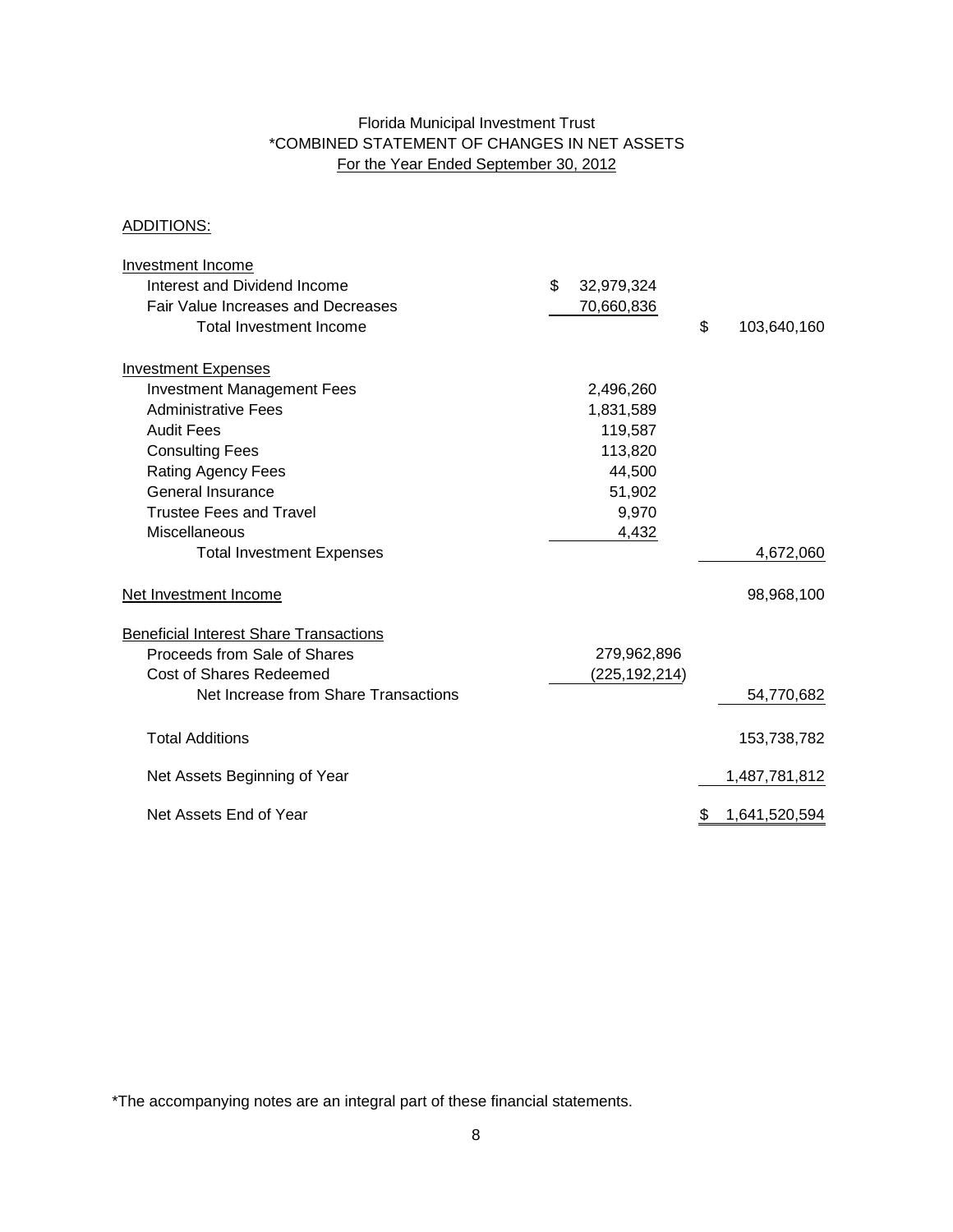## \*STATEMENT OF NET ASSETS 0-2 Year High Quality Bond Fund September 30, 2012 Florida Municipal Investment Trust

## ASSETS

| <b>Investment in Securities at Fair Value</b><br>Cash Equivalents | \$<br>192,072,285<br>1,151,129 |                   |
|-------------------------------------------------------------------|--------------------------------|-------------------|
| Receivables:                                                      |                                |                   |
| Interest and Dividends                                            | 164,853                        |                   |
| <b>Securities Sold</b>                                            | 499,501                        |                   |
| <b>Total Assets</b>                                               |                                | \$<br>193,887,768 |
|                                                                   | <b>LIABILITIES</b>             |                   |
|                                                                   |                                |                   |
| Payables:                                                         |                                |                   |
| <b>Securities Purchased</b>                                       | 1,485,277                      |                   |
| <b>Accrued Expenses:</b>                                          |                                |                   |
| Investment Management Fee Payable                                 | 48,739                         |                   |
| Administrative Fee Payable                                        | 51,176                         |                   |
| Audit Fee Payable<br><b>Consulting Fee Payable</b>                | 11,680<br>2,866                |                   |
| <b>Total Liabilities</b>                                          |                                | 1,599,738         |
|                                                                   | <b>NET ASSETS</b>              |                   |
| Net Assets Held in Trust for Portfolio Participants               |                                |                   |
| (Equivalent to \$10.29 per share based                            |                                |                   |

\$ 192,288,030

\*The accompanying notes are an integral part of these financial statements.

on 18,685,899.1948 shares outstanding)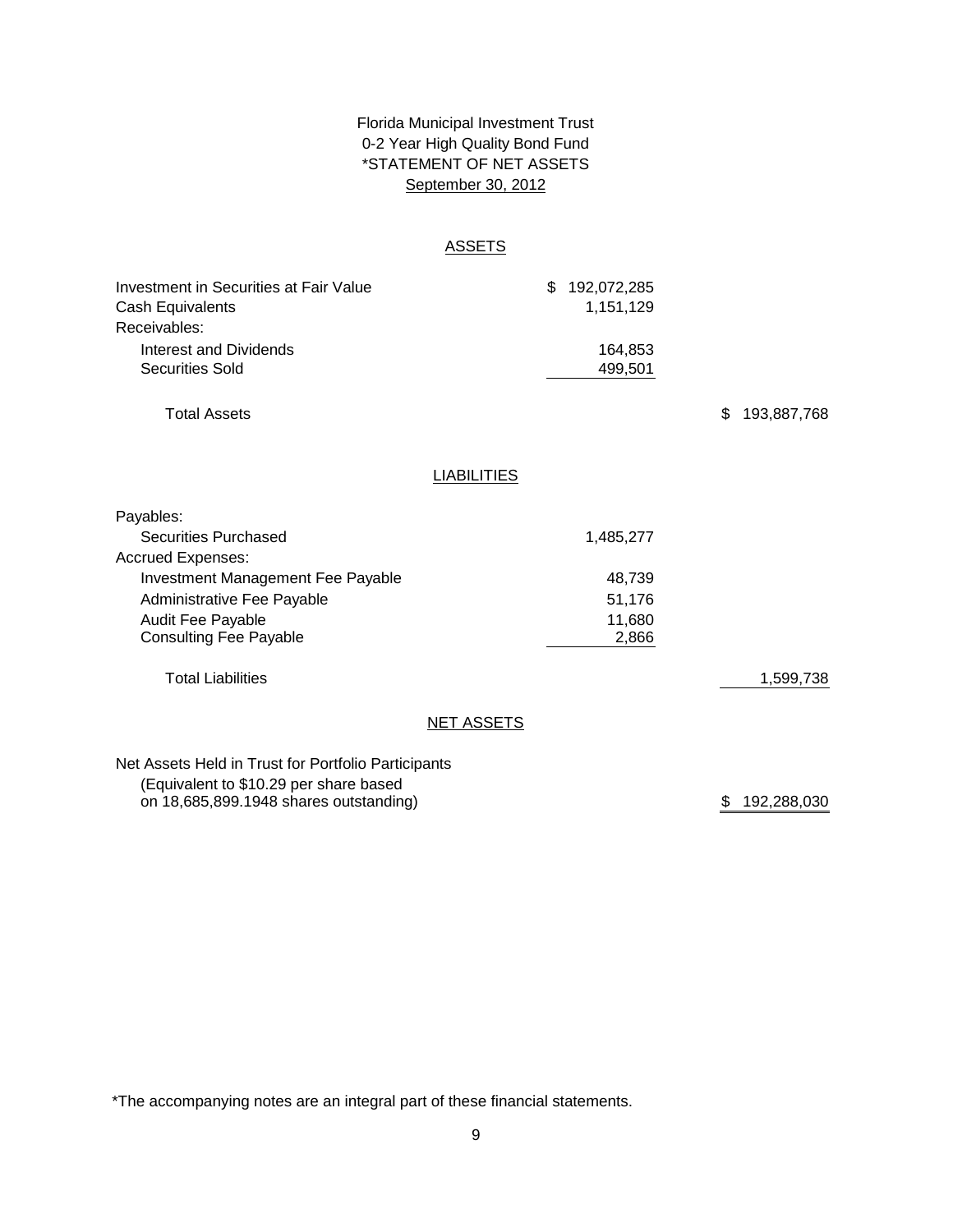## 0-2 Year High Quality Bond Fund \*STATEMENT OF CHANGES IN NET ASSETS For the Year Ended September 30, 2012 Florida Municipal Investment Trust

## ADDITIONS:

| Investment Income                             |                 |                 |
|-----------------------------------------------|-----------------|-----------------|
| Interest and Dividend Income                  | \$<br>2,853,677 |                 |
| Fair Value Increases and Decreases            | (1,688,582)     |                 |
| <b>Total Investment Income</b>                |                 | \$<br>1,165,095 |
| <b>Investment Expenses</b>                    |                 |                 |
| <b>Investment Management Fees</b>             | 200,220         |                 |
| <b>Administrative Fees</b>                    | 210,231         |                 |
| <b>Audit Fees</b>                             | 11,959          |                 |
| <b>Consulting Fees</b>                        | 11,382          |                 |
| <b>Rating Agency Fees</b>                     | 17,500          |                 |
| <b>General Insurance</b>                      | 5,385           |                 |
| <b>Trustee Fees and Travel</b>                | 997             |                 |
| Miscellaneous                                 | 580             |                 |
| <b>Total Investment Expenses</b>              |                 | 458,254         |
| Net Investment Income                         |                 | 706,841         |
| <b>Beneficial Interest Share Transactions</b> |                 |                 |
| Proceeds from Sale of Shares                  | 7,949,863       |                 |
| <b>Cost of Shares Redeemed</b>                | (21, 167, 410)  |                 |
| Net Decrease from Share Transactions          |                 | (13, 217, 547)  |
| <b>Total Additions</b>                        |                 | (12,510,706)    |
| Net Assets Beginning of Year                  |                 | 204,798,736     |
| Net Assets End of Year                        |                 | 192,288,030     |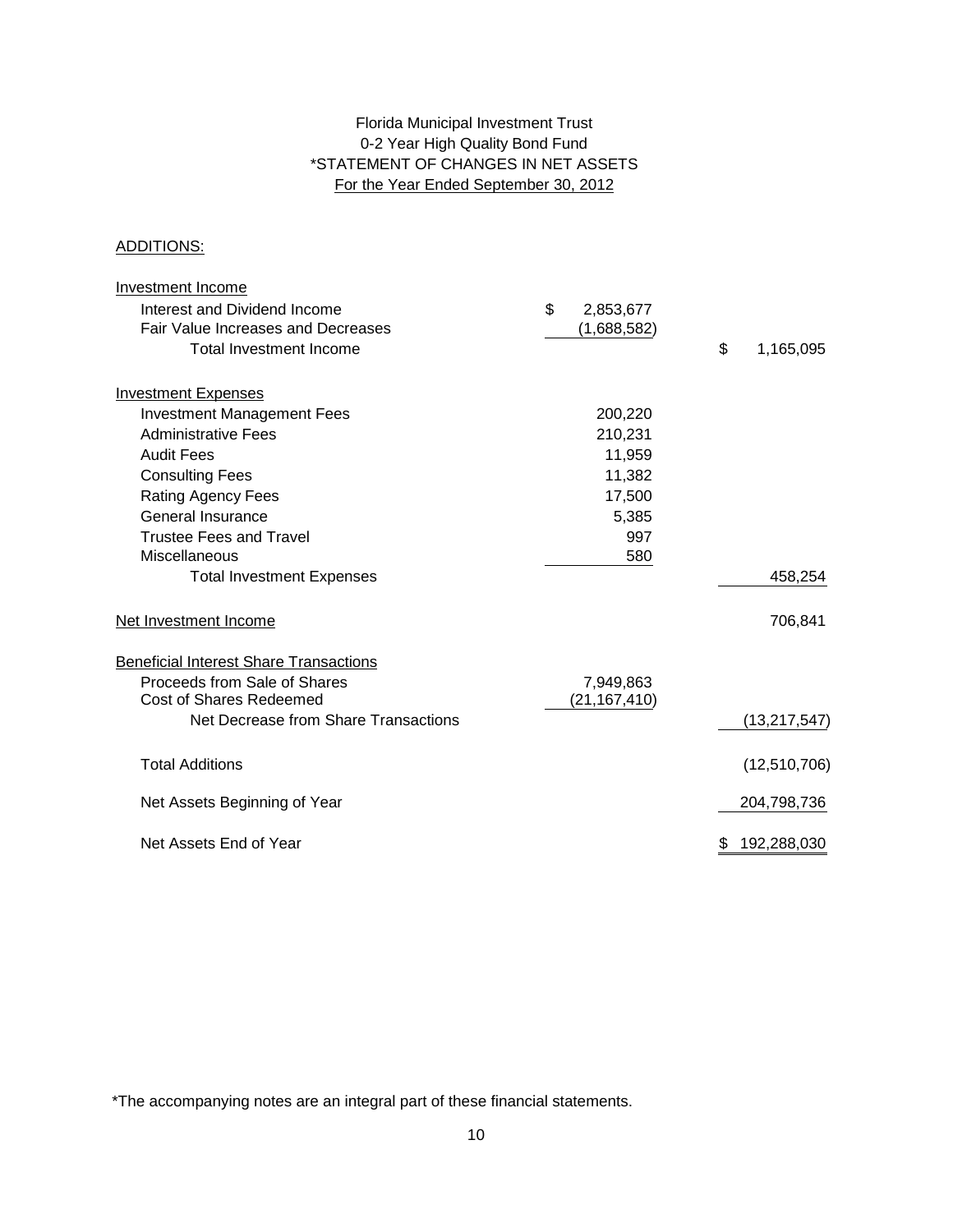## \*STATEMENT OF NET ASSETS Florida Municipal Investment Trust 1-3 Year High Quality Bond Fund September 30, 2012

### **ASSETS**

| Investment in Securities at Fair Value | \$ 523,488,638 |
|----------------------------------------|----------------|
| Cash Equivalents                       | 4.108.738      |
| Receivables:                           |                |
| Interest and Dividends                 | 1.024.134      |
| Securities Sold                        | 20,658,583     |
|                                        |                |

Total Assets

\$ 549,280,093

## **LIABILITIES**

| Payables:                         |            |            |            |
|-----------------------------------|------------|------------|------------|
| Securities Purchased              |            | 24,273,616 |            |
| <b>Accrued Expenses:</b>          |            |            |            |
| Investment Management Fee Payable |            | 135,193    |            |
| Administrative Fee Payable        |            | 141,953    |            |
| Audit Fee Payable                 |            | 11,680     |            |
| <b>Consulting Fee Payable</b>     |            | 2,866      |            |
| <b>Total Liabilities</b>          |            |            | 24,565,308 |
|                                   | NET ASSETS |            |            |
|                                   |            |            |            |

Net Assets Held in Trust for Portfolio Participants (Equivalent to \$17.92 per share based on 29,275,284.5742 shares outstanding)

\$ 524,714,785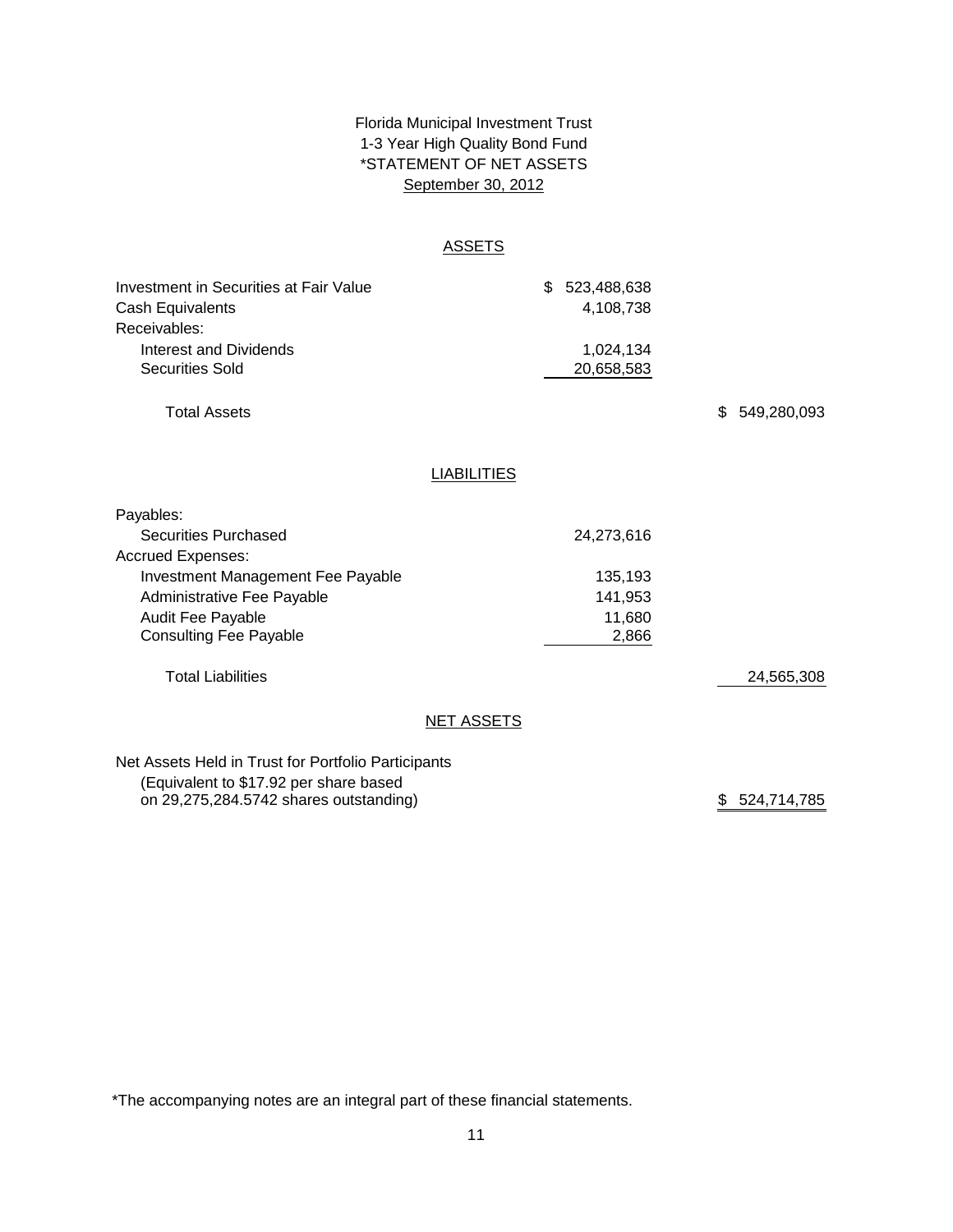## Florida Municipal Investment Trust 1-3 Year High Quality Bond Fund \*STATEMENT OF CHANGES IN NET ASSETS For the Year Ended September 30, 2012

## ADDITIONS:

| <b>Investment Income</b>                      |                 |                   |
|-----------------------------------------------|-----------------|-------------------|
| Interest and Dividend Income                  | \$<br>9,270,371 |                   |
| Fair Value Increases and Decreases            | (3,356,578)     |                   |
| Total Investment Income                       |                 | \$<br>5,913,793   |
| <b>Investment Expenses</b>                    |                 |                   |
| <b>Investment Management Fees</b>             | 538,332         |                   |
| <b>Administrative Fees</b>                    | 565,248         |                   |
| <b>Audit Fees</b>                             | 11,959          |                   |
| <b>Consulting Fees</b>                        | 11,382          |                   |
| Rating Agency Fees                            | 9,000           |                   |
| <b>General Insurance</b>                      | 4,708           |                   |
| <b>Trustee Fees and Travel</b>                | 997             |                   |
| <b>Total Investment Expenses</b>              |                 | 1,141,626         |
| Net Investment Income                         |                 | 4,772,167         |
| <b>Beneficial Interest Share Transactions</b> |                 |                   |
| Proceeds from Sale of Shares                  | 113,472,493     |                   |
| <b>Cost of Shares Redeemed</b>                | (106,974,748)   |                   |
| Net Increase from Share Transactions          |                 | 6,497,745         |
| <b>Total Additions</b>                        |                 | 11,269,912        |
| Net Assets Beginning of Year                  |                 | 513,444,873       |
| Net Assets End of Year                        |                 | \$<br>524,714,785 |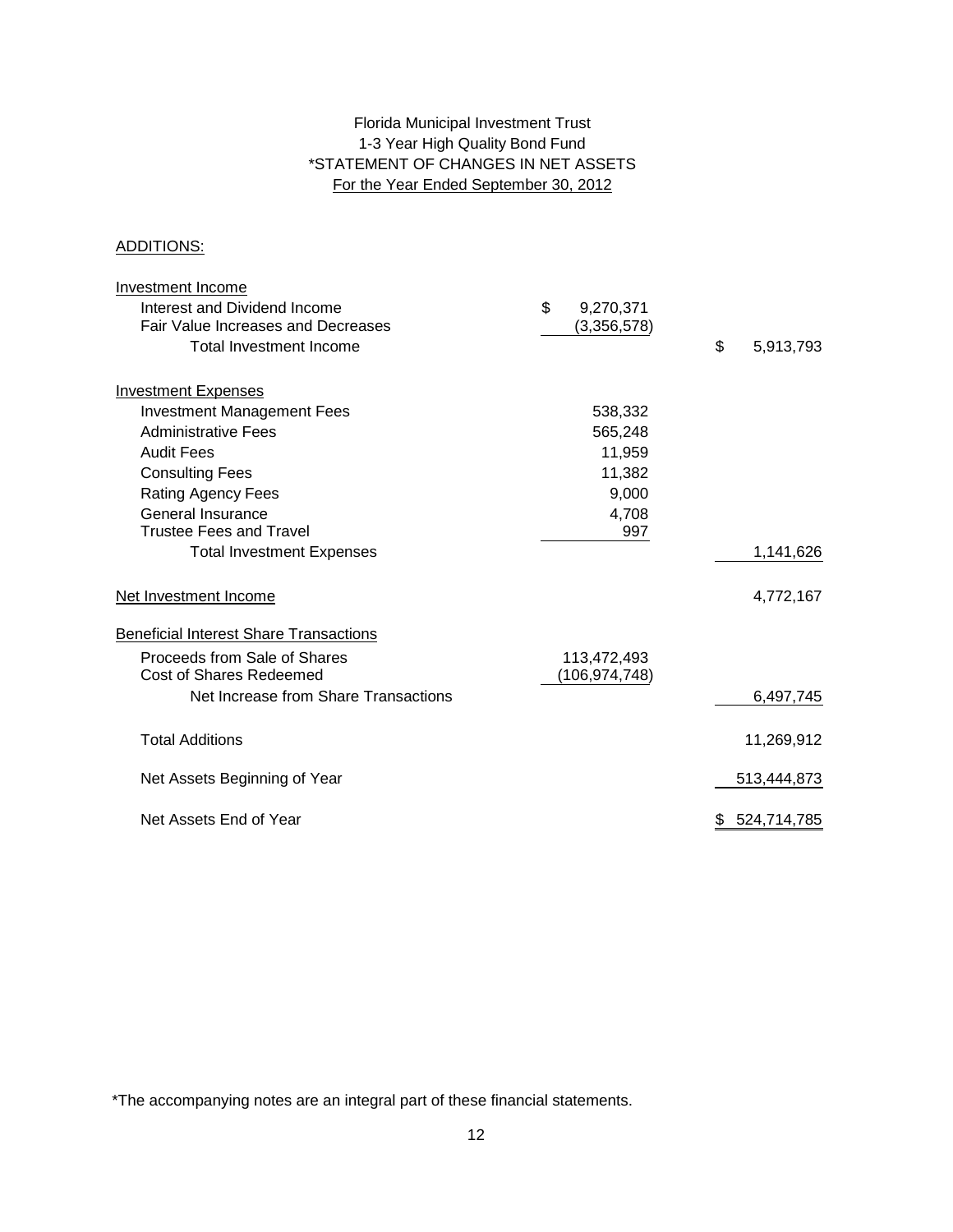## Florida Municipal Investment Trust Intermediate High Quality Bond Fund \*STATEMENT OF NET ASSETS September 30, 2012

### **ASSETS**

| Investment in Securities at Fair Value | \$ 343,583,566 |
|----------------------------------------|----------------|
| Cash Equivalents                       | 6.305.823      |
| Receivables:                           |                |
| Interest and Dividends                 | 1.046.850      |
| Securities Sold                        | 9,136,329      |
|                                        |                |

Total Assets

\$ 360,072,568

## **LIABILITIES**

| Payables:                                           |                   |           |           |
|-----------------------------------------------------|-------------------|-----------|-----------|
| Securities Purchased                                |                   | 6,021,069 |           |
| <b>Accrued Expenses:</b>                            |                   |           |           |
| Investment Management Fee Payable                   |                   | 87,959    |           |
| Administrative Fee Payable                          |                   | 92,357    |           |
| Audit Fee Payable                                   |                   | 11,680    |           |
| <b>Consulting Fee Payable</b>                       |                   | 2,866     |           |
| <b>Total Liabilities</b>                            |                   |           | 6,215,931 |
|                                                     | <b>NET ASSETS</b> |           |           |
| Net Assets Held in Trust for Portfolio Participants |                   |           |           |

(Equivalent to \$22.03 per share based on 16,060,920.3977 shares outstanding)

\$ 353,856,637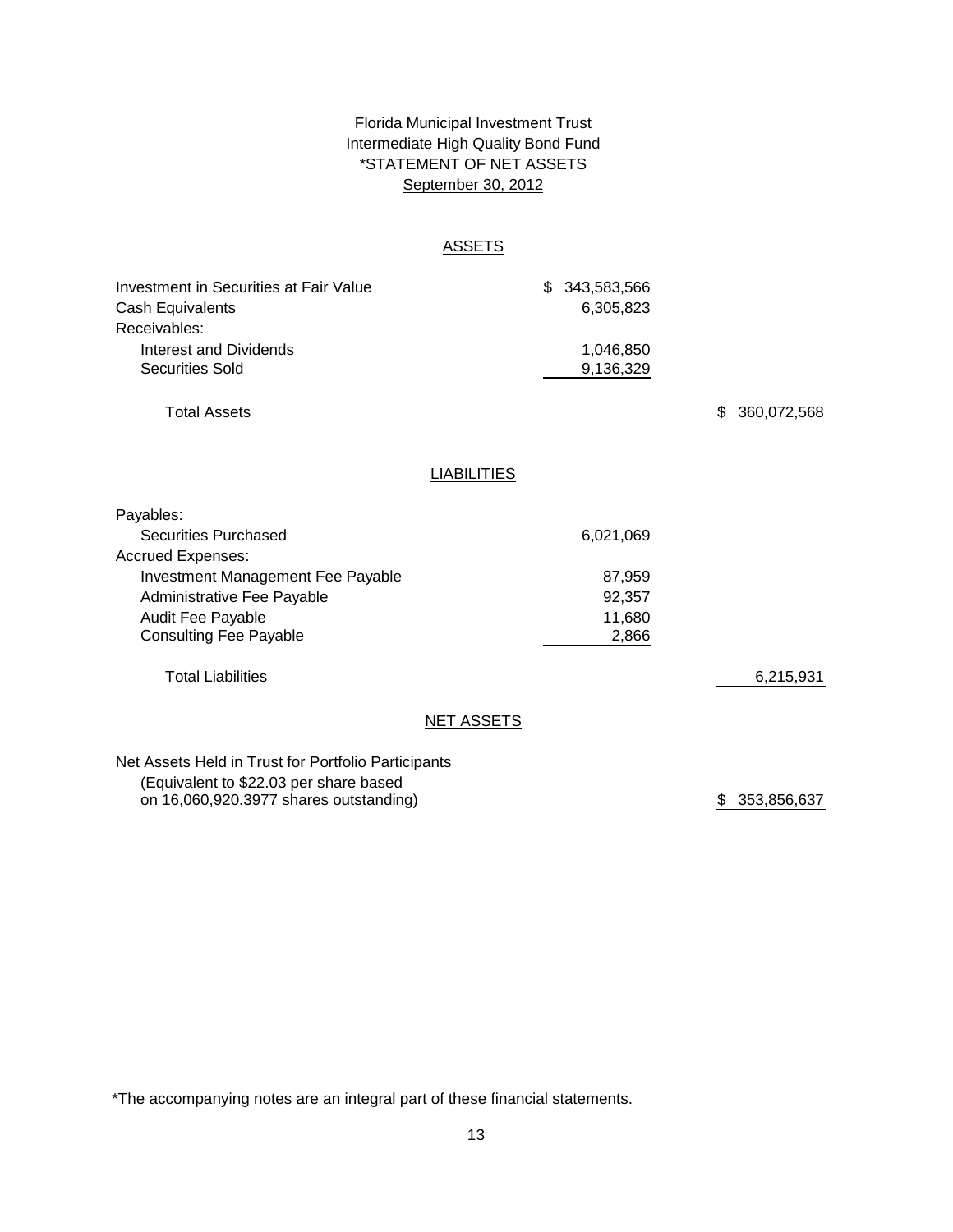## For the Year Ended September 30, 2012 Intermediate High Quality Bond Fund Florida Municipal Investment Trust \*STATEMENT OF CHANGES IN NET ASSETS

## ADDITIONS:

| <b>Investment Income</b>                      |                 |                  |
|-----------------------------------------------|-----------------|------------------|
| Interest and Dividend Income                  | \$<br>9,460,138 |                  |
| Fair Value Increases and Decreases            | 1,575,370       |                  |
| <b>Total Investment Income</b>                |                 | \$<br>11,035,508 |
| <b>Investment Expenses</b>                    |                 |                  |
| <b>Investment Management Fees</b>             | 323,329         |                  |
| <b>Administrative Fees</b>                    | 332,028         |                  |
| <b>Audit Fees</b>                             | 11,959          |                  |
| <b>Consulting Fees</b>                        | 11,382          |                  |
| <b>Rating Agency Fees</b>                     | 9,000           |                  |
| General Insurance                             | 4,114           |                  |
| <b>Trustee Fees and Travel</b>                | 997             |                  |
| <b>Total Investment Expenses</b>              |                 | 692,809          |
| Net Investment Income                         |                 | 10,342,699       |
| <b>Beneficial Interest Share Transactions</b> |                 |                  |
| Proceeds from Sale of Shares                  | 71,600,000      |                  |
| <b>Cost of Shares Redeemed</b>                | (30, 286, 341)  |                  |
| Net Increase from Share Transactions          |                 | 41,313,659       |
| <b>Total Additions</b>                        |                 | 51,656,358       |
| Net Assets Beginning of Year                  |                 | 302,200,279      |
| Net Assets End of Year                        |                 | 353,856,637<br>S |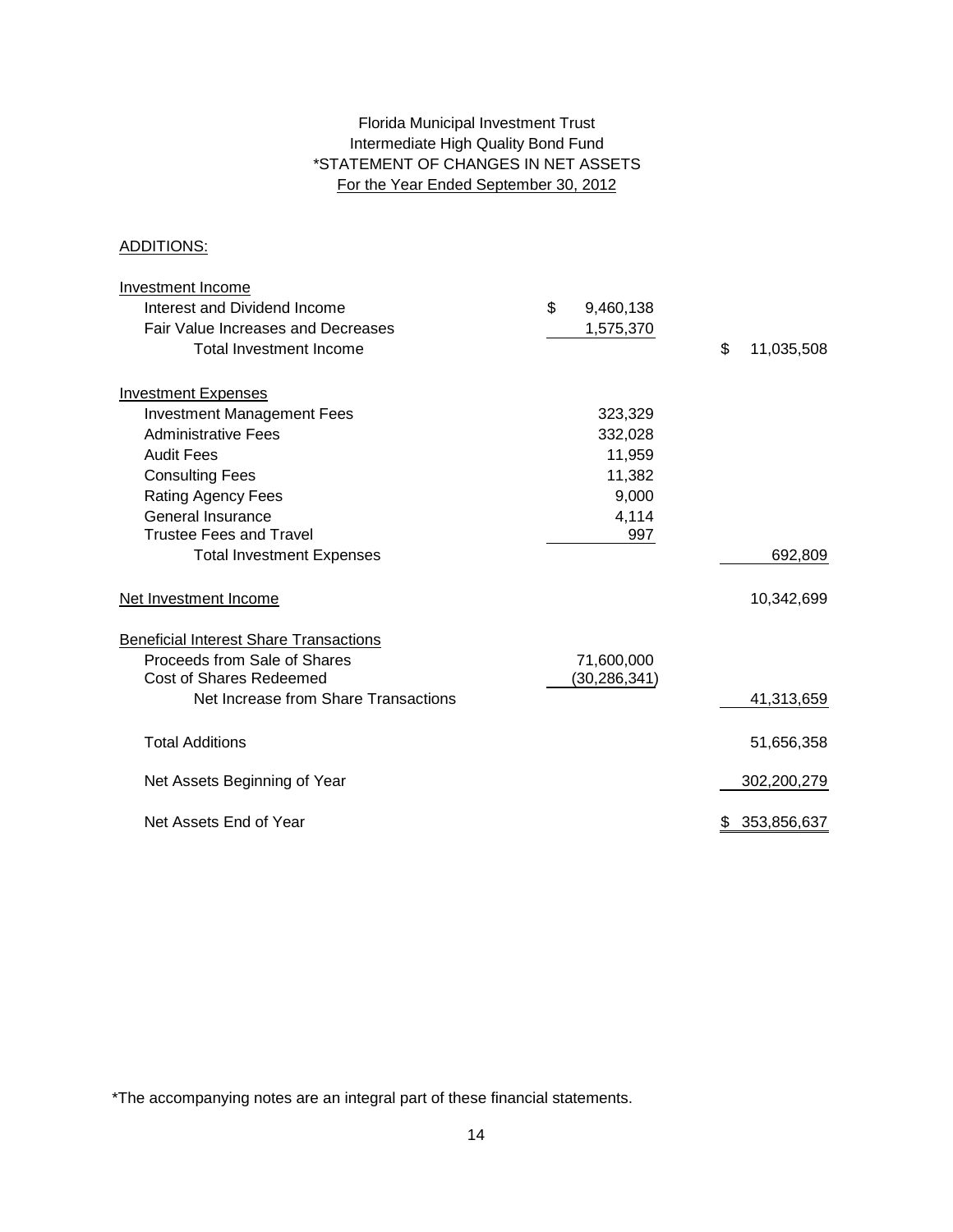## Florida Municipal Investment Trust Broad Market High Quality Bond Fund September 30, 2012 \*STATEMENT OF NET ASSETS

### **ASSETS**

| Investment in Securities at Fair Value | \$ 200,667,723 |
|----------------------------------------|----------------|
| Cash Equivalents                       | 11.502.968     |
| Receivables:                           |                |
| Interest and Dividends                 | 623.898        |
| Securities Sold                        | 10,413,255     |
|                                        |                |

Total Assets

\$ 223,207,844

### **LIABILITIES**

| Payables:                                                                                     |            |            |
|-----------------------------------------------------------------------------------------------|------------|------------|
| <b>Securities Purchased</b>                                                                   | 20,329,697 |            |
| <b>Accrued Expenses:</b>                                                                      |            |            |
| Investment Management Fee Payable                                                             | 71,946     |            |
| Administrative Fee Payable                                                                    | 69,548     |            |
| <b>Audit Fee Payable</b>                                                                      | 11,680     |            |
| <b>Consulting Fee Payable</b>                                                                 | 2,866      |            |
| <b>Total Liabilities</b>                                                                      |            | 20,485,737 |
| <b>NET ASSETS</b>                                                                             |            |            |
| Net Assets Held in Trust for Portfolio Participants<br>(Equivalent to \$21.72 per share based |            |            |

(Equivalent to \$21.72 per share based on 9,332,845.6214 shares outstanding) 202,722,107 \$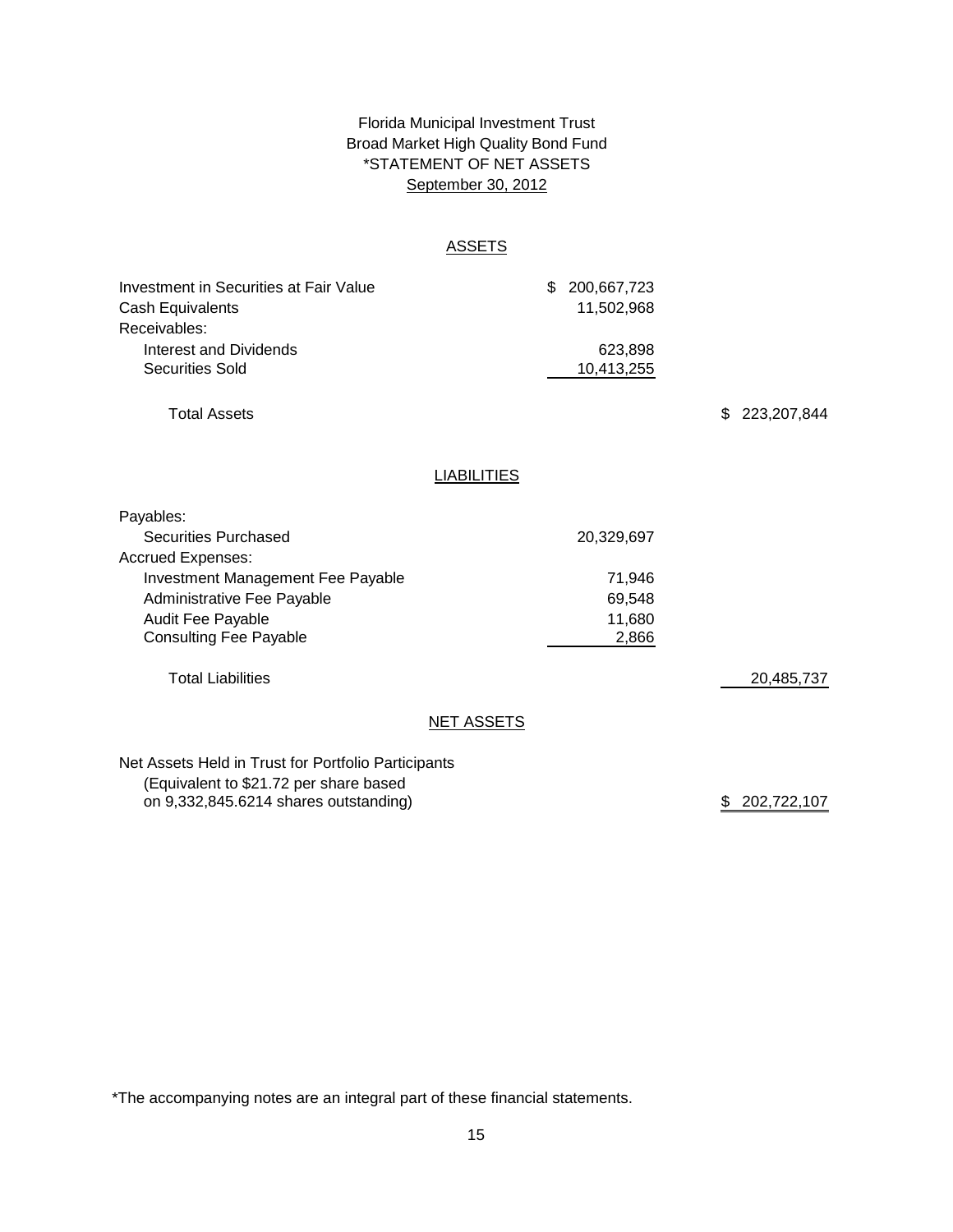## Florida Municipal Investment Trust Broad Market High Quality Bond Fund \*STATEMENT OF CHANGES IN NET ASSETS For the Year Ended September 30, 2012

## ADDITIONS:

| <b>Investment Income</b>                      |                 |                  |
|-----------------------------------------------|-----------------|------------------|
| Interest and Dividend Income                  | \$<br>5,476,863 |                  |
| <b>Fair Value Increases and Decreases</b>     | 1,957,826       |                  |
| <b>Total Investment Income</b>                |                 | \$<br>7,434,689  |
| <b>Investment Expenses</b>                    |                 |                  |
| <b>Investment Management Fees</b>             | 282,744         |                  |
| <b>Administrative Fees</b>                    | 273,319         |                  |
| <b>Audit Fees</b>                             | 11,958          |                  |
| <b>Consulting Fees</b>                        | 11,382          |                  |
| Rating Agency Fees                            | 9,000           |                  |
| <b>General Insurance</b>                      | 5,385           |                  |
| <b>Trustee Fees and Travel</b>                | 997             |                  |
| Miscellaneous                                 | 580             |                  |
| <b>Total Investment Expenses</b>              |                 | 595,365          |
| Net Investment Income                         |                 | 6,839,324        |
| <b>Beneficial Interest Share Transactions</b> |                 |                  |
| Proceeds from Sale of Shares                  | 38,127,066      |                  |
| Cost of Shares Redeemed                       | (26, 495, 624)  |                  |
| Net Increase from Share Transactions          |                 | 11,631,442       |
| <b>Total Additions</b>                        |                 | 18,470,766       |
| Net Assets Beginning of Year                  |                 | 184,251,341      |
| Net Assets End of Year                        |                 | 202,722,107<br>S |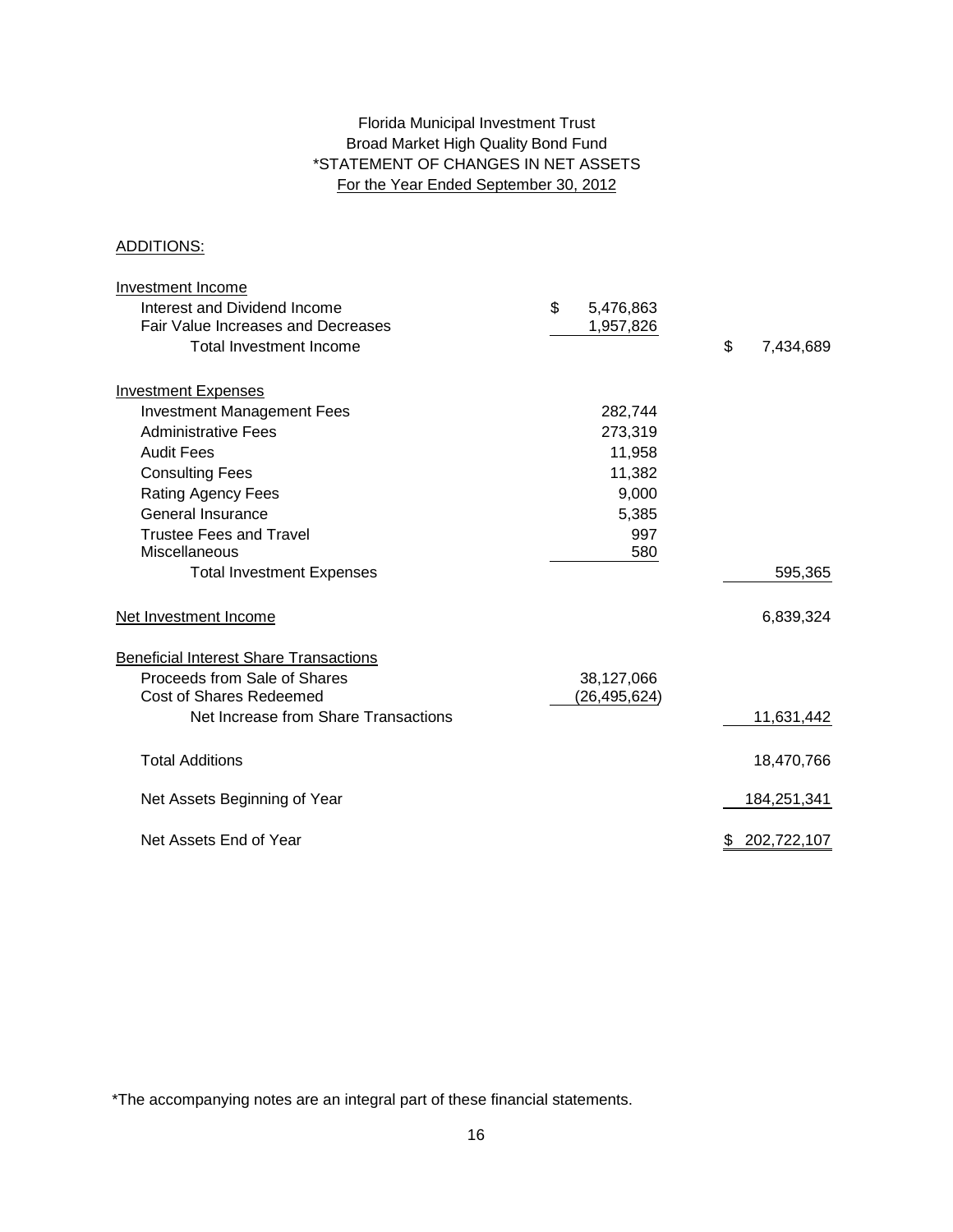## \*STATEMENT OF NET ASSETS Florida Municipal Investment Trust Expanded High Yield Bond Fund September 30, 2012

### **ASSETS**

| Investment in Securities at Fair Value<br>Cash Equivalents<br>Receivables:<br><b>Interest and Dividends</b>                                              |                    | \$<br>43,270,242<br>16,041<br>701,928 |                  |
|----------------------------------------------------------------------------------------------------------------------------------------------------------|--------------------|---------------------------------------|------------------|
| <b>Total Assets</b>                                                                                                                                      |                    |                                       | \$<br>43,988,211 |
|                                                                                                                                                          | <b>LIABILITIES</b> |                                       |                  |
| <b>Accrued Expenses:</b><br><b>Investment Management Fee Payable</b><br>Administrative Fee Payable<br>Audit Fee Payable<br><b>Consulting Fee Payable</b> |                    | 5,364<br>15,555<br>11,680<br>2,866    |                  |
| <b>Total Liabilities</b>                                                                                                                                 |                    |                                       | 35,465           |
|                                                                                                                                                          | <b>NET ASSETS</b>  |                                       |                  |
| Net Assets Held in Trust for Portfolio Participants<br>(Equivalent to \$14.48 per share based<br>on 3,034,920.6483 shares outstanding)                   |                    |                                       | \$<br>43,952,746 |

\*The accompanying notes are an integral part of these financial statements.

on 3,034,920.6483 shares outstanding)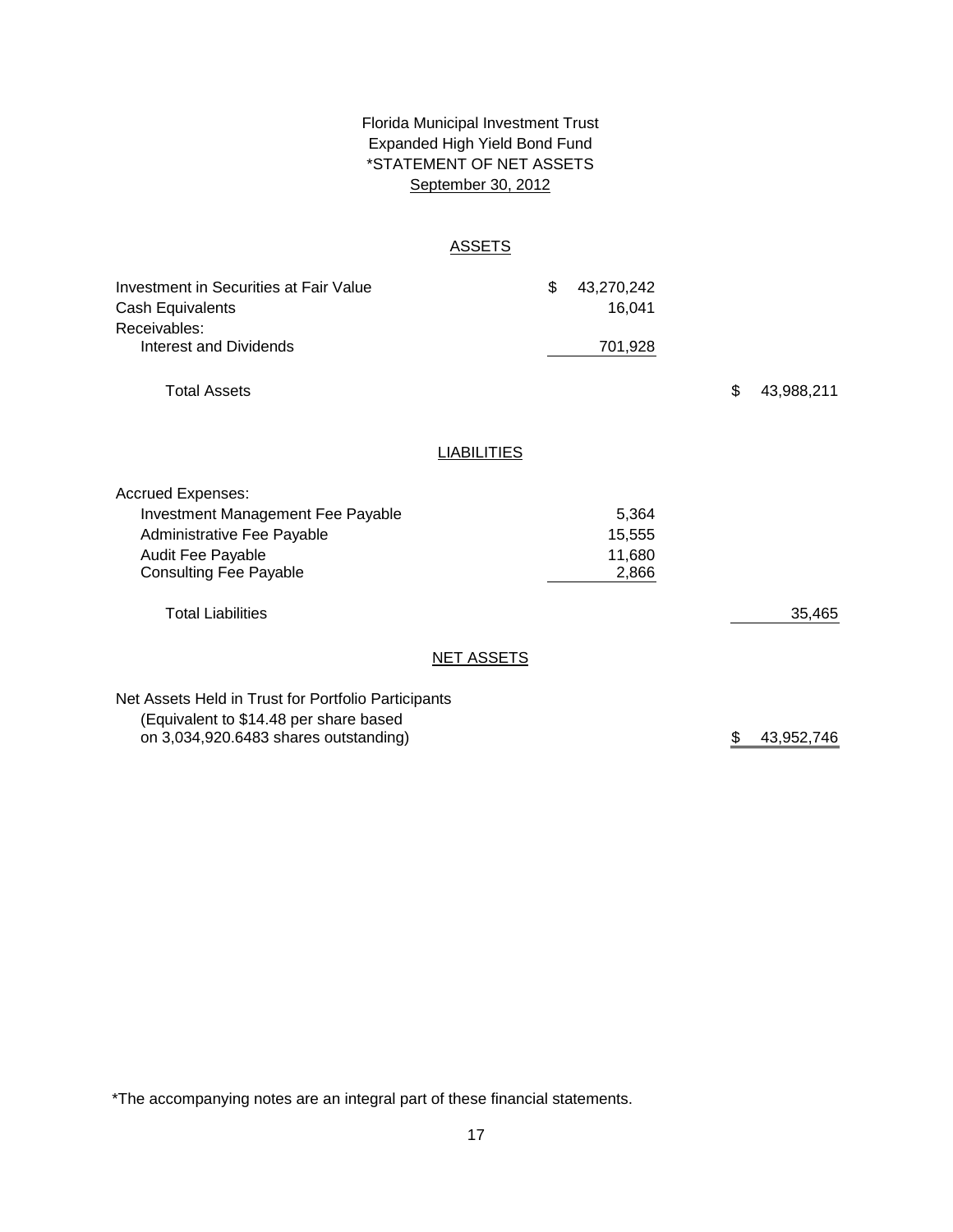## Expanded High Yield Bond Fund \*STATEMENT OF CHANGES IN NET ASSETS For the Year Ended September 30, 2012 Florida Municipal Investment Trust

## ADDITIONS:

| <b>Investment Income</b>                      |                 |                  |
|-----------------------------------------------|-----------------|------------------|
| Interest and Dividend Income                  | \$<br>3,950,637 |                  |
| Fair Value Increases and Decreases            | 3,708,014       |                  |
| <b>Total Investment Income</b>                |                 | \$<br>7,658,651  |
| <b>Investment Expenses</b>                    |                 |                  |
| <b>Investment Management Fees</b>             | 22,531          |                  |
| <b>Administrative Fees</b>                    | 65,339          |                  |
| <b>Audit Fees</b>                             | 11,959          |                  |
| <b>Consulting Fees</b>                        | 11,382          |                  |
| General Insurance                             | 5,385           |                  |
| <b>Trustee Fees and Travel</b>                | 997             |                  |
| Miscellaneous                                 | 580             |                  |
| <b>Total Investment Expenses</b>              |                 | 118,173          |
| Net Investment Income                         |                 | 7,540,478        |
| <b>Beneficial Interest Share Transactions</b> |                 |                  |
| Proceeds from Sale of Shares                  |                 |                  |
| <b>Cost of Shares Redeemed</b>                | (6,500,000)     |                  |
| Net Decrease from Share Transactions          |                 | (6,500,000)      |
| <b>Total Additions</b>                        |                 | 1,040,478        |
| Net Assets Beginning of Year                  |                 | 42,912,268       |
| Net Assets End of Year                        |                 | \$<br>43,952,746 |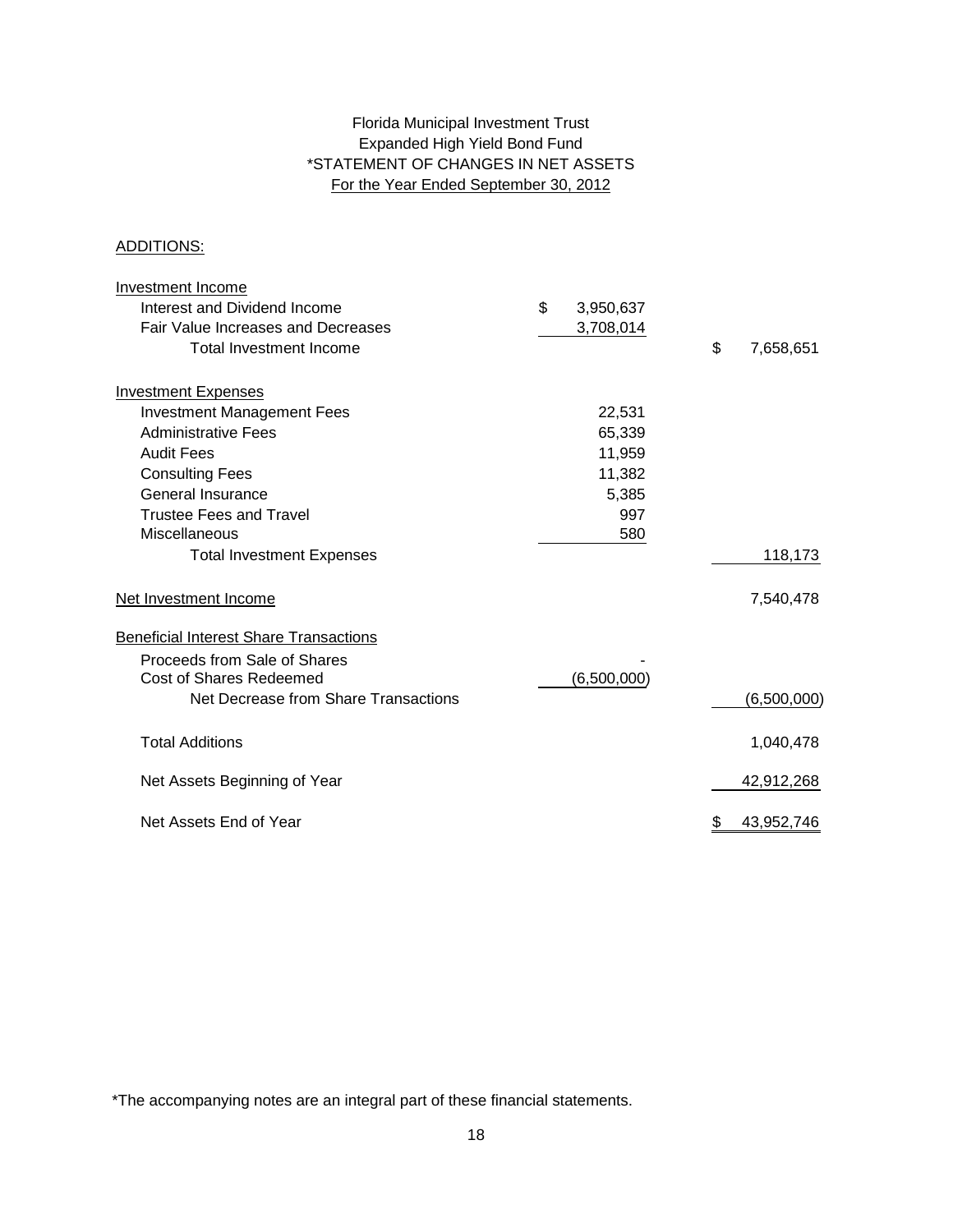## \*STATEMENT OF NET ASSETS Florida Municipal Investment Trust High Quality Growth Portfolio September 30, 2012

## **ASSETS**

| <b>Investment in Securities at Fair Value</b><br>Cash Equivalents<br>Receivables: |                    | \$<br>43,060,915<br>580,937 |                  |
|-----------------------------------------------------------------------------------|--------------------|-----------------------------|------------------|
| <b>Interest and Dividends</b>                                                     |                    | 39,149                      |                  |
| <b>Total Assets</b>                                                               |                    |                             | \$<br>43,681,001 |
|                                                                                   | <b>LIABILITIES</b> |                             |                  |
| <b>Accrued Expenses:</b>                                                          |                    |                             |                  |
| <b>Investment Management Fee Payable</b>                                          |                    | 46,679                      |                  |
| Administrative Fee Payable                                                        |                    | 15,041                      |                  |
| <b>Audit Fee Payable</b>                                                          |                    | 11,680                      |                  |
| <b>Consulting Fee Payable</b>                                                     |                    | 2,866                       |                  |
| <b>Total Liabilities</b>                                                          |                    |                             | 76,266           |
|                                                                                   | <b>NET ASSETS</b>  |                             |                  |
| Net Assets Held in Trust for Portfolio Participants                               |                    |                             |                  |
| (Equivalent to \$18.19 per share based                                            |                    |                             |                  |
| on 2,397,708.2193 shares outstanding)                                             |                    |                             | \$<br>43,604,735 |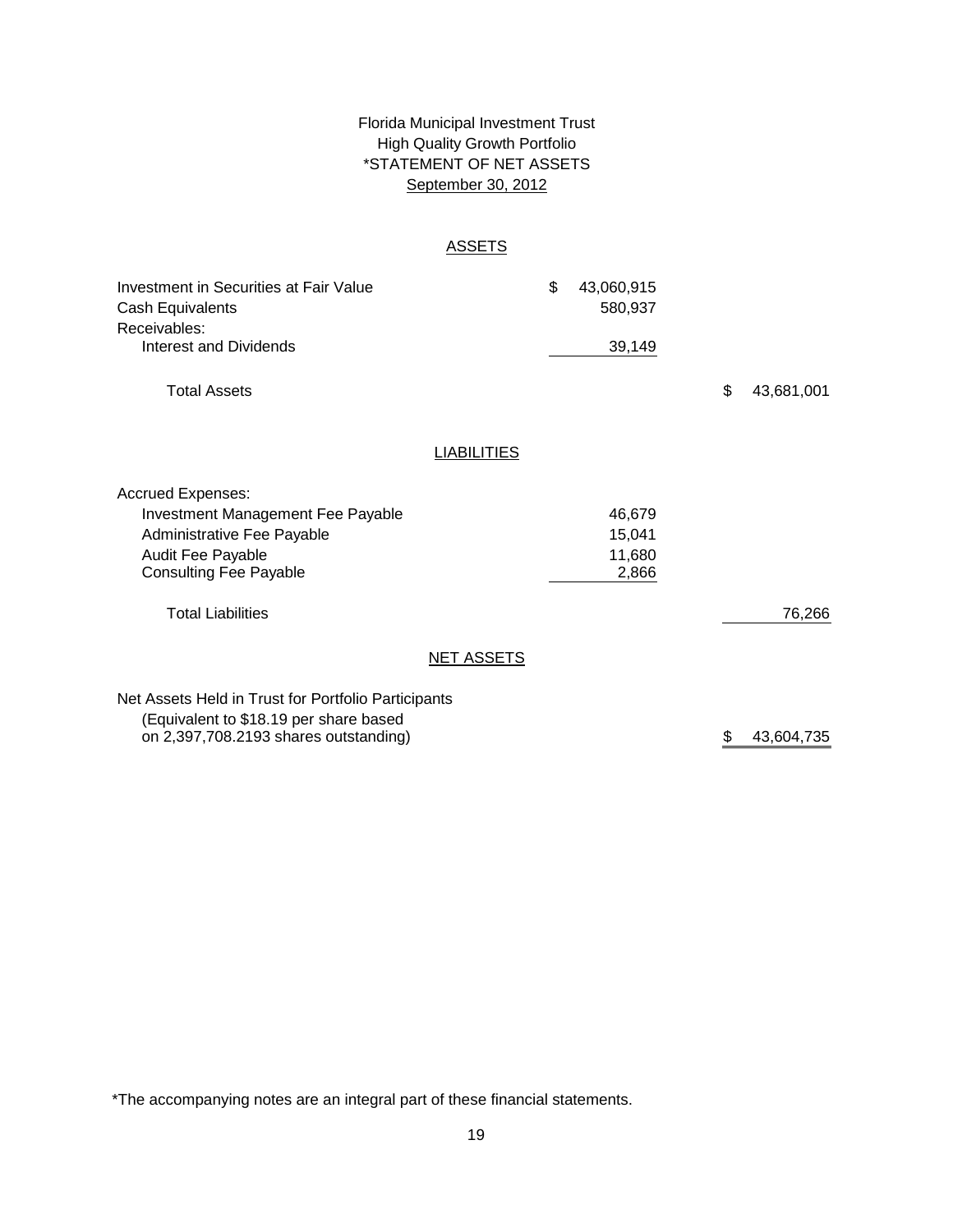## Florida Municipal Investment Trust High Quality Growth Portfolio \*STATEMENT OF CHANGES IN NET ASSETS For the Year Ended September 30, 2012

## ADDITIONS:

| Investment Income                             |               |                  |
|-----------------------------------------------|---------------|------------------|
| Interest and Dividend Income                  | \$<br>437,607 |                  |
| Fair Value Increases and Decreases            | 8,751,005     |                  |
| <b>Total Investment Income</b>                |               | \$<br>9,188,612  |
| <b>Investment Expenses</b>                    |               |                  |
| <b>Investment Management Fees</b>             | 177,808       |                  |
| <b>Administrative Fees</b>                    | 57,294        |                  |
| <b>Audit Fees</b>                             | 11,958        |                  |
| <b>Consulting Fees</b>                        | 11,382        |                  |
| General Insurance                             | 5,385         |                  |
| <b>Trustee Fees and Travel</b>                | 997           |                  |
| Miscellaneous                                 | 555           |                  |
| <b>Total Investment Expenses</b>              |               | 265,379          |
| Net Investment Income                         |               | 8,923,233        |
| <b>Beneficial Interest Share Transactions</b> |               |                  |
| Proceeds from Sale of Shares                  | 6,770,009     |                  |
| <b>Cost of Shares Redeemed</b>                | (4,059,367)   |                  |
| Net Increase from Share Transactions          |               | 2,710,642        |
| <b>Total Additions</b>                        |               | 11,633,875       |
| Net Assets Beginning of Year                  |               | 31,970,860       |
| Net Assets End of Year                        |               | 43,604,735<br>\$ |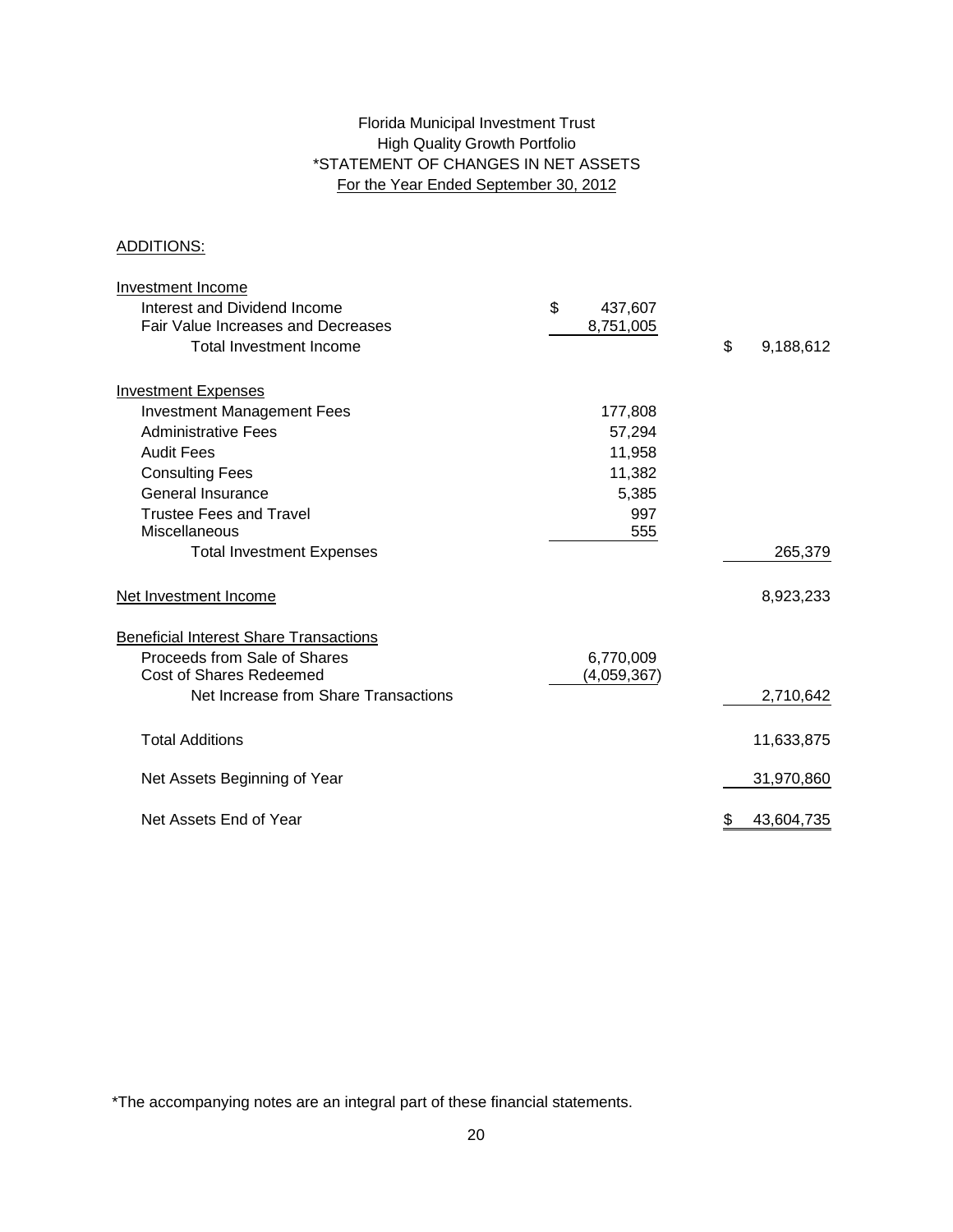## \*STATEMENT OF NET ASSETS Florida Municipal Investment Trust Diversified Small to Mid Cap Equity Portfolio September 30, 2012

## ASSETS

| Investment in Securities at Fair Value<br>Cash Equivalents<br>Receivables:<br>Interest and Dividends                                                     | \$                 | 65,143,634<br>1,770,821<br>30,377   |    |            |
|----------------------------------------------------------------------------------------------------------------------------------------------------------|--------------------|-------------------------------------|----|------------|
| <b>Total Assets</b>                                                                                                                                      |                    |                                     | \$ | 66,944,832 |
|                                                                                                                                                          | <b>LIABILITIES</b> |                                     |    |            |
| <b>Accrued Expenses:</b><br><b>Investment Management Fee Payable</b><br>Administrative Fee Payable<br>Audit Fee Payable<br><b>Consulting Fee Payable</b> |                    | 74,607<br>24,040<br>11,680<br>2,866 |    |            |
| <b>Total Liabilities</b>                                                                                                                                 |                    |                                     |    | 113,193    |
|                                                                                                                                                          | <b>NET ASSETS</b>  |                                     |    |            |
| Net Assets Held in Trust for Portfolio Participants<br>(Equivalent to \$35.83 per share based<br>on 1,865,251.7437 shares outstanding)                   |                    |                                     | \$ | 66,831,639 |

\*The accompanying notes are an integral part of these financial statements.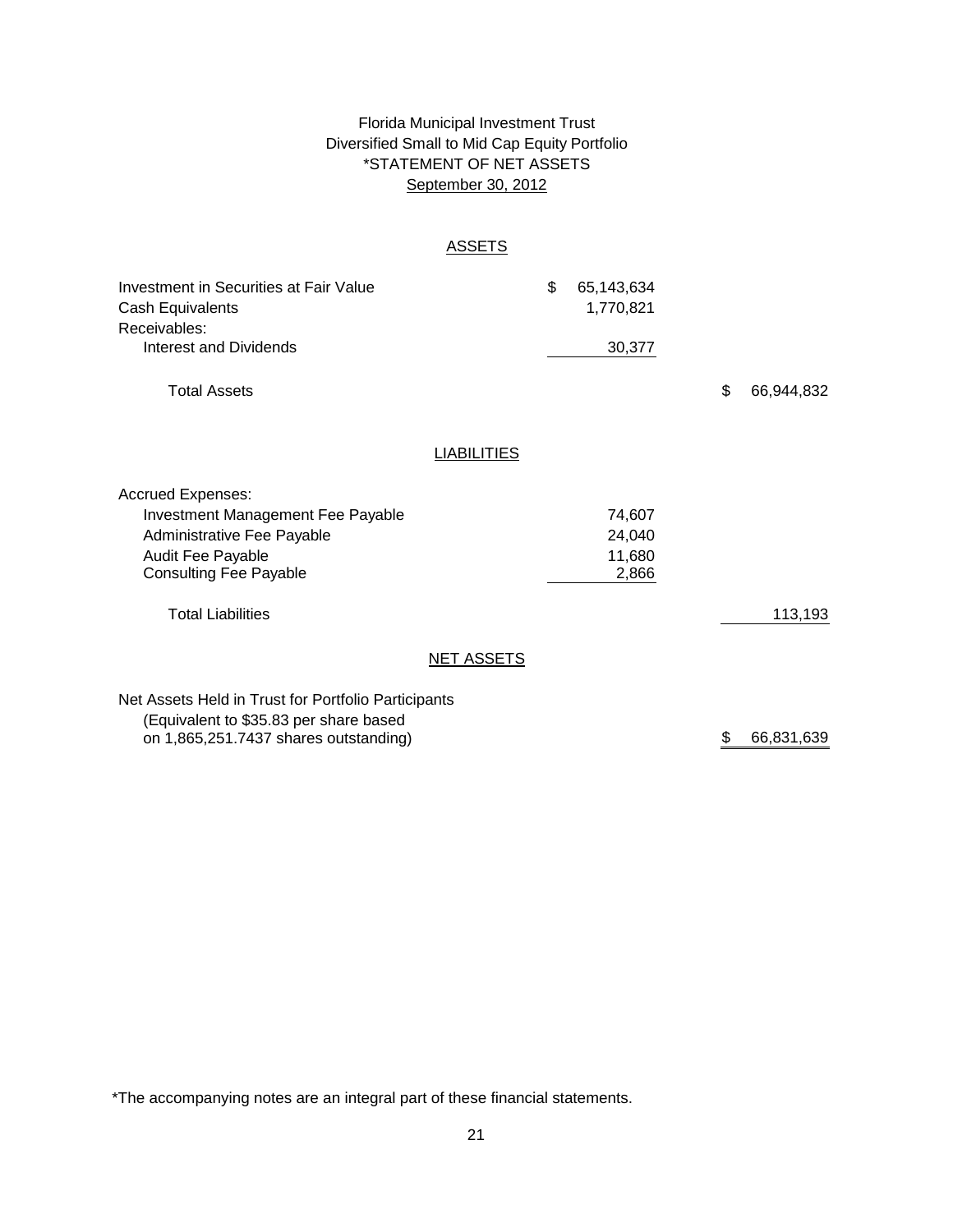## For the Year Ended September 30, 2012 Florida Municipal Investment Trust Diversified Small to Mid Cap Equity Portfolio \*STATEMENT OF CHANGES IN NET ASSETS

#### ADDITIONS:

| Investment Income                             |                |                  |
|-----------------------------------------------|----------------|------------------|
| Interest and Dividend Income                  | \$<br>506,344  |                  |
| Fair Value Increases and Decreases            | 16,174,158     |                  |
| Total Investment Income                       |                | \$<br>16,680,502 |
| <b>Investment Expenses</b>                    |                |                  |
| <b>Investment Management Fees</b>             | 278,629        |                  |
| <b>Administrative Fees</b>                    | 89,781         |                  |
| <b>Audit Fees</b>                             | 11,959         |                  |
| <b>Consulting Fees</b>                        | 11,382         |                  |
| General Insurance                             | 5,385          |                  |
| <b>Trustee Fees and Travel</b>                | 997            |                  |
| Miscellaneous                                 | 551            |                  |
| <b>Total Investment Expenses</b>              |                | 398,684          |
| Net Investment Income                         |                | 16,281,818       |
| <b>Beneficial Interest Share Transactions</b> |                |                  |
| Proceeds from Sale of Shares                  | 9,674,750      |                  |
| <b>Cost of Shares Redeemed</b>                | (11, 025, 472) |                  |
| Net Decrease from Share Transactions          |                | (1,350,722)      |
| <b>Total Additions</b>                        |                | 14,931,096       |
| Net Assets Beginning of Year                  |                | 51,900,543       |
| Net Assets End of Year                        |                | \$<br>66,831,639 |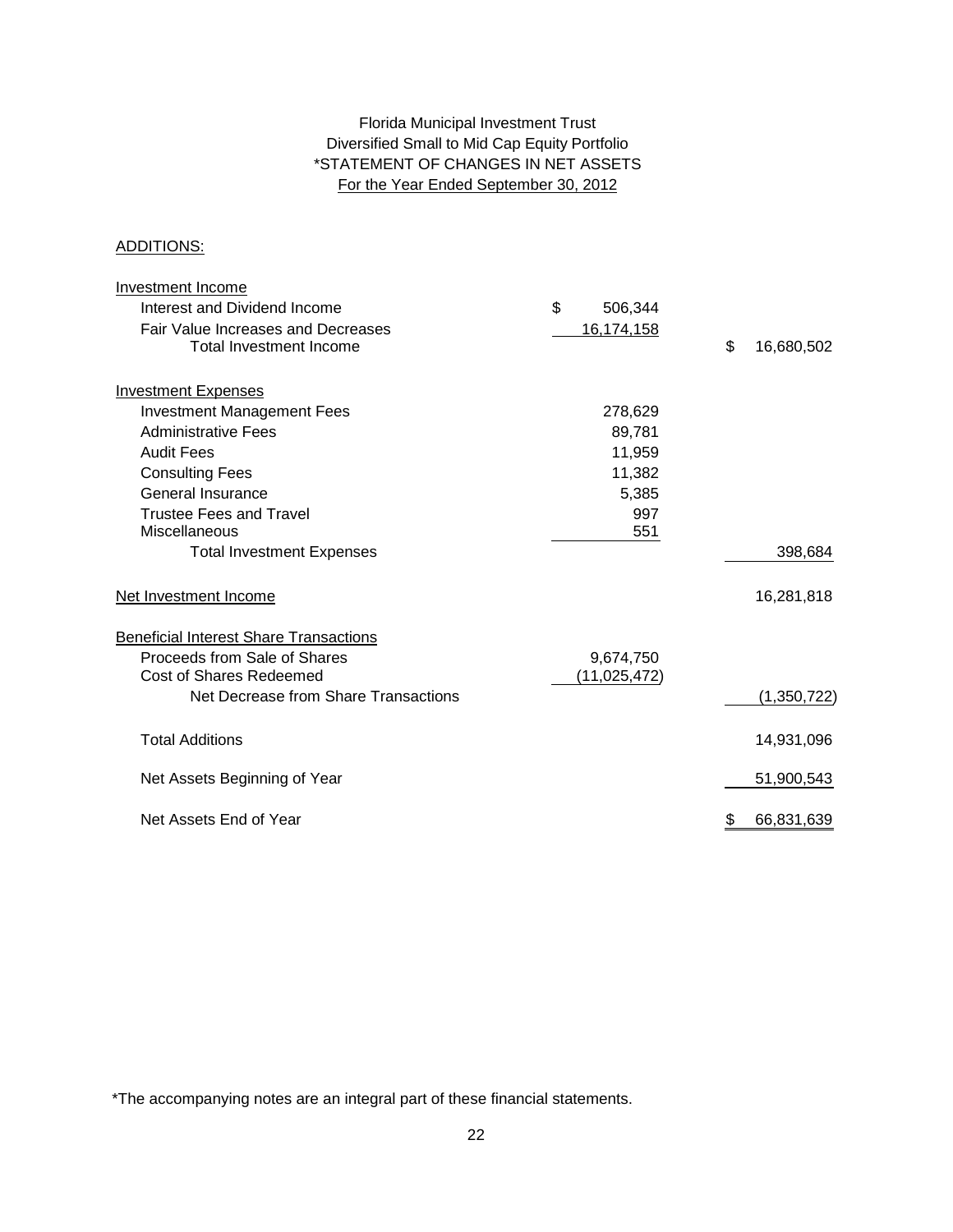## Florida Municipal Investment Trust Russell 1000 Enhanced Index Portfolio September 30, 2012 \*STATEMENT OF NET ASSETS

## **ASSETS**

| Investment in Securities at Fair Value<br>Cash Equivalents<br>Receivables:                    | $\mathcal{S}$<br>113,111,697<br>7,240 |                   |
|-----------------------------------------------------------------------------------------------|---------------------------------------|-------------------|
| <b>Securities Sold</b>                                                                        | 63,633                                |                   |
| <b>Total Assets</b>                                                                           |                                       | \$<br>113,182,570 |
| <b>LIABILITIES</b>                                                                            |                                       |                   |
|                                                                                               |                                       |                   |
| Payables:                                                                                     |                                       |                   |
| <b>Securities Purchased</b>                                                                   | 2,188,000                             |                   |
| <b>Accrued Expenses:</b>                                                                      |                                       |                   |
| <b>Investment Management Fee Payable</b>                                                      | 30,014                                |                   |
| Administrative Fee Payable                                                                    | 28,894                                |                   |
| Audit Fee Payable                                                                             | 11,680                                |                   |
| <b>Consulting Fee Payable</b>                                                                 | 2,867                                 |                   |
| <b>Total Liabilities</b>                                                                      |                                       | 2,261,455         |
| <b>NET ASSETS</b>                                                                             |                                       |                   |
| Net Assets Held in Trust for Portfolio Participants<br>(Equivalent to \$13.10 per share based |                                       |                   |

on 8,465,680.5236 shares outstanding)

\$ 110,921,115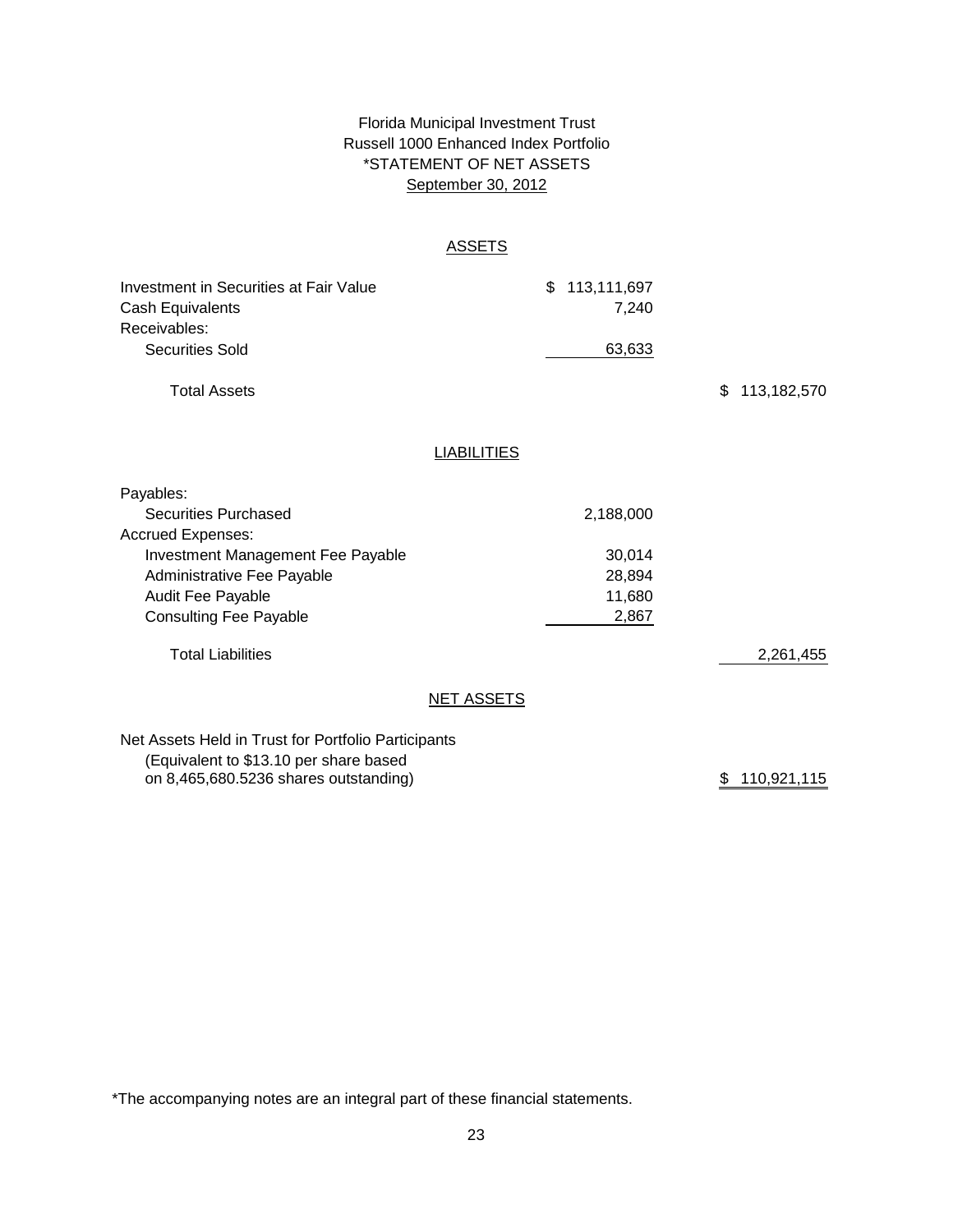## For the Year Ended September 30, 2012 Russell 1000 Enhanced Index Portfolio \*STATEMENT OF CHANGES IN NET ASSETS Florida Municipal Investment Trust

## ADDITIONS:

| Investment Income                             |                |                  |
|-----------------------------------------------|----------------|------------------|
| Interest and Dividend Income                  | \$             |                  |
| Fair Value Increases and Decreases            | 26,989,126     |                  |
| <b>Total Investment Income</b>                |                | \$<br>26,989,127 |
| <b>Investment Expenses</b>                    |                |                  |
| <b>Investment Management Fees</b>             | 318,502        |                  |
| <b>Administrative Fees</b>                    | 107,596        |                  |
| <b>Audit Fees</b>                             | 11,959         |                  |
| <b>Consulting Fees</b>                        | 11,382         |                  |
| General Insurance                             | 5,385          |                  |
| <b>Trustee Fees and Travel</b>                | 997            |                  |
| Miscellaneous                                 | 431            |                  |
| <b>Total Investment Expenses</b>              |                | 456,252          |
| Net Investment Income                         |                | 26,532,875       |
| <b>Beneficial Interest Share Transactions</b> |                |                  |
| Proceeds from Sale of Shares                  | 12,505,684     |                  |
| <b>Cost of Shares Redeemed</b>                | (12, 871, 940) |                  |
| Net Decrease from Share Transactions          |                | (366,256)        |
| <b>Total Additions</b>                        |                | 26,166,619       |
| Net Assets Beginning of Year                  |                | 84,754,496       |
| Net Assets End of Year                        |                | 110,921,115      |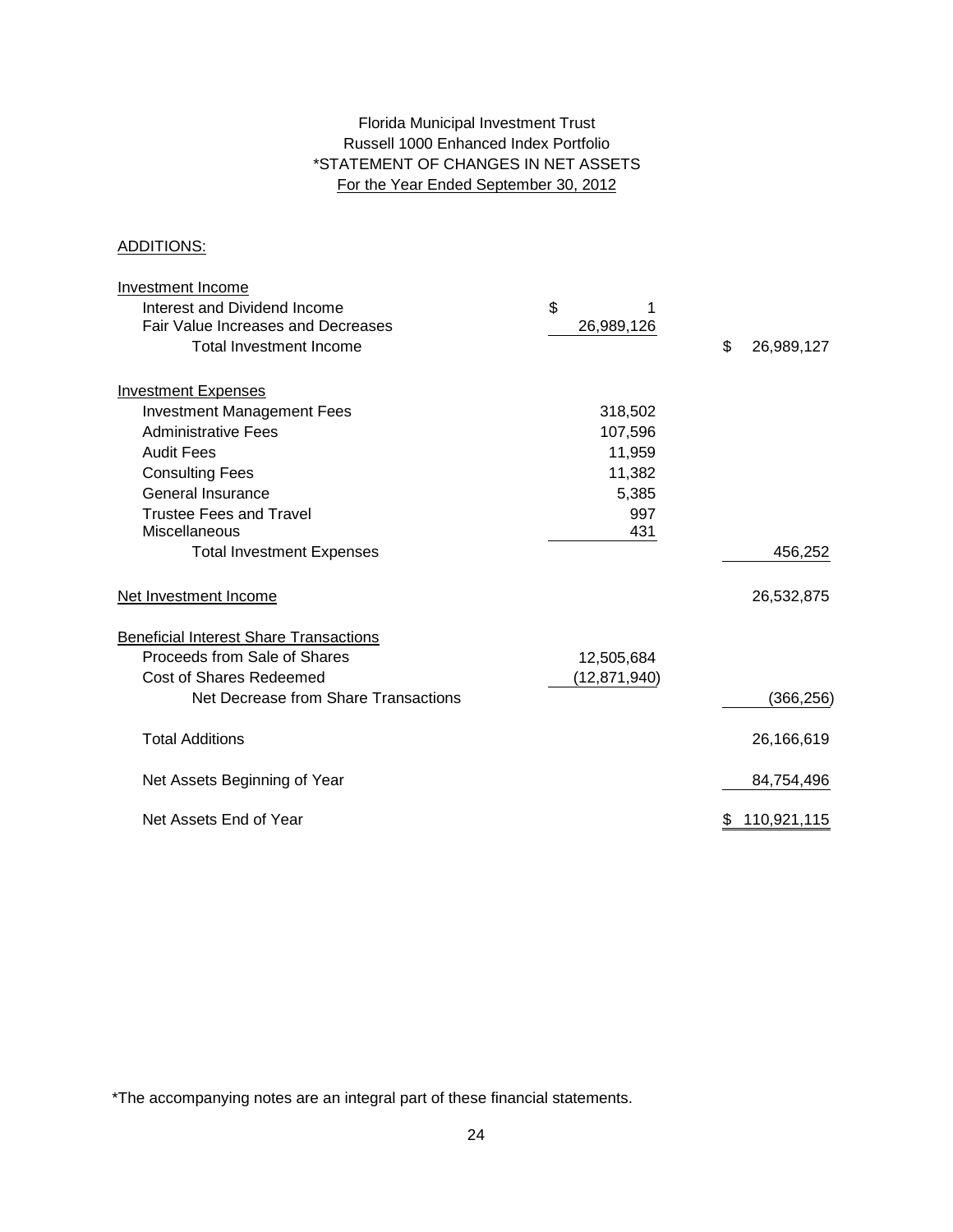## \*STATEMENT OF NET ASSETS Florida Municipal Investment Trust International Equity Portfolio September 30, 2012

## **ASSETS**

| Investment in Securities at Fair Value<br>Cash Equivalents                                                                                                      |                    | \$<br>58,575,465<br>3,081          |    |            |
|-----------------------------------------------------------------------------------------------------------------------------------------------------------------|--------------------|------------------------------------|----|------------|
| <b>Total Assets</b>                                                                                                                                             |                    |                                    | \$ | 58,578,546 |
|                                                                                                                                                                 | <b>LIABILITIES</b> |                                    |    |            |
| <b>Accrued Expenses:</b><br><b>Investment Management Fee Payable</b><br>Administrative Fee Payable<br><b>Audit Fee Payable</b><br><b>Consulting Fee Payable</b> |                    | 7,000<br>20,573<br>11,680<br>2,866 |    |            |
| <b>Total Liabilities</b>                                                                                                                                        |                    |                                    |    | 42,119     |
|                                                                                                                                                                 | <b>NET ASSETS</b>  |                                    |    |            |
| Net Assets Held in Trust for Portfolio Participants<br>(Equivalent to \$10.05 per share based                                                                   |                    |                                    |    |            |

on 5,824,569.0949 shares outstanding)

\$ 58,536,427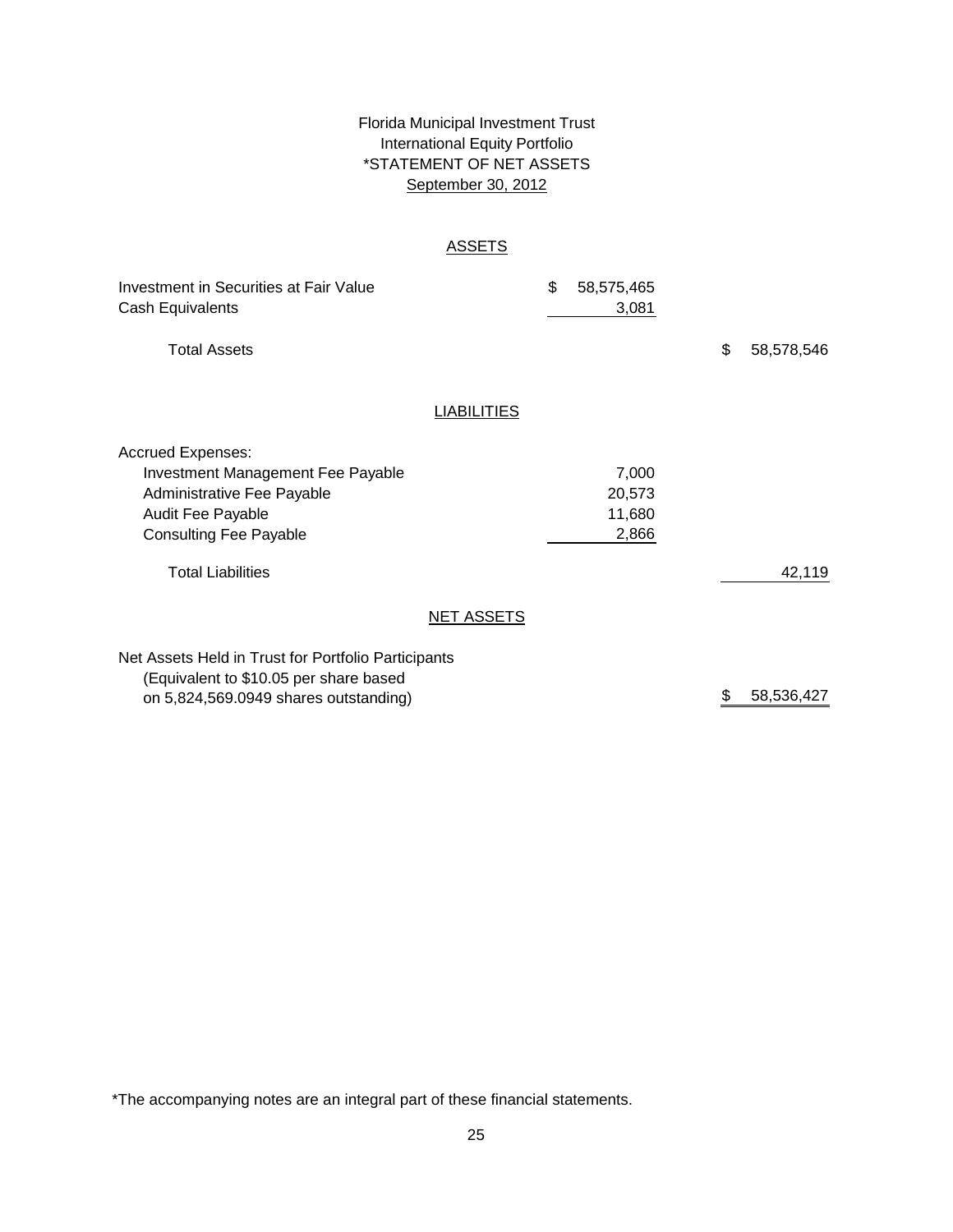## Florida Municipal Investment Trust International Equity Portfolio \*STATEMENT OF CHANGES IN NET ASSETS For the Year Ended September 30, 2012

## ADDITIONS:

| Investment Income                             |             |                 |
|-----------------------------------------------|-------------|-----------------|
| Interest and Dividend Income                  | \$          |                 |
| Fair Value Increases and Decreases            | 6,789,543   |                 |
| <b>Total Investment Income</b>                |             | \$<br>6,789,544 |
| <b>Investment Expenses</b>                    |             |                 |
| <b>Investment Management Fees</b>             | 36,486      |                 |
| <b>Administrative Fees</b>                    | 73,174      |                 |
| <b>Audit Fees</b>                             | 11,959      |                 |
| <b>Consulting Fees</b>                        | 11,382      |                 |
| General Insurance                             | 5,385       |                 |
| <b>Trustee Fees and Travel</b>                | 997         |                 |
| Miscellaneous                                 | 580         |                 |
| <b>Total Investment Expenses</b>              |             | 139,963         |
| Net Investment Income                         |             | 6,649,581       |
| <b>Beneficial Interest Share Transactions</b> |             |                 |
| Proceeds from Sale of Shares                  | 14,045,107  |                 |
| <b>Cost of Shares Redeemed</b>                | (1,770,525) |                 |
| Net Increase from Share Transactions          |             | 12,274,582      |
| <b>Total Additions</b>                        |             | 18,924,163      |
| Net Assets Beginning of Year                  |             | 39,612,264      |
| Net Assets End of Year                        |             | 58,536,427      |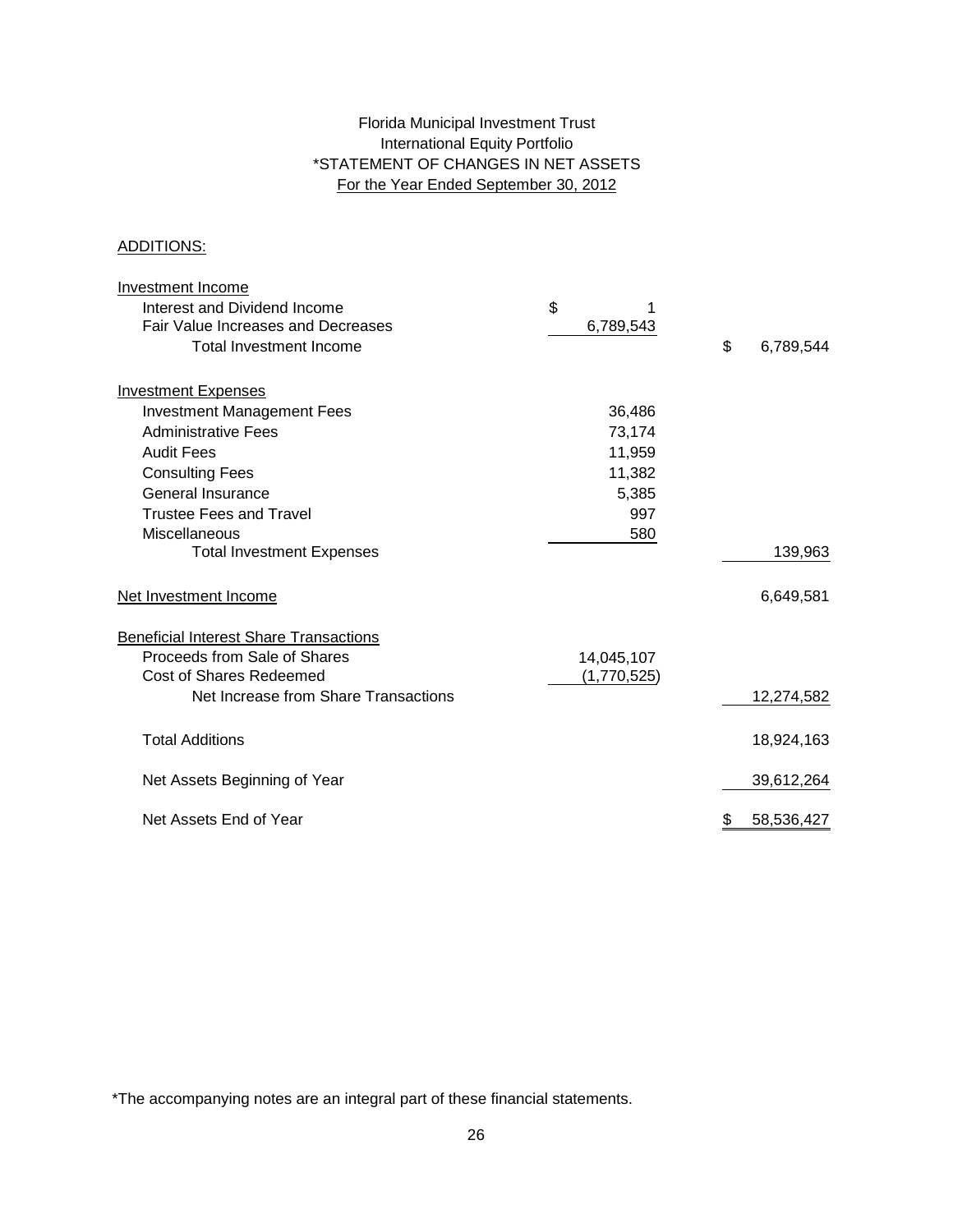## \*STATEMENT OF NET ASSETS Florida Municipal Investment Trust Large Cap Diversified Value Portfolio September 30, 2012

## **ASSETS**

| <b>Investment in Securities at Fair Value</b><br>Cash and Cash Equivalents<br>Receivables: |                    | \$<br>42,965,711<br>1,073,100 |    |            |
|--------------------------------------------------------------------------------------------|--------------------|-------------------------------|----|------------|
| Interest and Dividends                                                                     |                    | 50,481                        |    |            |
|                                                                                            |                    |                               |    |            |
| <b>Securities Sold</b>                                                                     |                    | 224,957                       |    |            |
| <b>Total Assets</b>                                                                        |                    |                               | \$ | 44,314,249 |
|                                                                                            |                    |                               |    |            |
|                                                                                            | <b>LIABILITIES</b> |                               |    |            |
| Payables:                                                                                  |                    |                               |    |            |
| <b>Securities Purchased</b>                                                                |                    | 110,003                       |    |            |
| <b>Accrued Expenses:</b>                                                                   |                    |                               |    |            |
| Investment Management Fee Payable                                                          |                    | 82,393                        |    |            |
| Administrative Fee Payable                                                                 |                    | 14,934                        |    |            |
| Audit Fee Payable                                                                          |                    | 11,680                        |    |            |
| <b>Consulting Fee Payable</b>                                                              |                    | 2,866                         |    |            |
| <b>Total Liabilities</b>                                                                   |                    |                               |    | 221,876    |
|                                                                                            | <b>NET ASSETS</b>  |                               |    |            |
|                                                                                            |                    |                               |    |            |
| Net Assets Held in Trust for Portfolio Participants                                        |                    |                               |    |            |
| (Equivalent to \$8.68 per share based                                                      |                    |                               |    |            |
| on 5,077,175.7332 shares outstanding)                                                      |                    |                               | \$ | 44,092,373 |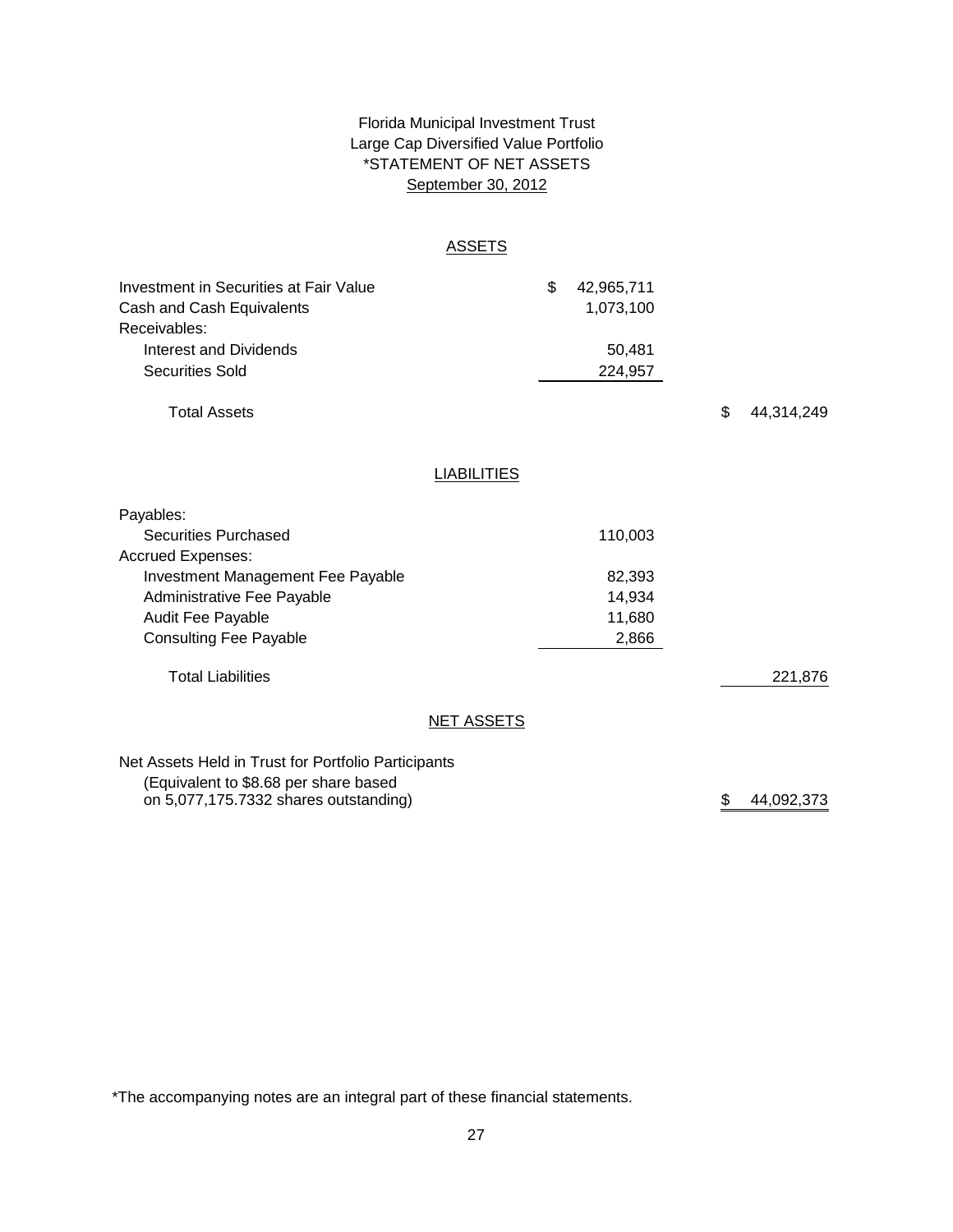## Large Cap Diversified Value Portfolio \*STATEMENT OF CHANGES IN NET ASSETS For the Year Ended September 30, 2012 Florida Municipal Investment Trust

## ADDITIONS:

| Investment Income                             |                 |         |                  |
|-----------------------------------------------|-----------------|---------|------------------|
| Interest and Dividend Income                  | \$<br>1,023,685 |         |                  |
| <b>Fair Value Increases and Decreases</b>     | 9,760,954       |         |                  |
| <b>Total Investment Income</b>                |                 |         | \$<br>10,784,639 |
| <b>Investment Expenses</b>                    |                 |         |                  |
| <b>Investment Management Fees</b>             |                 | 317,679 |                  |
| <b>Administrative Fees</b>                    |                 | 57,579  |                  |
| <b>Audit Fees</b>                             |                 | 11,958  |                  |
| <b>Consulting Fees</b>                        |                 | 11,382  |                  |
| General Insurance                             |                 | 5,385   |                  |
| <b>Trustee Fees and Travel</b>                |                 | 997     |                  |
| Miscellaneous                                 |                 | 575     |                  |
| <b>Total Investment Expenses</b>              |                 |         | 405,555          |
| Net Investment Income                         |                 |         | 10,379,084       |
| <b>Beneficial Interest Share Transactions</b> |                 |         |                  |
| Proceeds from Sale of Shares                  | 5,817,924       |         |                  |
| <b>Cost of Shares Redeemed</b>                | (4,040,787)     |         |                  |
| Net Increase from Share Transactions          |                 |         | 1,777,137        |
| <b>Total Additions</b>                        |                 |         | 12,156,221       |
| Net Assets Beginning of Year                  |                 |         | 31,936,152       |
| Net Assets End of Year                        |                 |         | \$<br>44,092,373 |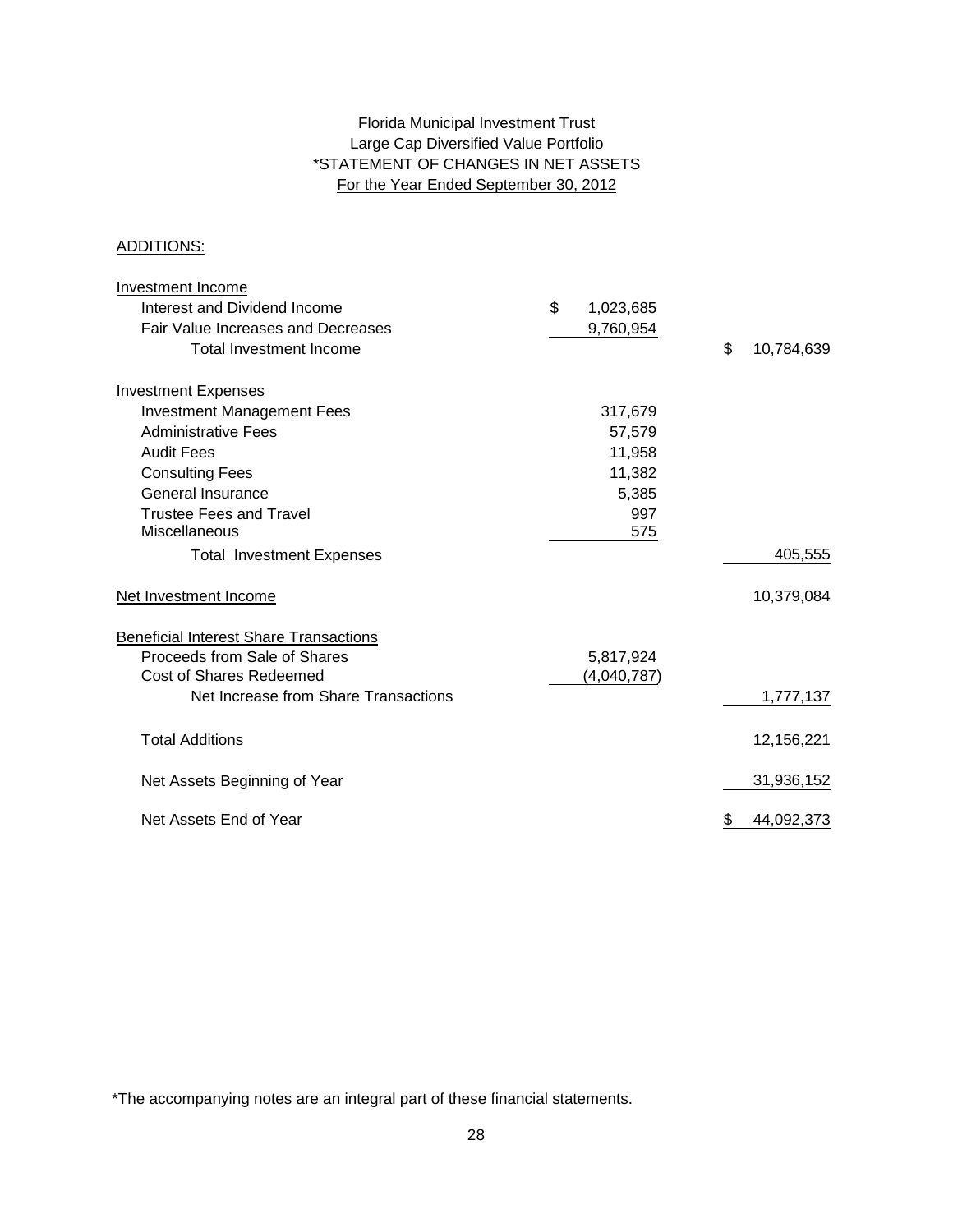0-2 Year High Quality Bond Fund International Equity Portfolio Florida Municipal Investment Trust Intermediate High Quality Bond Fund 1-3 Year High Quality Bond Fund Broad Market High Quality Bond Fund High Quality Growth Portfolio Diversified Small to Mid Cap Equity Portfolio Large Cap Diversified Value Portfolio Expanded High Yield Bond Fund Russell 1000 Enhanced Index Portfolio

### NOTES TO FINANCIAL STATEMENTS September 30, 2012

#### Note 1 - Organization and Significant Accounting Policies

A. Organization and Purpose - The Trust was created on April 28, 1993, under the laws of the State of Florida, to provide eligible units of local governments with an investment vehicle to pool their surplus funds and to reinvest such funds in one or more investment portfolios under the direction and daily supervision of an investment advisor. The Trust began operations on October 1, 1993.

The Trust's attorneys have advised that the Trust is exempt from registration under the Securities Act of 1933, the Investment Company Act of 1940, and the Florida Securities and Investor Protection Act.

The Trust is governed by a Board of Trustees consisting of the President (or his appointee) and Second Vice President of the Florida League of Cities, Inc. (League), two representatives of the Florida Municipal Insurance Trust, and up to three additional appointed members who are elected officials of the governmental entities who actively participate in the Trust.

B. Reporting Entity and Basis of Accounting - The Trust is an independent reporting entity accounted for as a fiduciary trust fund in accordance with generally accepted accounting principles for governments as established by the Governmental Accounting Standards Board (GASB). The Trust uses the flow of economic resources measurement focus and accrual basis of accounting. Under this method, revenues are recorded when earned and expenses are recorded at the time the liabilities are incurred. These financial statements have been prepared utilizing accounting principles for governmental external investment pools.

The preparation of financial statements in conformity with generally accepted accounting principles requires management to make estimates and assumptions that affect the reported amounts of assets and liabilities and disclosure of contingent assets and liabilities at the date of the financial statements and the reported amounts of revenues and expenses during the reporting period. Actual results could differ from those estimates.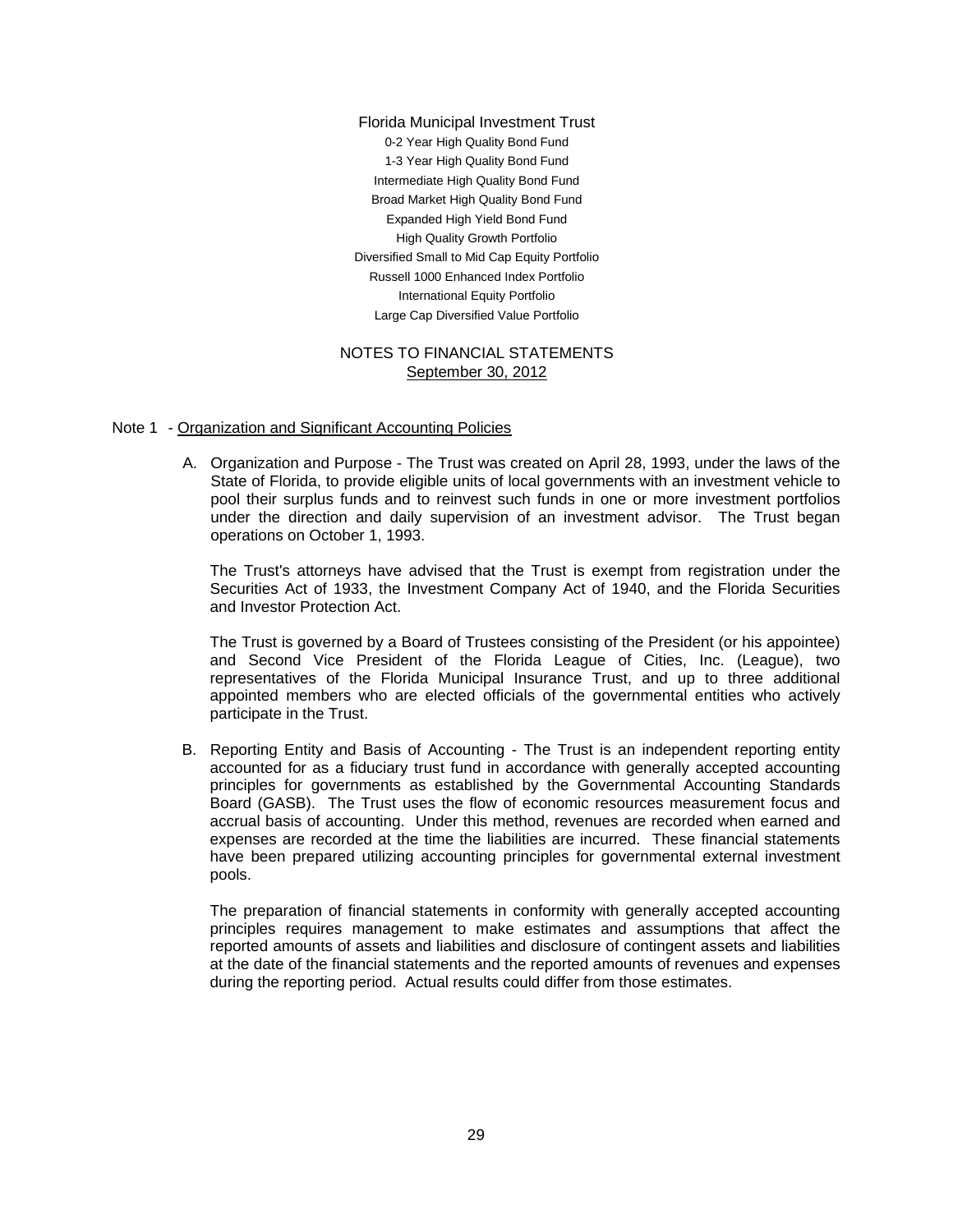### Note 1 - Organization and Significant Accounting Policies (Continued)

- C. Security Valuation Securities are reported at fair value, the amount at which an investment could be exchanged in a current transaction between willing parties, other than in a forced or liquidation sale. Securities' market values were provided by the Custodian of each portfolio, utilizing an independent pricing service. Pricing services typically consider such factors as security prices, yields, maturities, call features, prepayment rates, ratings and other information as it relates in determining a specific security's market price.
- D. Cash equivalents include short-term investments with original maturities of three months or less.
- E. Federal Income Taxes The Trust is exempt from federal income taxes.
- F. Other The Trust follows industry practice and records security transactions on a trade date basis. Dividend and interest income is recognized on the accrual basis. Fair value increases and decreases include both realized gains and losses and the change in unrealized gains and losses during the period.

#### Note 2 - Investments and Cash and Cash Equivalents

The Board of Trustees adopted an investment policy which identifies various authorized investment instruments, issuer diversification, maturity constraints, investment ratings and liquidity parameters. Authorized investments include obligations of the United States of America and its agencies, corporate debt obligations, asset-backed securities, money market instruments or funds, common stocks, convertible preferred stocks or bonds, repurchase agreements, commercial paper, banker's acceptances, municipal obligations, commingled investment funds, guaranteed investment contracts, certain nonnegotiable certificates of deposit, mortgage obligations and real property located within the state of Florida. Each portfolio's informational statement includes investment guidelines which describe the investments authorized within the portfolio.

*Interest Rate Risk*. Through its investment policy and guidelines, the Trust manages its exposure to fair value losses arising from increasing interest rates by limiting the modified duration of certain bond funds as follows:

| Fund                                | <b>Expected Target Duration</b> |
|-------------------------------------|---------------------------------|
| 0-2 Year High Quality Bond Fund     | $0.5$ to 1.25 years             |
| 1-3 Year High Quality Bond Fund     | 1.0 to 2.25 years               |
| Intermediate High Quality Bond Fund | 3.0 to 4.5 years                |
| Broad Market High Quality Bond Fund | 4.0 to 5.5 years                |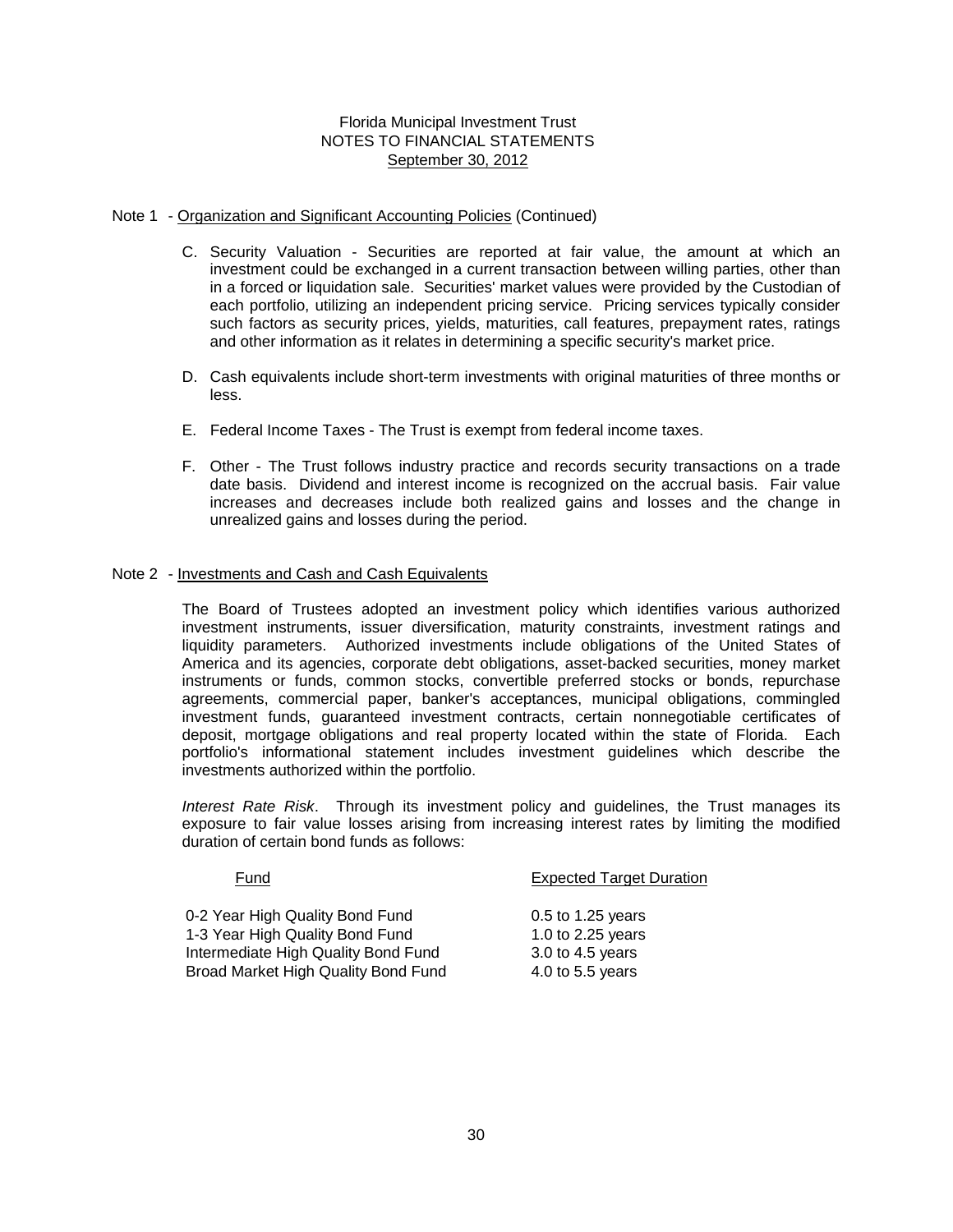#### Note 2 - Investments and Cash and Cash Equivalents (Continued)

The Expanded High Yield Bond Fund should provide broad exposure to the domestic and European high yield markets through investment in fixed-income securities. There is currently no set target duration for this fund.

*Credit Risk*. Except for the Expanded High Yield Bond Fund, which is not rated, the investment guidelines of the remaining bond funds state that each fund will seek to maintain a bond fund credit rating from a nationally recognized statistical rating organization (NRSRO) as follows:

| Fund                                | <b>Target Rating</b> |
|-------------------------------------|----------------------|
| 0-2 Year High Quality Bond Fund     | AAA                  |
| 1-3 Year High Quality Bond Fund     | AAA                  |
| Intermediate High Quality Bond Fund | AAA                  |
| Broad Market High Quality Bond Fund | AA                   |

Funds having an AAA bond fund credit rating are composed of a preponderance of assets that carry the highest credit ratings from an NRSRO. Funds having an AA bond fund credit rating are composed of a large percentage of assets that carry the highest credit rating from an NRSRO. The 0-2 Year High Quality Bond Fund and the 1-3 Year High Quality Bond Fund may invest in direct obligations issued or guaranteed by the U.S. Government or any of its agencies, money market obligations, asset-backed securities, mortgage securities, including CMOs, and commingled investment funds. The Intermediate High Quality Bond Fund and the Broad Market High Quality Bond Fund may also invest in corporate bonds issued by any corporation in the United States with at least an A rating from any NRSRO and non-agency collateralized mortgage obligations having a rating of AAA from any NRSRO. The Expanded High Yield Bond Fund may invest in commingled funds that provide exposure to the high yield fixedincome markets in the United States, Canada and Europe.

As required by the GASB, the following tables present information based on the lowest credit ratings on individual securities provided by an NRSRO. The fund target ratings discussed above are calculated by the NRSRO providing the rating and do not require utilizing the lowest credit rating on individual securities.

| Money Market | <b>US Treasuries</b> | US Agencies  | Asset Backed | Total         | <b>Rating</b> |
|--------------|----------------------|--------------|--------------|---------------|---------------|
| \$1,151,129  | $\sim$               | $\sim$       | \$70,798,206 | \$71,949,335  | AAA           |
| ۰            | 89,470,876           | 31,803,203   |              | 121,274,079   | AA            |
| \$1,151,129  | 89,470,876<br>S      | \$31,803,203 | \$70,798,206 | \$193,223,414 |               |

#### 0-2 Year High Quality Bond Fund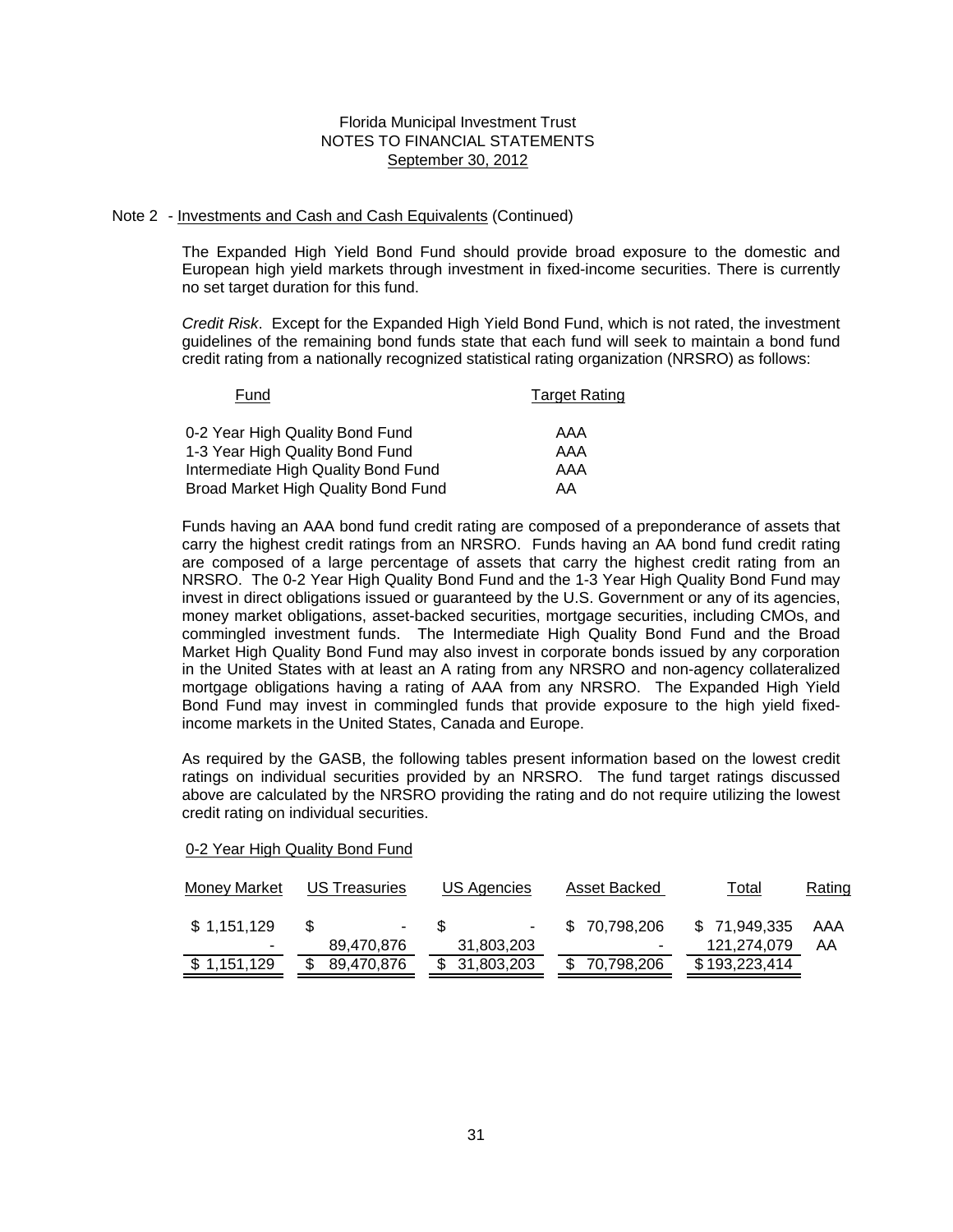## Note 2 - Investments and Cash and Cash Equivalents (Continued)

## 1-3 Year High Quality Bond Fund

| Money Market | US Treasuries | US Agencies   | Asset Backed  | Total         | Rating |
|--------------|---------------|---------------|---------------|---------------|--------|
| \$4,108,738  | ۰             | £.            | \$178,922,679 | \$183,031,417 | AAA    |
| $\sim$       | 101,669,032   | 242,896,927   | ۰             | 344,565,959   | AA     |
| \$4,108,738  | \$101,669,032 | \$242,896,927 | \$178,922,679 | \$527,597,376 |        |
|              |               |               |               |               |        |

## Intermediate High Quality Bond Fund

| <b>Money Market</b> | <b>US Treasuries</b> | US Agencies   | Asset Backed | Corporates   | Total         | Rating |
|---------------------|----------------------|---------------|--------------|--------------|---------------|--------|
| \$6,305,823         |                      | - \$          | \$56,564,093 | \$.          | \$62,869,916  | AAA    |
|                     | 88.476.090           | 185.576.672   | ۰            | ۰            | 274.052.762   | AA     |
|                     |                      |               | ٠            | 12.966.711   | 12.966.711    | Α      |
| \$ 6,305,823        | \$88,476,090         | \$185,576,672 | \$56.564.093 | \$12,966,711 | \$349,889,389 |        |

## Broad Market High Quality Bond Fund

| Money Market | US Treasuries | US Agencies | Asset Backed | Corporates   | Total         | Rating |
|--------------|---------------|-------------|--------------|--------------|---------------|--------|
| \$11,502,968 | ۰.            | - \$        | \$33,066,281 | S<br>۰.      | \$44,569,249  | AAA    |
| ٠            | 63,313,387    | 92,666,071  | ٠            | ۰            | 155,979,458   | AA     |
| -            |               |             | ۰            | 11,621,984   | 11,621,984    | А      |
| \$11,502,968 | \$63,313,387  | 92,666,071  | \$33,066,281 | \$11,621,984 | \$212,170,691 |        |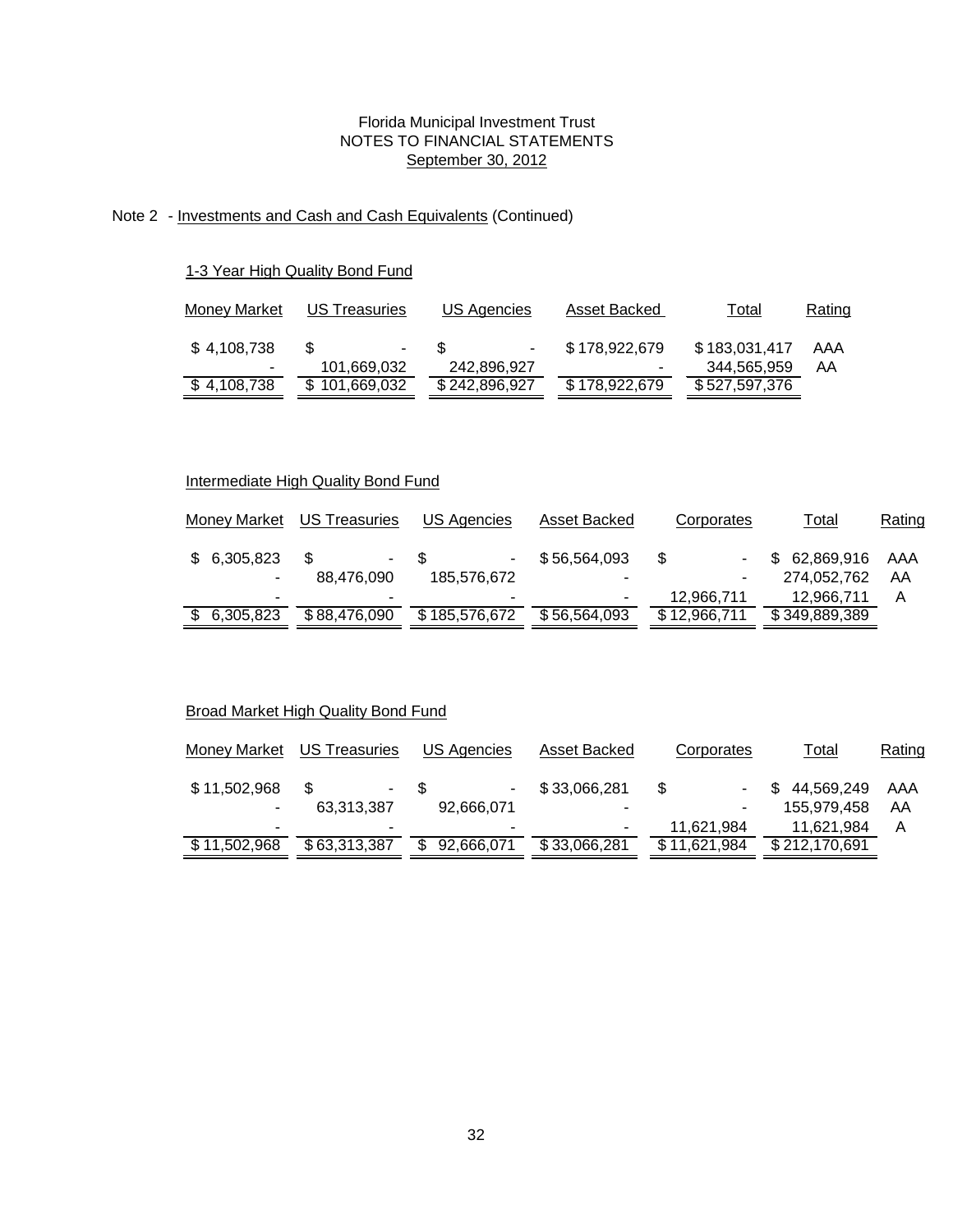#### Note 2 - Investments and Cash and Cash Equivalents (Continued)

Expanded High Yield Bond Fund - At September 30, 2012, the fund's only investment, the OCM Expanded High Yield Fund, was not rated.

*Concentration of Credit Risk*. The investment guidelines of each bond fund limit the amount that may be invested in corporate securities of an individual issuer to three percent at the time of purchase and five percent based on market value. The guidelines also limit the amount that may be invested in an individual series of asset-backed securities or non-agency collateralized mortgage obligations to five percent of each portfolio. The Trust places no limit on the amount that may be invested in an individual issue of the United States Treasury or of any United States agency.

0-2 Year High Quality Bond Fund – More than five percent of the fund's investments were in securities issued by the Federal Home Loan Mortgage Corporation and the Federal National Mortgage Association at September 30, 2012. These investments represent 5.25% and 10.92%, respectively, of the fund's total investments. The following securities comprise more than five percent of the market value of the fund's investments: US Treasury Bill, \$37,678,699, comprising 19.50%; US Treasury Bill, \$28,721,299, 14.86%; Federal National Mortgage Association, \$13,144,170, 6.80%; and US Treasury Note, \$10,075,000, 5.21%.

1-3 Year High Quality Bond Fund - More than five percent of the fund's investments were in securities issued by the Federal Home Loan Mortgage Corporation, the Federal Home Loan Bank, the Federal National Mortgage Association and AmeriCredit Automobile at September 30, 2012. These investments represent 19.13%, 5.60%, 20.02%, and 5.87% respectively, of the fund's total investments. The following securities comprise more than five percent of the market value of the fund's investments: Federal Home Loan Bank, \$26,921,440, comprising 5.10%; Federal National Mortgage Association, \$34,377,060, 6.52%; and US Treasury Note, \$33,660,800, 6.38%.

Intermediate High Quality Bond Fund - More than five percent of the fund's investments were in securities issued by the Federal Home Loan Mortgage Corporation and the Federal National Mortgage Association at September 30, 2012. These investments represent 23.51% and 26.33%, respectively, of the fund's total investments. At September 30, 2012, the following securities comprised more than five percent of the market value of the fund's investments: US Treasury Bill, \$19,967,191, comprising 5.71% and US Treasury Bill, \$17,965,337, 5.13%.

Broad Market High Quality Bond Fund - More than five percent of the fund's investments were in securities issued by the Federal Home Loan Mortgage Corporation and the Federal National Mortgage Association at September 30, 2012. These investments represent 17.84% and 23.54%, respectively, of the fund's total investments. The following securities comprise more than five percent of the market value of the fund's investments: US Treasury Bill, \$12,978,674, comprising 6.12% and Wells Fargo Money Market Mutual Fund, \$11,502,969, 5.42%.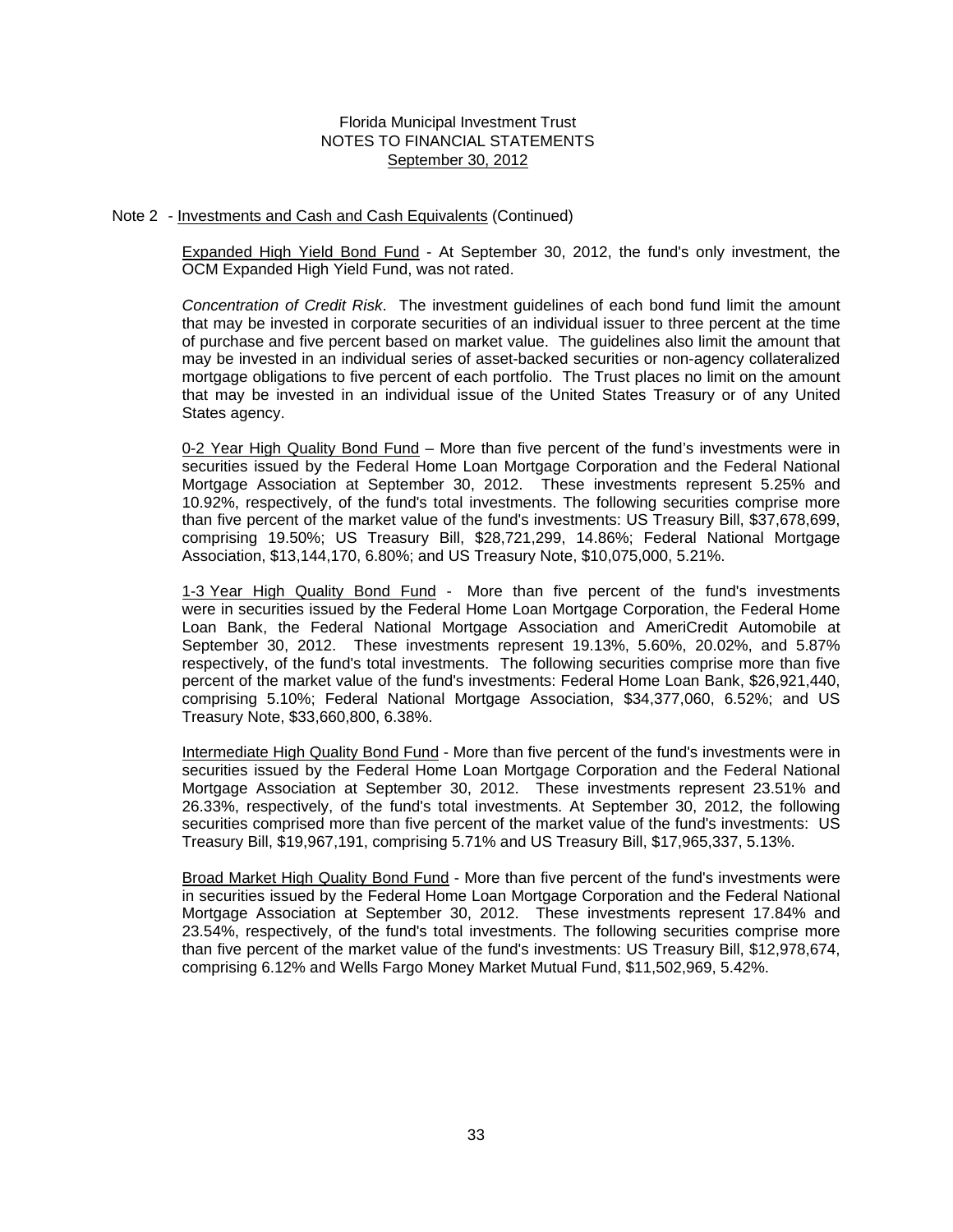#### Note 2 - Investments and Cash and Cash Equivalents (Continued)

#### 0-2 YEAR HIGH QUALITY BOND FUND **Investments**

0.69 0.86 0.10 0.71 191,586,772 Total Investments **5 192,072,285 Cash Equivalents** 0.08 1,151,129 Total Cash Equivalents **5** 1,151,129 2,751,610 1,841,480 18,000,000 1,151,129 Money Market Mutual Fund Variable-Rate United States Agencies - CMOs and Pass-throughs, .47075% to .82075%; due 2017 to 2033 2,748,844 68,748,946 Fixed-Rate Asset-Backed Securities, 68,932,774 0.39% to 3.13%; due 2013 to 2020 0.81 United States Treasury Notes, 0.25% to 1.375%; due 2013 Fixed-Rate United States Agencies - CMOs and Pass-throughs, 1% to 5.5%; due 2012 to 2031 15,747,502 1.90 United States Treasury Bills, due 2013 18,079,080 \$ 71,391,796 United States Agency, 0.875%; due 13,144,170 13,000,000 2014 \$ 1,151,129 1.05 0.10 1,865,432 Fair Value 71,500,000 15,907,423 Modified Shares or **Duration Community Community** Community Community Community Community Community Community Community Community Community Community Community Community Community Community Community Community Community Community C Par Value **Description Constant Constructs Constructs Constructs Constructs Constructs Constructs Constructs Constructs Constructs Constructs Constructs Constructs Constructs Constructs Constr** Variable-Rate Asset-Backed Securities, 0.40075% to 5.228%; due 2014 to 2015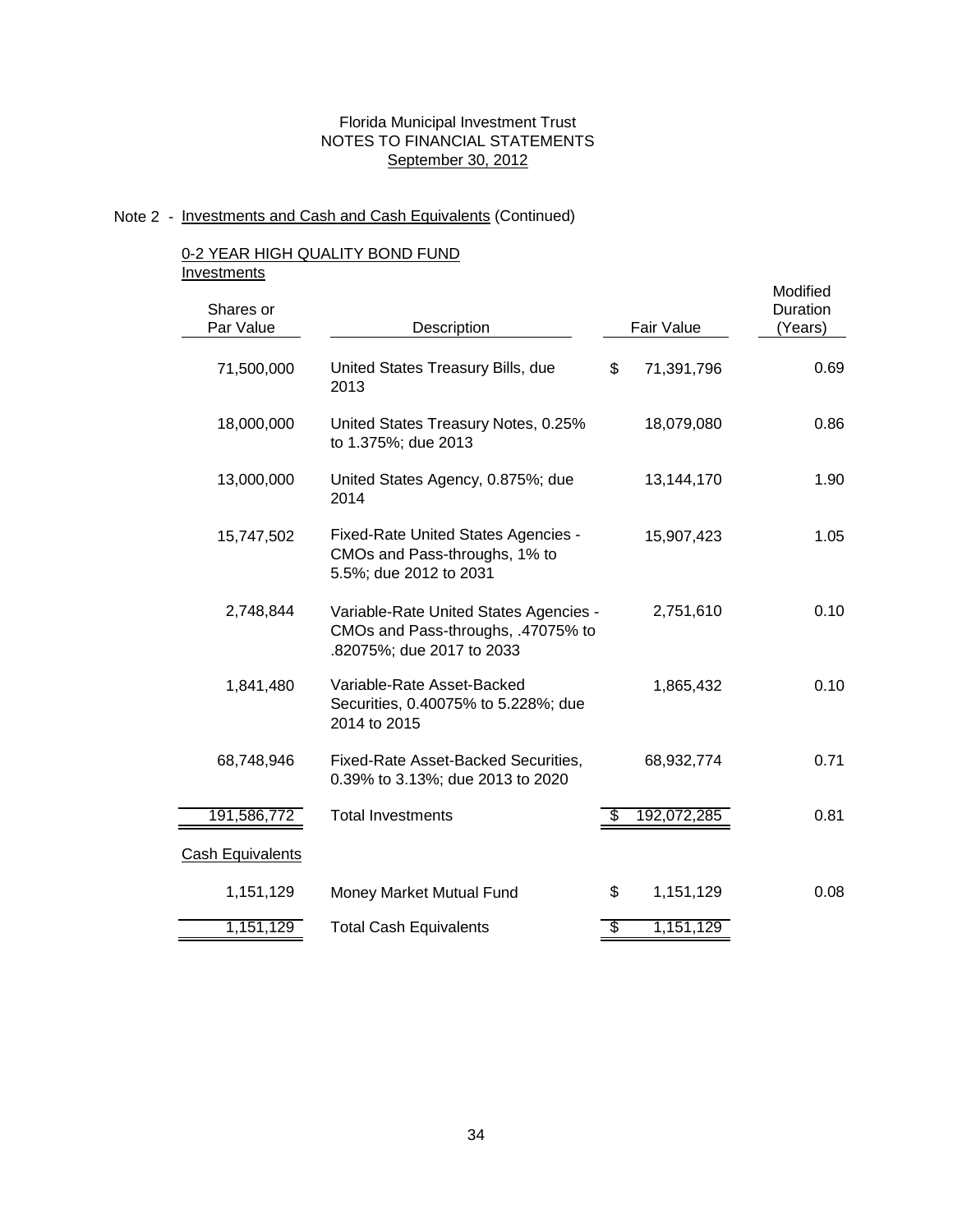# Note 2 - Investments and Cash and Cash Equivalents (Continued)

## 1-3 YEAR HIGH QUALITY BOND FUND **Investments**

|                                        |                                                                                                                                                                                                                                                                                                                                                                     |             | Modified<br>Duration                            |
|----------------------------------------|---------------------------------------------------------------------------------------------------------------------------------------------------------------------------------------------------------------------------------------------------------------------------------------------------------------------------------------------------------------------|-------------|-------------------------------------------------|
|                                        |                                                                                                                                                                                                                                                                                                                                                                     |             | (Years)                                         |
|                                        |                                                                                                                                                                                                                                                                                                                                                                     |             |                                                 |
| United States Treasury Notes; 0.125%   |                                                                                                                                                                                                                                                                                                                                                                     |             |                                                 |
|                                        | \$                                                                                                                                                                                                                                                                                                                                                                  | 101,669,032 | 2.00                                            |
| United States Agencies, 0.375% to      |                                                                                                                                                                                                                                                                                                                                                                     | 104,731,975 | 1.61                                            |
|                                        |                                                                                                                                                                                                                                                                                                                                                                     |             |                                                 |
| Fixed-Rate United States Agencies -    |                                                                                                                                                                                                                                                                                                                                                                     | 131,518,906 | 1.81                                            |
|                                        |                                                                                                                                                                                                                                                                                                                                                                     |             |                                                 |
|                                        |                                                                                                                                                                                                                                                                                                                                                                     |             |                                                 |
| Variable-Rate United States Agencies - |                                                                                                                                                                                                                                                                                                                                                                     | 6,646,046   | 0.10                                            |
|                                        |                                                                                                                                                                                                                                                                                                                                                                     |             |                                                 |
|                                        |                                                                                                                                                                                                                                                                                                                                                                     |             |                                                 |
| Variable-Rate Asset-Backed             |                                                                                                                                                                                                                                                                                                                                                                     | 17,647,460  | 0.11                                            |
|                                        |                                                                                                                                                                                                                                                                                                                                                                     |             |                                                 |
|                                        |                                                                                                                                                                                                                                                                                                                                                                     |             |                                                 |
|                                        |                                                                                                                                                                                                                                                                                                                                                                     |             | 1.11                                            |
|                                        |                                                                                                                                                                                                                                                                                                                                                                     |             |                                                 |
|                                        |                                                                                                                                                                                                                                                                                                                                                                     |             | 1.51                                            |
|                                        |                                                                                                                                                                                                                                                                                                                                                                     |             |                                                 |
| Money Market Mutual Fund               | \$                                                                                                                                                                                                                                                                                                                                                                  | 4,108,738   | 0.08                                            |
| <b>Total Cash Equivalents</b>          | \$                                                                                                                                                                                                                                                                                                                                                                  | 4,108,738   |                                                 |
|                                        | Description<br>to 1.25%; due 2014 to 2015<br>3.625%; due 2013 to 2014<br>CMOs and Pass-throughs, 1.0% to<br>6.0%; due 2015 to 2033<br>CMO's and Pass-throughs, 0.5185%<br>to 0.62075%; due 2017 to 2034<br>Securities, 0.7885% to 1.888%; due<br>2015 to 2017<br>Fixed-Rate Asset-Backed Securities,<br>0.39% to 3.8%; due 2013 to 2017<br><b>Total Investments</b> |             | <b>Fair Value</b><br>161,275,219<br>523,488,638 |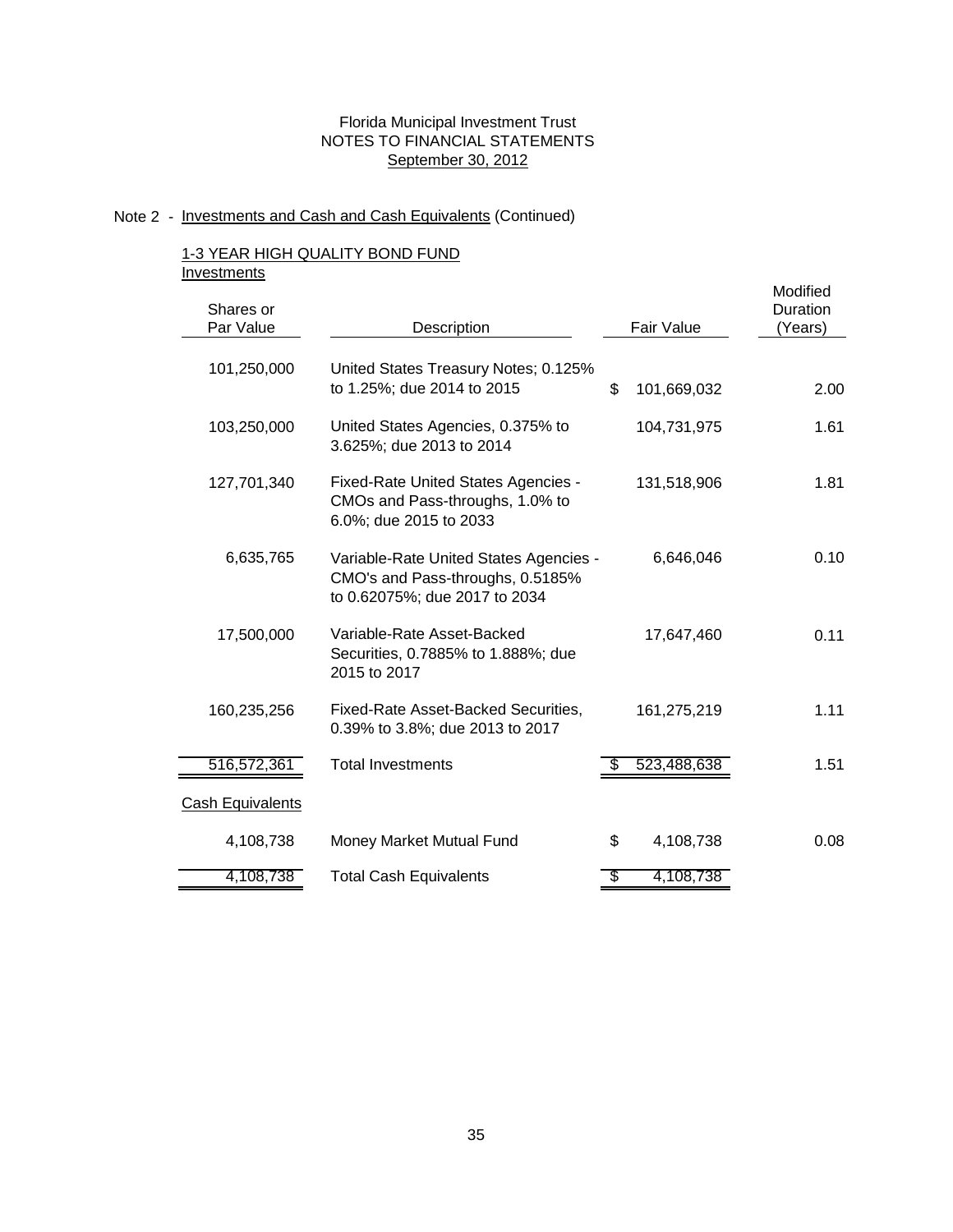#### Note 2 - Investments and Cash and Cash Equivalents (Continued)

#### INTERMEDIATE HIGH QUALITY BOND FUND **Investments**

United States Treasury Bill, 48,926,255 49,000,000 \$ due 2013 United States Treasury Strip, due 2021 4.41 330,121,218 Total Investments **330,121,218** Total Investments Cash Equivalents Money Market Mutual Fund Total Cash Equivalents 0.08 United States Agencies - CMOs and Pass-throughs, 2.049% to 10%; due 2016 to 2037 3.02 0.70 26,932,080 3.07 37,805,641 United States Treasury Notes, 0.5% to 1.75%; due 2013 to 2014 6,305,823 11,240,000 Corporate Bonds and Notes, 2.9% to 5.625%; due 2014 to 2022 6,305,823 \$ 6,305,823 2,075,047 12,966,711 2,287,521 5.32 145,483,510 Fixed-Rate Asset-Backed Securities, 0.57% to 5.81%; due 2013 to 2020 36,455,000 Modified 55,751,001 Variable-Rate Asset-Backed Securities, 3.32% to 4.33%; due 2020 3.99 1.53 United States Agencies, 0.625% to 4.75%; due 2013 to 2022 134,350,170 Shares or **Description**  26,750,000 \$ 6,305,823 56,564,093 9.06 (Years) 14,500,000 Duration Par Value 12,617,755 0.96 Fair Value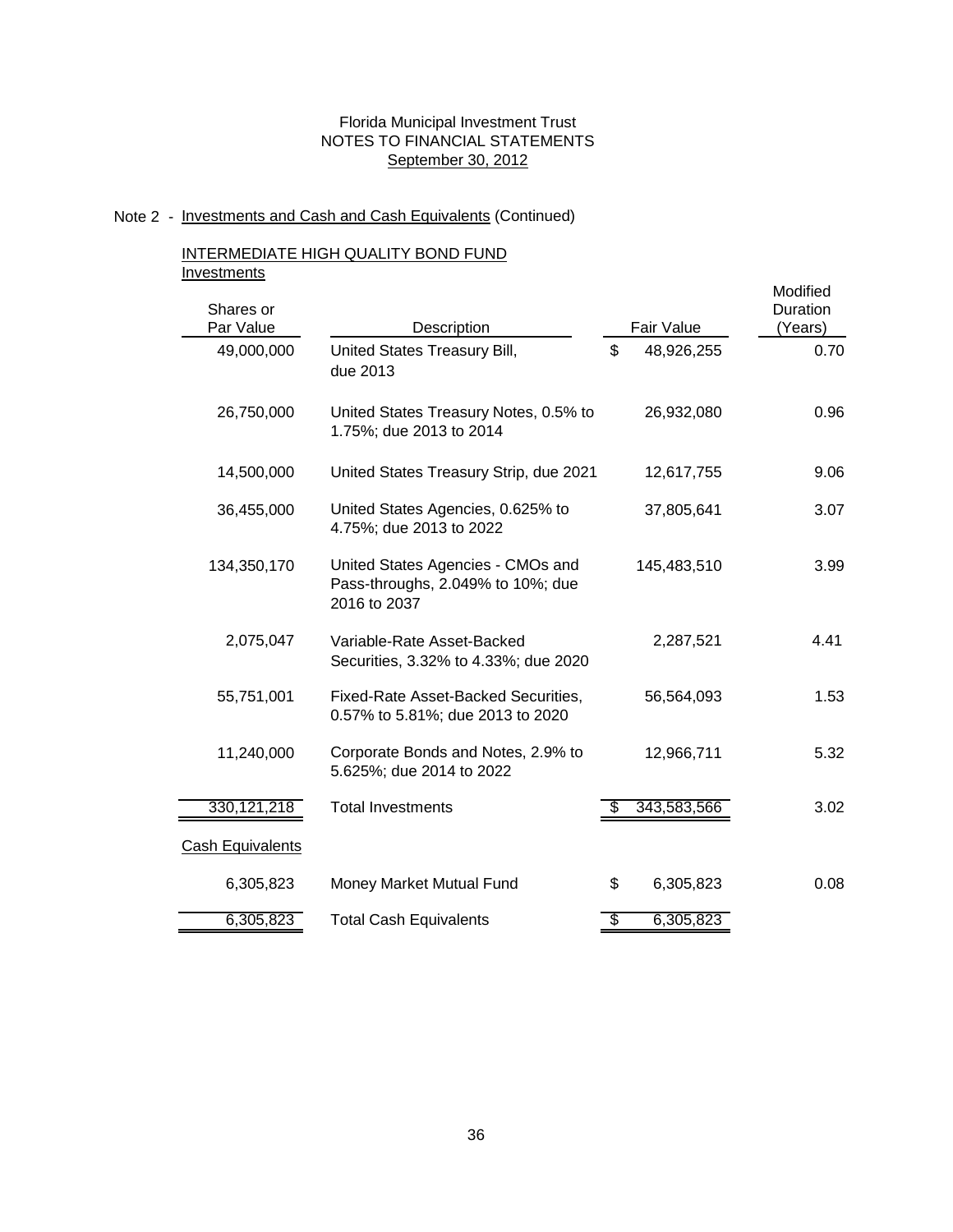# Note 2 - Investments and Cash and Cash Equivalents (Continued)

# BROAD MARKET HIGH QUALITY BOND FUND

**Investments** 

| <br>Shares or           |                                                                                         |                  | Modified<br>Duration |
|-------------------------|-----------------------------------------------------------------------------------------|------------------|----------------------|
| Par Value               | Description                                                                             | Fair Value       | (Years)              |
|                         |                                                                                         |                  |                      |
| 31,000,000              | United States Treasury Bills, due 2013 \$                                               | 30,960,405       | 0.62                 |
| 24,130,000              | United States Treasury Notes and Bonds,<br>.5% to 7.5%; due 2013 to 2041                | 30,645,848       | 10.43                |
| 1,880,000               | United States Treasury Strips, due 2020                                                 | 1,707,134        | 7.58                 |
| 7,770,000               | United States Agencies, .62% to<br>4.125%; due 2013 to 2014                             | 7,937,570        | 1.72                 |
| 76,631,584              | United States Agencies - CMOs and<br>Pass-throughs, 2.164% to 5.5%; due<br>2019 to 2037 | 83,245,891       | 4.32                 |
| 1,360,268               | Variable-Rate Asset-Backed Security,<br>3.2%; due 2020                                  | 1,482,610        | 3.81                 |
| 32,662,505              | <b>Fixed-Rate Asset-Backed Securities,</b><br>0.51% to 5.81%; due 2013 to 2020          | 33,066,282       | 1.59                 |
| 10,185,000              | Corporate Bonds and Notes, 2.9% to<br>5.625%; due 2014 to 2022                          | 11,621,983       | 4.48                 |
| 185,619,357             | <b>Total Investments</b>                                                                | 200,667,723      | 4.16                 |
| <b>Cash Equivalents</b> |                                                                                         |                  |                      |
| 11,502,968              | Money Market Mutual Fund                                                                | \$<br>11,502,968 | 0.08                 |
| 11,502,968              | <b>Total Cash Equivalents</b>                                                           | \$<br>11,502,968 |                      |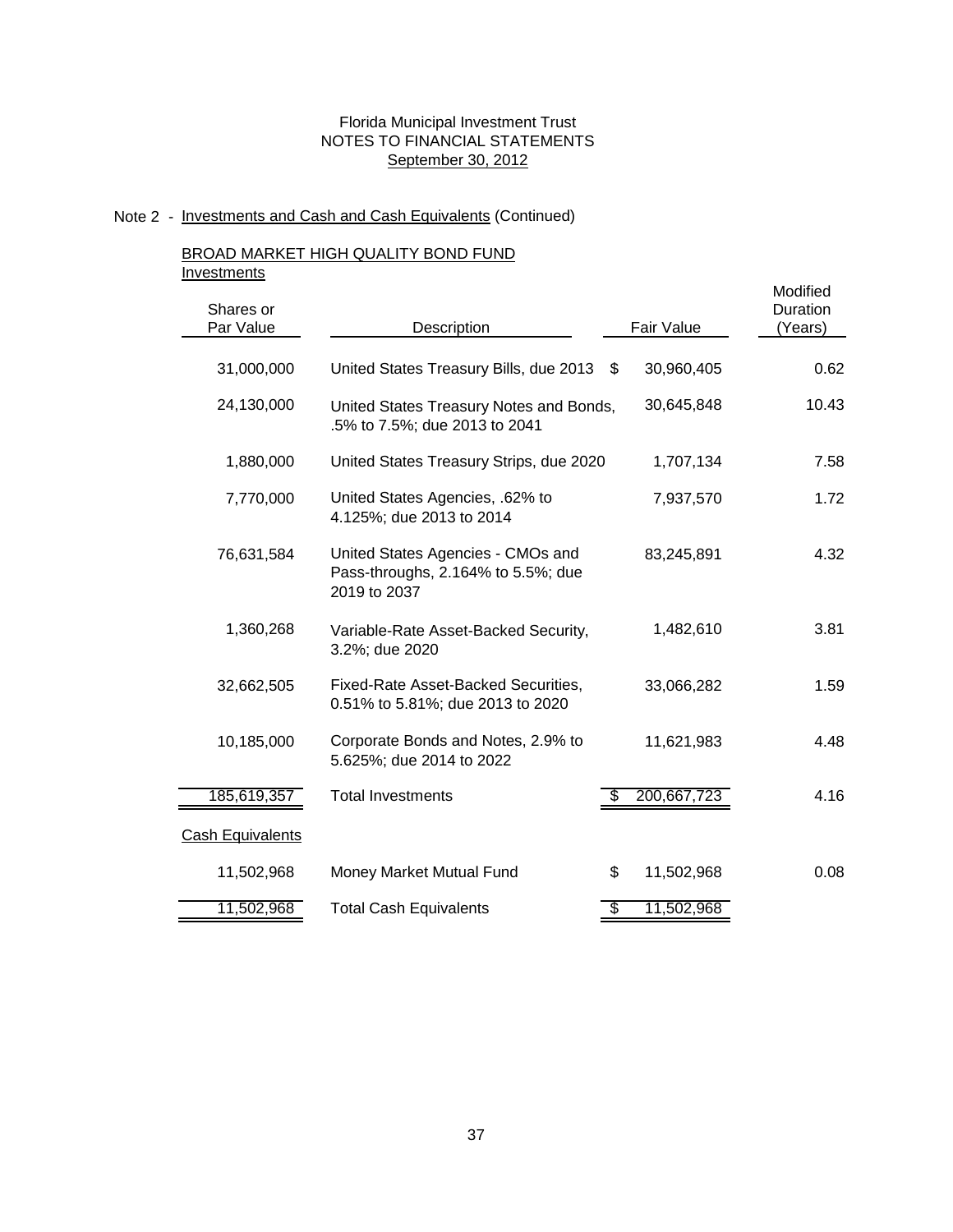# Note 2 - Investments and Cash and Cash Equivalents (Continued)

## EXPANDED HIGH YIELD BOND FUND **Investments**

|                         |                                               |            |            | Modified            |
|-------------------------|-----------------------------------------------|------------|------------|---------------------|
| Shares or<br>Par Value  | Description                                   | Fair Value |            | Duration<br>(Years) |
| 566,665                 | <b>Mutual Funds</b>                           | \$         | 43,270,242 | 3.61                |
| 566,665                 | <b>Total Investments</b>                      | \$         | 43,270,242 |                     |
| <b>Cash Equivalents</b> |                                               |            |            |                     |
| 16,041                  | Money Market Mutual Fund                      | \$         | 16,041     | 0.08                |
| 16,041                  | <b>Total Cash Equivalents</b>                 | \$         | 16,041     |                     |
| <b>Investments</b>      | <b>HIGH QUALITY GROWTH PORTFOLIO</b>          |            |            |                     |
| 769,822                 | <b>Common Stocks</b>                          | \$         | 43,060,915 |                     |
| 769,822                 | <b>Total Investments</b>                      | S          | 43,060,915 |                     |
| <b>Cash Equivalents</b> |                                               |            |            |                     |
| 580,937                 | Money Market Mutual Fund                      | \$         | 580,937    | 0.08                |
| 580,937                 | <b>Total Cash Equivalents</b>                 | \$         | 580,937    |                     |
| Investments             | DIVERSIFIED SMALL TO MID CAP EQUITY PORTFOLIO |            |            |                     |
| 1,558,001               | <b>Common Stocks</b>                          | \$         | 65,143,634 |                     |
| 1,558,001               | <b>Total Investments</b>                      | \$         | 65,143,634 |                     |
| <b>Cash Equivalents</b> |                                               |            |            |                     |
| 1,770,821               | Money Market Mutual Fund                      | \$         | 1,770,821  | 0.08                |
| 1,770,821               | <b>Total Cash Equivalents</b>                 | \$         | 1,770,821  |                     |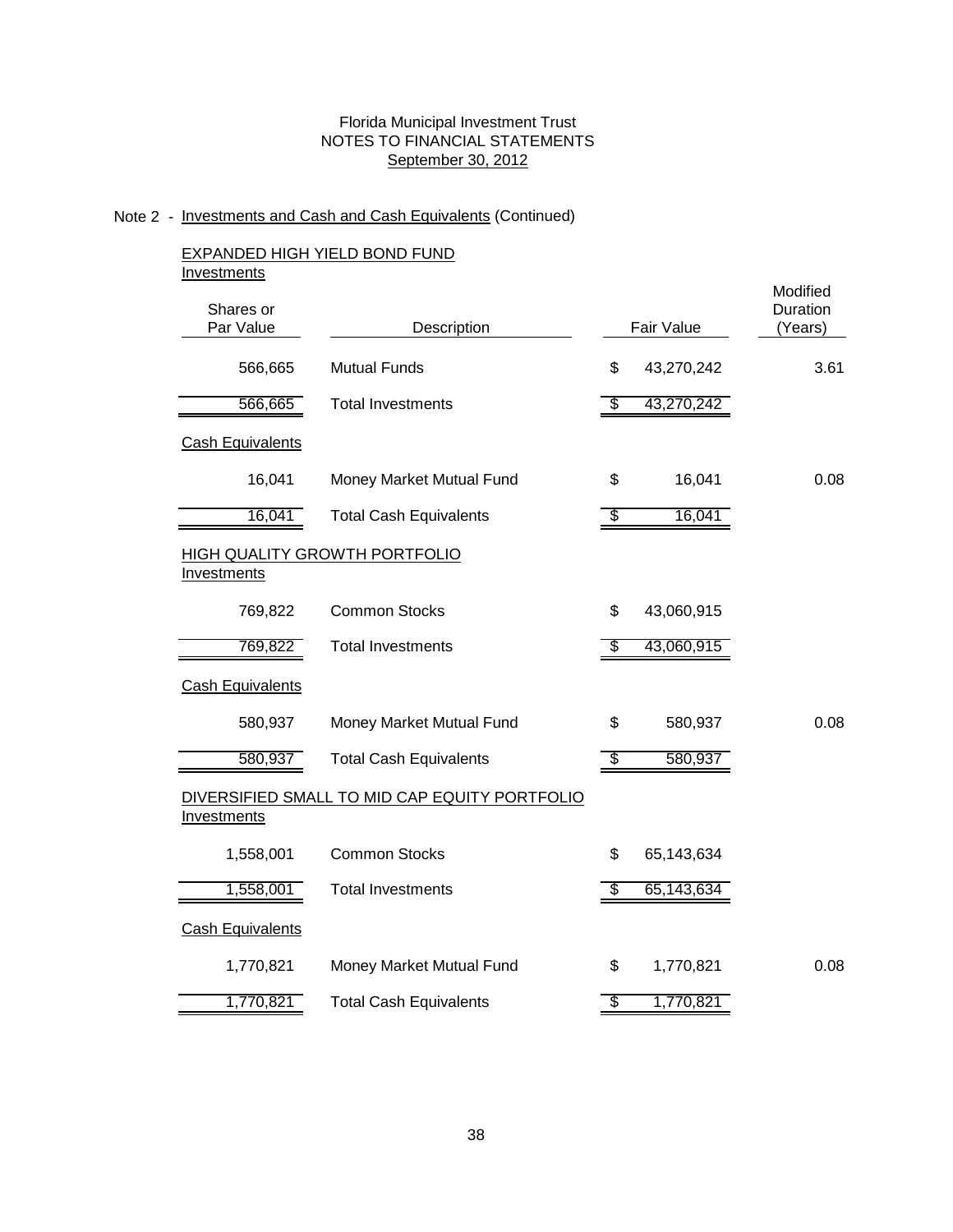# Note 2 - Investments and Cash and Cash Equivalents (Continued)

## RUSSELL 1000 ENHANCED INDEX PORTFOLIO **Investments**

| <u></u>                          |                                              |    |             | Modified            |
|----------------------------------|----------------------------------------------|----|-------------|---------------------|
| Shares or<br>Par Value           | Description                                  |    | Fair Value  | Duration<br>(Years) |
| 9,629,363                        | <b>Mutual Fund</b>                           | \$ | 113,111,697 |                     |
| 9,629,363                        | <b>Total Investments</b>                     | \$ | 113,111,697 |                     |
| <b>Cash Equivalents</b>          |                                              |    |             |                     |
| 7,240                            | Money Market Mutual Fund                     | \$ | 7,240       | 0.08                |
| 7,240                            | <b>Total Cash Equivalents</b>                | \$ | 7,240       |                     |
| <b>Investments</b>               | INTERNATIONAL EQUITY PORTFOLIO               |    |             |                     |
| N/A                              | Commingled Fund                              | \$ | 58,575,465  |                     |
| N/A                              | <b>Total Investments</b>                     | S  | 58,575,465  |                     |
| <b>Cash Equivalents</b>          |                                              |    |             |                     |
| 3,081                            | Money Market Mutual Fund                     | \$ | 3,081       | 0.08                |
| 3,081                            | <b>Total Cash Equivalents</b>                | P. | 3,081       |                     |
| <b>Investments</b>               | <u>LARGE CAP DIVERSIFIED VALUE PORTFOLIO</u> |    |             |                     |
| 1,418,414                        | <b>Common Stocks</b>                         | \$ | 42,965,711  |                     |
| 1,418,414                        | <b>Total Investments</b>                     | æ. | 42,965,711  |                     |
| <b>Cash and Cash Equivalents</b> |                                              |    |             |                     |
| 1,073,100                        | Money Market Mutual Fund                     |    | 1,073,100   | 0.08                |
| 1,073,100                        | <b>Total Cash and Cash Equivalents</b>       | \$ | 1,073,100   |                     |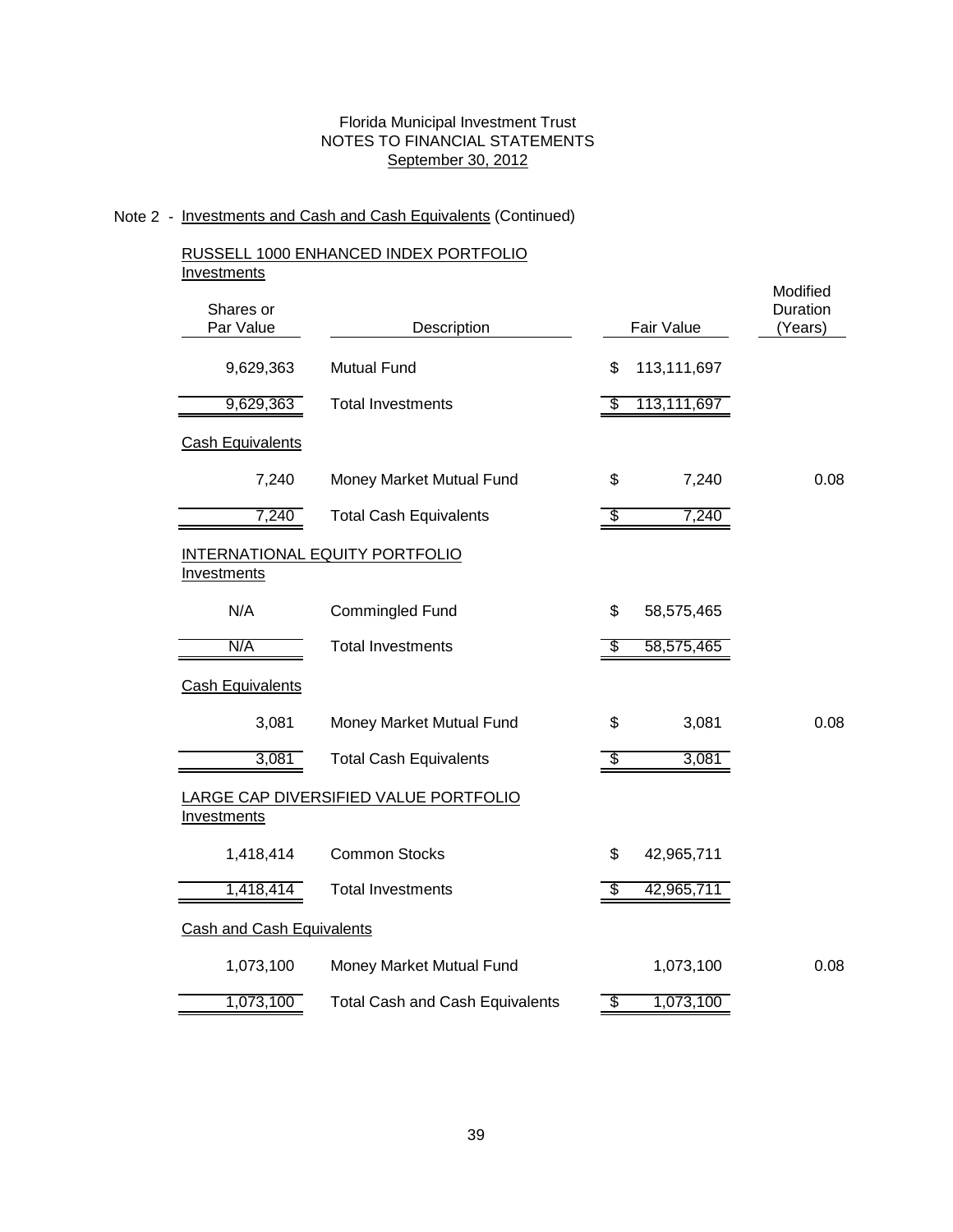#### Note 3 - Shares of Beneficial Interest

The Agreement and Declaration of Trust authorizes the Trustees to issue an unlimited number of shares of beneficial interest, no par value. Sales and redemptions of shares are made only on a valuation date at the net asset value used to report investments. No legally binding guarantees have been provided or obtained to support the value of the shares. The net asset value of the 1- 3 Year High Quality Bond Fund and the 0-2 Year High Quality Bond Fund are determined on the 15th day and last business day of each month. The net asset value of the other funds and portfolios is determined on the last business day of each month.

Beneficial interest share transactions for the year ended September 30, 2012 were as follows:

|                                                              | <b>Shares</b>                                     | Amount                                                |
|--------------------------------------------------------------|---------------------------------------------------|-------------------------------------------------------|
| 0-2 Year High Quality Bond Fund                              |                                                   |                                                       |
| <b>Shares Sold</b><br><b>Shares Redeemed</b><br>Net Decrease | 774,673.475<br>(2,060,626.737)<br>1,285,953.262   | \$<br>7,949,863<br>(21, 167, 410)<br>(13,217,547<br>S |
| 1-3 Year High Quality Bond Fund                              |                                                   |                                                       |
| <b>Shares Sold</b><br><b>Shares Redeemed</b><br>Net Increase | 6,374,091.986<br>(5,996,095.971)<br>377,996.015   | £.<br>113,472,493<br>(106,974,748)<br>6,497,745       |
| <b>Intermediate High Quality Bond Fund</b>                   |                                                   |                                                       |
| <b>Shares Sold</b><br><b>Shares Redeemed</b><br>Net Increase | 3,317,344.704<br>(1,416,228.026)<br>1.901,116.678 | \$.<br>71,600,000<br>(30, 286, 341)<br>41,313,659     |
| Broad Market High Quality Bond Fund                          |                                                   |                                                       |
| <b>Shares Sold</b><br><b>Shares Redeemed</b><br>Net Increase | 1,786,467.490<br>(1, 247, 723.830)<br>538,743.660 | \$<br>38,127,066<br>(26, 495, 624)<br>11,631,442      |
| <b>Expanded High Yield Bond Fund</b>                         |                                                   |                                                       |
| <b>Shares Sold</b><br><b>Shares Redeemed</b><br>Net Decrease | (470,693.875)<br>470,693.875                      | \$<br>(6,500,000)<br>(6,500,000)                      |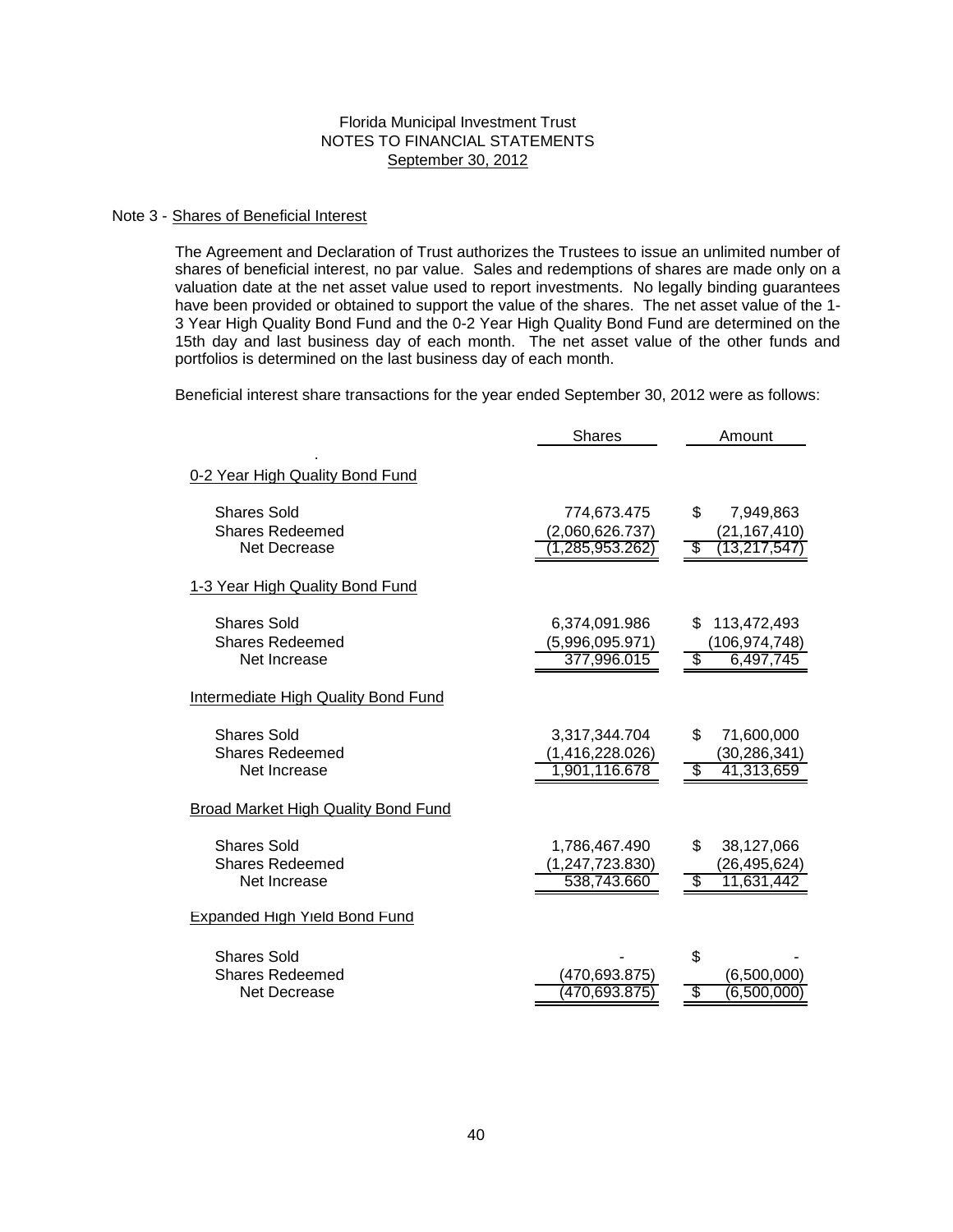# Note 3 - Shares of Beneficial Interest (Continued)

| <b>High Quality Growth Portfolio</b>          | 6,770,009      |
|-----------------------------------------------|----------------|
|                                               |                |
| <b>Shares Sold</b><br>419,469.184<br>\$       |                |
| <b>Shares Redeemed</b><br>(224,379.551)       | (4,059,367)    |
| 195,089.633<br>Net Increase<br>\$             | 2,710,642      |
| Diversified Small to Mid Cap Equity Portfolio |                |
| <b>Shares Sold</b><br>290,642.347<br>\$       | 9,674,750      |
| Shares Redeemed<br>(326, 108.019)             | (11, 025, 472) |
| (35,465.672)<br>\$<br>Net Decrease            | (1,350,722)    |
| Russell 1000 Enhanced Index Portfolio         |                |
| <b>Shares Sold</b><br>\$<br>1,106,059.891     | 12,505,684     |
| <b>Shares Redeemed</b><br>(1,053,253.127)     | (12, 871, 940) |
| Net Increase (Decrease)<br>52,806.764<br>\$.  | (366, 256)     |
| International Equity Portfolio                |                |
| <b>Shares Sold</b><br>1,492,482.542<br>\$     | 14,045,107     |
| <b>Shares Redeemed</b><br>(178, 852.774)      | (1,770,525)    |
| 1,313,629.768<br>Net Increase<br>\$           | 12,274,582     |
| Large Cap Diversified Value Portfolio         |                |
| \$<br><b>Shares Sold</b><br>774,275.336       | 5,817,924      |
| <b>Shares Redeemed</b><br>(472,343.593)       | (4,040,787)    |
| 301,931.743<br>Net Increase<br>\$             | 1,777,137      |